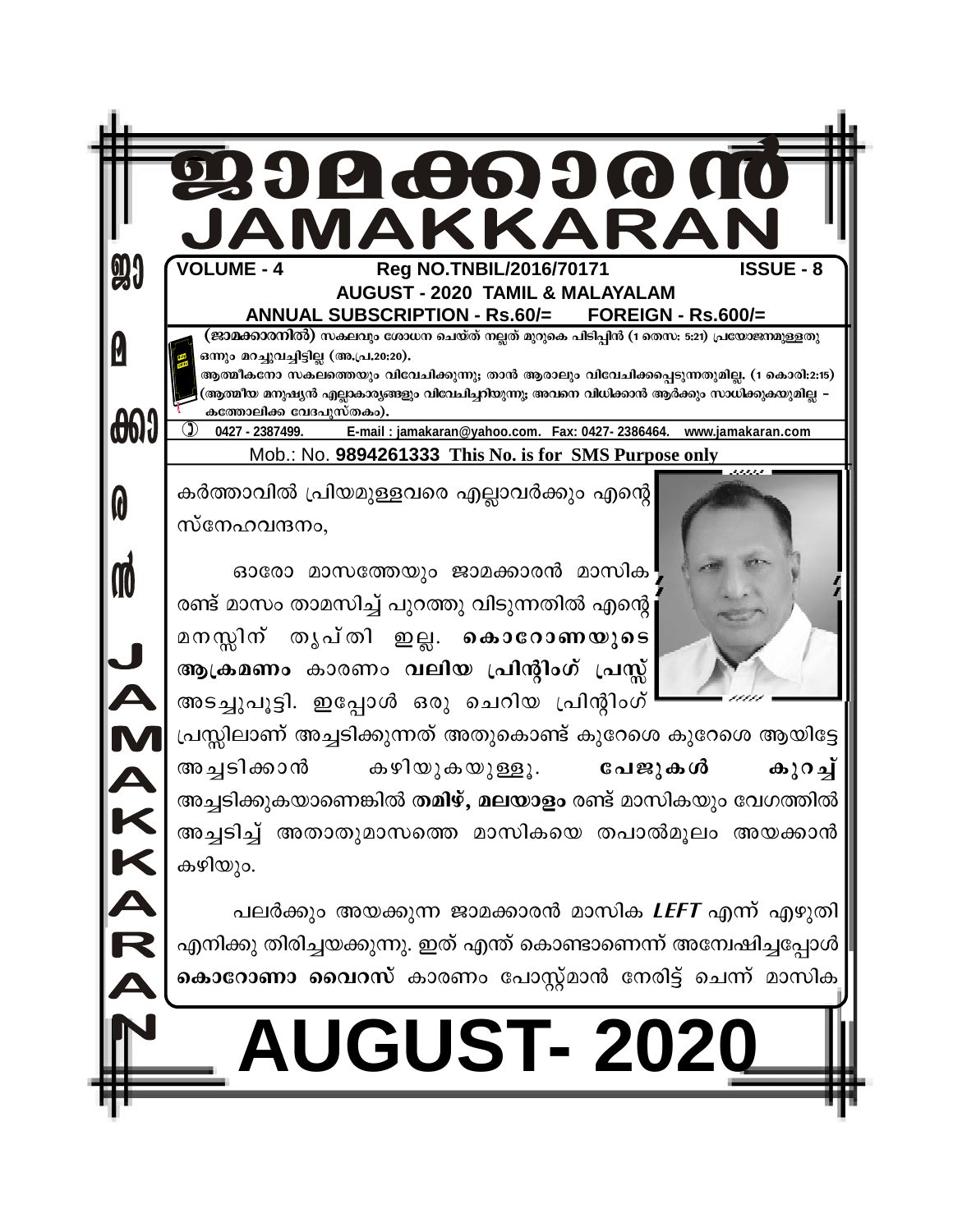August 2020

എത്തിച്ചുകൊടുക്കാൻ പേടിക്കുന്നു എന്ന വിവരം എനിക്കറിയാൻ കഴിഞ്ഞു. പ്രത്യേകിച്ച് **ബാംഗ്ലൂരിലുള്ള** ഏകദേശം 32–വായനക്കാർ എന്നോട് ഫോണിൽ അറിയിച്ചതുകൊണ്ട് ഉടൻ തന്നെ സ്പീഡ് പോസ്റ്റിൽ മാസിക അയച്ചു കൊടുത്തു. ജാമക്കാരനെ വാഞ്ചയോടെ വായിക്കുന്നവർക്കായി എത്ര ചെലവായാലും മാസിക കിട്ടുന്നില്ല എന്നറിഞ്ഞാൽ ഉടനെ സ്പീഡ് പോസ്റ്റിൽ അയച്ചു കൊടുക്കുന്നു.

ഇന്ത്യയിലുള്ളവരും നിങ്ങളുടെ ഇമെയിൽ ഐഡി (*Email. ID*) എനിക്ക് ഇമെയിൽ (*Email*) ആയി അയച്ചു തന്നാൽ ഞാൻ ജാമക്കാരൻ മാസികയെ *PDF* ആയി നിങ്ങൾക്ക് അയച്ചു തരാം. നിങ്ങൾ അത് പ്രിന്റ് ഔട്ട് എടുത്ത് പുസ്തകമാക്കി, വീട്ടിൽ ഉള്ളവർക്ക് എല്ലാവർക്കും ബുദ്ധിമുട്ടില്ലാതെ വായിക്കാൻ കഴിയും.

# ഇന്ത്യയിൽ തമിഴ്നാട്ടിന്റെ ഇപ്പോഴത്തെ അവസ്ഥ

പ്രത്യേകിച്ച് വിദ്യാഭ്യാസ കാര്യത്തിൽ ഗവൺമെന്റ് ഒരു ശരിയായ തീരുമാനം എടുക്കാതെ ഓരോ ദിവസവും പലവിധമായ അറിയിപ്പ് പുറത്ത് വിടുന്നതുകൊണ്ട് വിദ്യാർത്ഥികളുടെ മാനസികനില ബാധിക്കപ്പെടുന്നു. ഒരു ദിവസം ഓൺലൈൻ ക്ലാസ് എന്ന് പറഞ്ഞു പിന്നെ *DD* ചാനൽ ടിവി വഴിയായി ക്ലാസെടുക്കാം എന്ന് ചിലർ പറഞ്ഞു. തമിഴ്നാട്ടിന്റെ കണക്കനുസരിച്ച് 6 ലക്ഷം ഗ്രാമങ്ങളിലെ കുട്ടികളുടെ കയ്യിൽ മൊബൈൽ ഫോൺ ഇല്ല. ഇവരുടെ പഠനത്തിന്റെ ഗതി എന്താകും? കൊറോണ ബാധ എല്ലാവരുടെ ജീവിതത്തേയും തലകീഴായി മറിച്ചിരിക്കുകയാണ്. പച്ചക്കറി മുതൽ പലചരക്കു സാധനങ്ങൾ വരെ നാം വില കൊടുത്തു വാങ്ങുന്ന എല്ലാ സാധനങ്ങൾക്കും നമ്മുടെ പണം രഹസ്യകരമായി  $({\bf tax})$  ഗവൺമെന്റിനു പോകുന്നു. നാം കൊടുക്കുന്ന കരത്തിൽ (tax) മൊബൈലും ലാപ്ടോപ്പും നമ്മുടെ കുട്ടികൾക്ക് ഗവൺമെന്റ് വാങ്ങി കൊടുത്താൽ എന്താ?

എല്ലാ കോടതികളിലും കുറ്റവാളി എന്നു വിധിക്കപ്പെട്ട് ജയിലിൽ അടക്കപ്പെട്ട് സുപ്രീംകോടതി അത് ശരിവയ്ക്കുന്ന സാഹചര്യത്തിൽ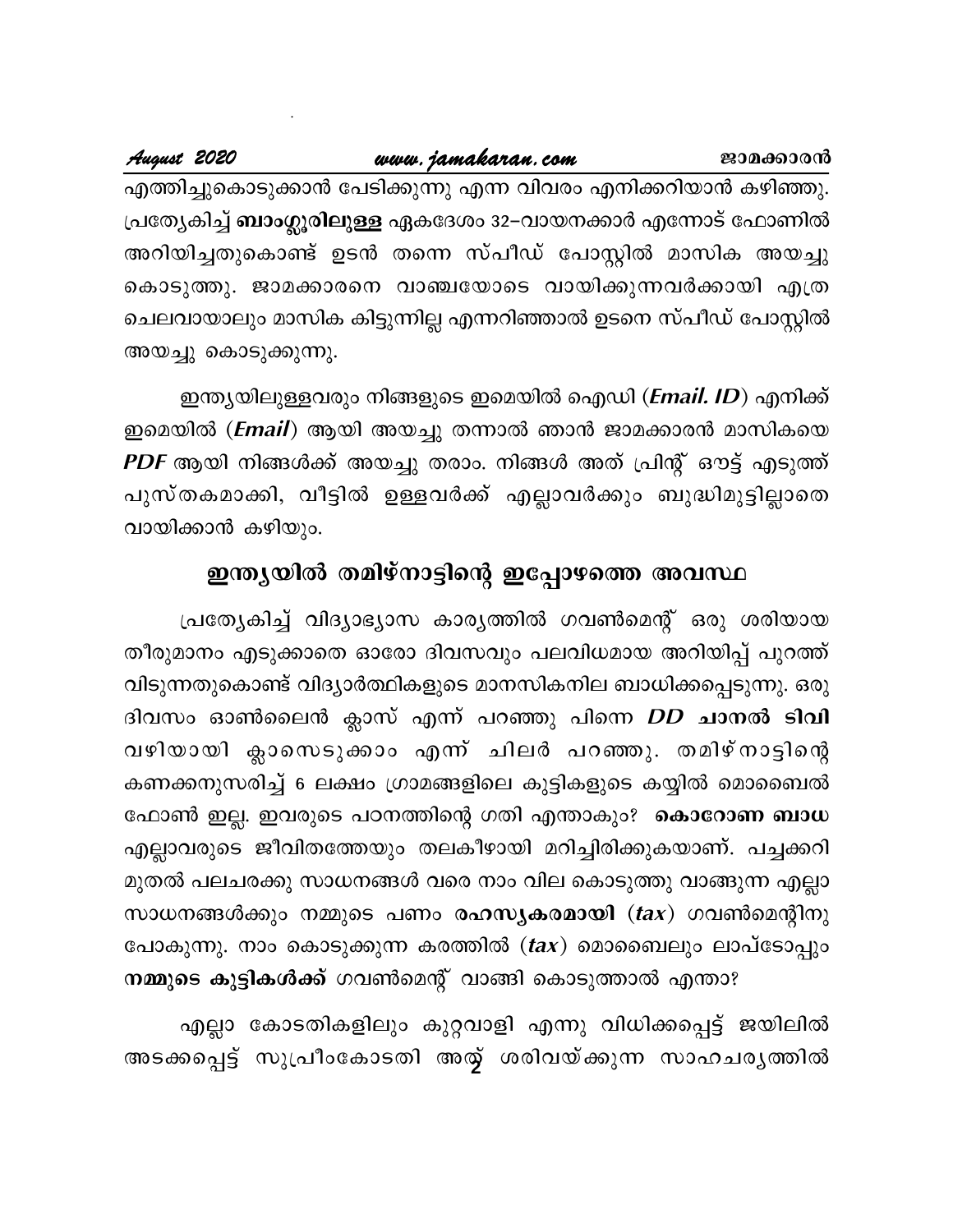ജാമക്കാരൻ

### www.jamakaran.com

August 2020

ജയിലിൽ നിന്നും എങ്ങനെയോ പുറത്ത് വന്ന മുൻമുഖ്യമന്ത്രി ജയലളിത അവർകൾക്ക് മെറീനയിൽ സ്മാരകം പണിയാൻ ഗവൺമെന്റിന്റെ പണത്തിൽ പലകോടികൾ വെള്ളംപോലെ ചെലവാക്കുന്ന ഈ ഗവൺമെന്റ് ആ പണത്തെ പാവപ്പെട്ട കുട്ടികൾക്ക് സഹായമായി നല്കിയാൽ എന്ത്? ഒരു വോട്ടിന് 5000 രൂപ കൊടുത്ത് കള്ളവോട്ട് ചെയ്യിച്ച് എം.എൽ.എ. യും എം.പി. യും പദവി വഹിക്കുന്ന സർക്കാർ ജയലളിതയുടെ സ്മാരകം പണിയാൻ ആദൃതവണയായി 50.8 കോടി ചെലവഴിച്ചു.

ജയലളിത താമസിച്ചിരുന്ന ബോയസ്സ് ഗാർഡൻ ഇല്ലത്തെ സ്മാരക വീടായി മാറ്റാൻ ആദൃതവണയായി 68 കോടി ഈ സർക്കാർ ചെലവ് ചെയ്തു. ജയലളിത അടക്കാതെ പോയ ഇൻകം ടാക്സിന്റെ ബാക്കി 37 കോടി രൂപയെ ഇൻകംടാക്സ് ഡിപ്പാർട്ട്മെന്റിന് നല്കാൻ തമിഴ്നാട് സർക്കാർ മാറ്റി വച്ചു. ആകെ മൊത്തം 105 കോടി രൂപ മാറ്റി വച്ചിട്ടുണ്ട്. ഇത് ആരുടെ പണം? ഈ പണത്തെ എന്തുകൊണ്ട് *ADMK* പാർട്ടിയുടെ പണത്തിൽ നിന്ന് ന്യായമായി എടുത്ത് ചെലവ് ചെയ്തു കൂടാ?

ഈ 105 കോടി രൂപക്ക് ഏകദേശം 3 ലക്ഷം ഗ്രാമത്തിൽ വസിക്കുന്ന കുട്ടികൾക്ക് മൊബൈലും ലാപ്ടോപ്പും വാങ്ങി സഹായിച്ചുകൂടെ? മുൻ മുഖ്യമന്ത്രി, സെൽവി ജയലളിത അവർകൾ കുറ്റവാളിയായി വിധിക്കപ്പെട്ട് പോയിരുന്നെങ്കിലും, ജയിലിൽ ഇന്ന് അവർ ജീവനോടെ ഉണ്ടായിരുന്നെങ്കിൽ വളരെ വലിയ തുക കുട്ടികളുടെ ഓൺലൈൻ പഠനത്തിനായി വാരിക്കൊടുത്തിരിക്കുമെന്ന് എനിക്ക് ഉറപ്പിച്ചു പറയാൻ കഴിയും. അന്ന് സ്കൂൾ കുട്ടികൾക്കുവേണ്ടി പാവപ്പെട്ടവർ, പണക്കാരൻ എന്ന് വൃത്യാസമില്ലാതെ എല്ലാ വിദ്യാർത്ഥി, വിദ്യാർത്ഥിനികൾക്കും സൈക്കിൾ വാങ്ങിക്കൊടുത്തതുകൊണ്ട് ഇന്ന് ഗ്രാമത്തിലുള്ള <mark>എല്ലാ കുട്ടികളും</mark> ബസ്സിന് വേണ്ടി കാത്തു നില്ക്കാതെ പല മൈലുകൾ യാത്ര ചെയ്ത് സ്കൂളിലേക്കും കോളേജിലേക്കും പോയി വരുന്നു. ഇത് ഏതെങ്കിലും രാഷ്ട്രീയ പാർട്ടികൾക്ക് മറുത്ത് പറയാൻ കഴിയുമോ? അടുത്തുള്ള സംസ്ഥാനത്തിലെ ജനങ്ങൾ മുതൽ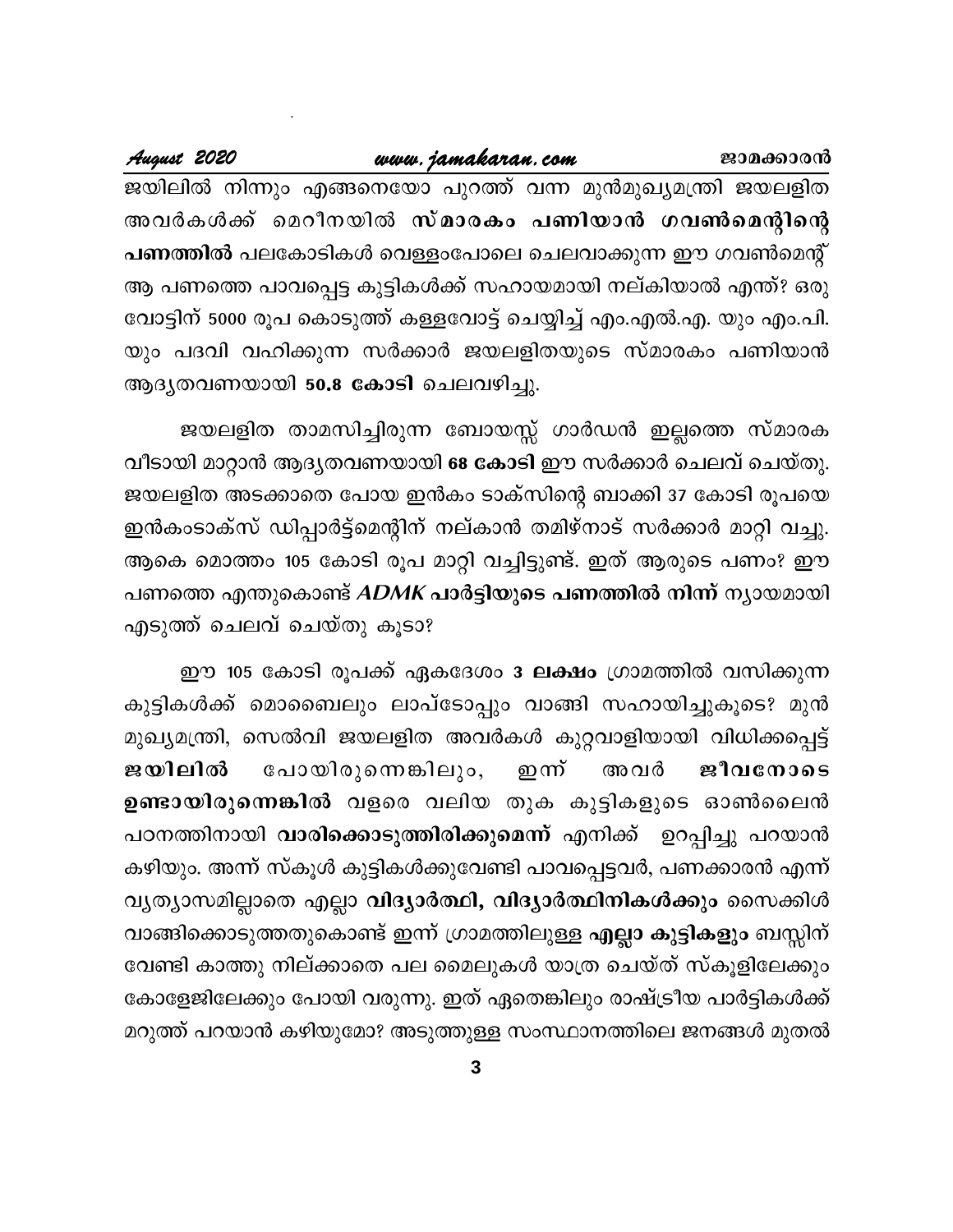.<br>എല്ലാവരും ഇത് പുകഴ്ത്തി പറയുന്നല്ലോ! ജയലളിത അവർകൾ നല്ല അഡ്മിനിസ്ട്രേറ്റർ (ഭരണാധികാരി) എന്ന് എല്ലാവരും അഭിനന്ദിക്കുന്നു. എന്നാൽ ഇന്നത്തെ തമിഴ്നാടിന്റെ രാഷ്ട്രീയ സ്ഥിതി തലയില്ലാത്ത ശരീരം പോലെയാണ്. ഇപ്പോൾ ഭരിക്കുന്നവർ തങ്ങളുടെ സ്ഥാനം നഷ്ടപ്പെട്ടു പോകരുത് എന്നതിൽ മാത്രമാണ് ശ്രദ്ധിക്കുന്നത്.

ഈ അവസ്ഥ എപ്പോൾ മാറും എന്ന് തമിഴ്നാട്ടിലുള്ള എല്ലാ ജനങ്ങളും പ്രതീക്ഷയോടെ കാത്തിരിക്കുന്നു. ഈ ഭയങ്കരമായ കൊറോണ കൃമിമൂലം ഭീതിയിലായിരിക്കുമ്പോൾ ജനങ്ങൾ മരണഭയത്തോടെ കുടുംബാസൂത്രണത്തിന് ആളെ പിടിക്കുന്നതു പോലെ സുഖത്തോടെ ഇരിക്കുന്നവരേയും കൊറോണാ എന്ന് <mark>കള്ളം പറഞ്ഞ് കൊറോണാ</mark> അയച്ചുകൊണ്ടിരിക്കുന്നു. വാർഡിലേക്ക് ഇതിന് മെഡിക്കൽ ഡിപ്പാർട്ടുമെന്റിൽ പുറത്തുള<u>്</u>ളവരെ ഏജന്റായി ഇല്ലാത്ത വച് ആംബുലൻസിൽ കയറ്റി അയക്കാൻ തെരുവുതോറും തിരഞ്ഞു നടക്കുന്നു എന്ന് പറയപ്പെടുന്നു. കാരണം ഒരു കൊറോണാ രോഗിക്ക് സർക്കാർ ഏകദേശം 35000 രൂപ ചെലവിടുന്നു. ആ പണത്തേയും പങ്കിട്ടെടുക്കാൻ എം.എൽ.എ. മാർ, മന്ത്രിമാർ തുടങ്ങിയവർ ആളുകളെ നിയോഗിക്കുന്നു.

സർക്കാർ പണം എങ്ങനെയൊക്കെ മോഷ്ടിക്കുന്നു എന്നു കണ്ടോ?

# ക്രിസ്തീയ സഭകളിലും ഇതേ പോലുള്ള അഴിമതിയാണ്

□ ക്രിസ്ത്യാനികളിൽ മാത്രം എന്ത് യോഗ്യതയാണുള്ളത്? തമിഴ്നാട് സി.എസ്.ഐ. ബിഷപ്പ് ഒരാൾ തന്റെ മകൻ ചെയ്ത തെറ്റിനെ മൂടി വെക്കാൻ ഡയോസിസ് പണത്തെ (പല ലക്ഷങ്ങൾ) ഇയട്ക്കിടെ കൈക്കൂലി കൊടുത്തു കൊണ്ടിരിക്കുന്നു. ബിഷപ്പുമാരുടെ മേൽ അധികാരി ആയിരിക്കുന്ന - മോഡറെറ്റർ ഏകദേശം 7 കോടിരൂപ അഴിമതി ചെയ്ത് കോടതിയിൽ തെളിയിക്കപ്പെട്ട്, ആ പണത്തെ പിഴയായി ഒരു ആഴ്ചകൊണ്ട് അടക്കാൻ കോടതി ഉത്തരവായി. ആ പണത്തെ ഡയോസിസ് ഫണ്ടിൽ നിന്ന് എടുക്കാൻ ബിഷപ്പ്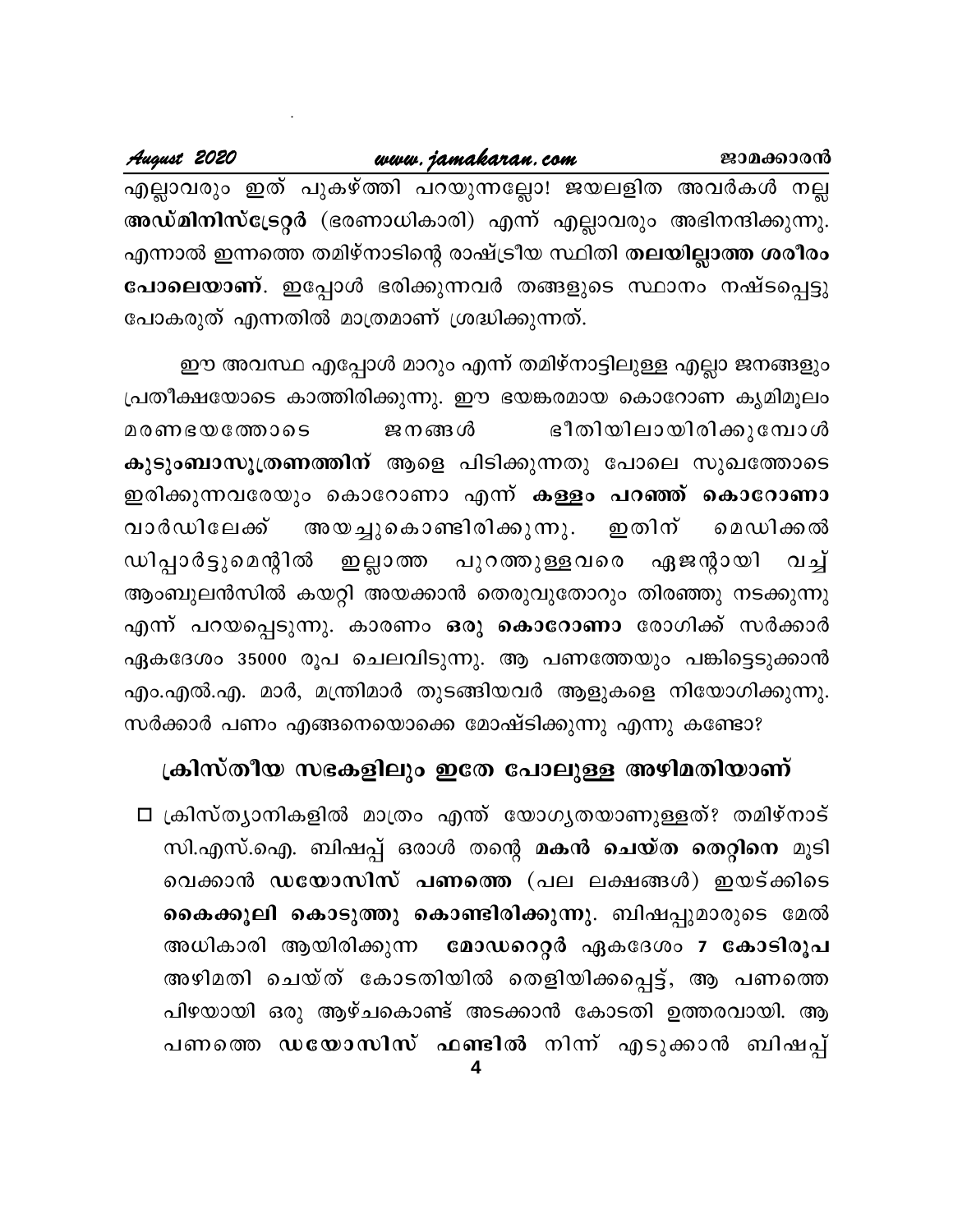ശ്രമിച്ചപ്പോൾ ഡയോസിസ് ഭരണസമിതി അതിന് സമ്മതിക്കാതെ നിങ്ങൾ ചെയ്ത അഴിമതി പാപത്തിന് പിഴയായി വിധിച്ച 7 കോടി രൂപയും നിങ്ങളുടെ സ്വന്ത പണത്തിൽ നിന്ന് എടുത്തുകൊള്ളൂ എന്ന് നിർബന്ധമായി പറഞ്ഞു.

കോടതിയുടെ ഒരു ആഴ്ചത്തെ സമയപരിധി കഴിഞ്ഞതുകൊണ്ട് മോഡറെറ്ററെ എന്തുകൊണ്ടാണ് അറസ്റ്റ് ചെയ്യാത്തത് എന്ന് കേരള ഗവൺമെന്റിനെ കോടതി അപലപിച്ചു. അതിനെ തുടർന്ന് കേരള പോലീസ് ബിഷപ്പിന്റെ വീട്ടിൽ കയറുന്നത് മലയാള ടിവിയായ 24 x 7 ചാനലിൽ സംപ്രേക്ഷണം ചെയ്തിരുന്നു.

- □ ഭൂമി ദുഷ്ടൻമാരുടെ കൈയ്യിൽ ഏല്പിച്ചിരിക്കുന്നു. അതിലെ ന്യായാധിപൻമാരുടെ മുഖം അവൻ മൂടിയിരിക്കുന്നു (ഇയ്യോബ് 9:24).
- □ മനുഷൃപുത്രൻമാരുടെ ഇടയിൽ വഷളത്തം പ്രബലപ്പെടുമ്പോൾ ദുഷ്ടൻമാർ എല്ലാടവും സഞ്ചരിക്കുന്നു (സങ്കീ. 12:8).

എവിടെയും ഏതിലും അഴിമതി. എങ്ങനെ ഇവർ മനസാക്ഷി ഇല്ലാതെ ശുശ്രൂഷ ചെയ്യുന്നു എന്നറിയില്ല. ദൈവം തന്നെ തമിഴ്നാടിനേയും, ദേശത്തേയും, ക്രിസ്തീയ സഭകളേയും രക്ഷിക്കണം. ഇവർ എല്ലാവരും കൊറോണാ വൈറസിനെക്കാളും ഏറ്റവും ഭയങ്കരന്മാർ എന്നു പറയാൻ തോന്നുന്നു. വായനക്കാരെ എല്ലാവരേയും ദൈവം തന്നെ കാത്തു സൂക്ഷിക്കട്ടെ!

ദൈവം എന്നെ അനുവദിച്ചാൽ മുകളിൽ പ്രസ്താവിച്ചതിനെ ക്കുറിച്ച് ഫോട്ടോ സഹിതം ആഗസ്റ്റ് മാസത്തെ ജാമക്കാരനിൽ ഞാൻ പുറത്തു വിടുന്നതായിരിക്കും. പ്രാർത്ഥിക്കാം. ഞാൻ നിങ്ങൾക്കുവേണ്ടി പ്രാർത്ഥിക്കുന്നു.

ഡോ. പുഷ്പരാജ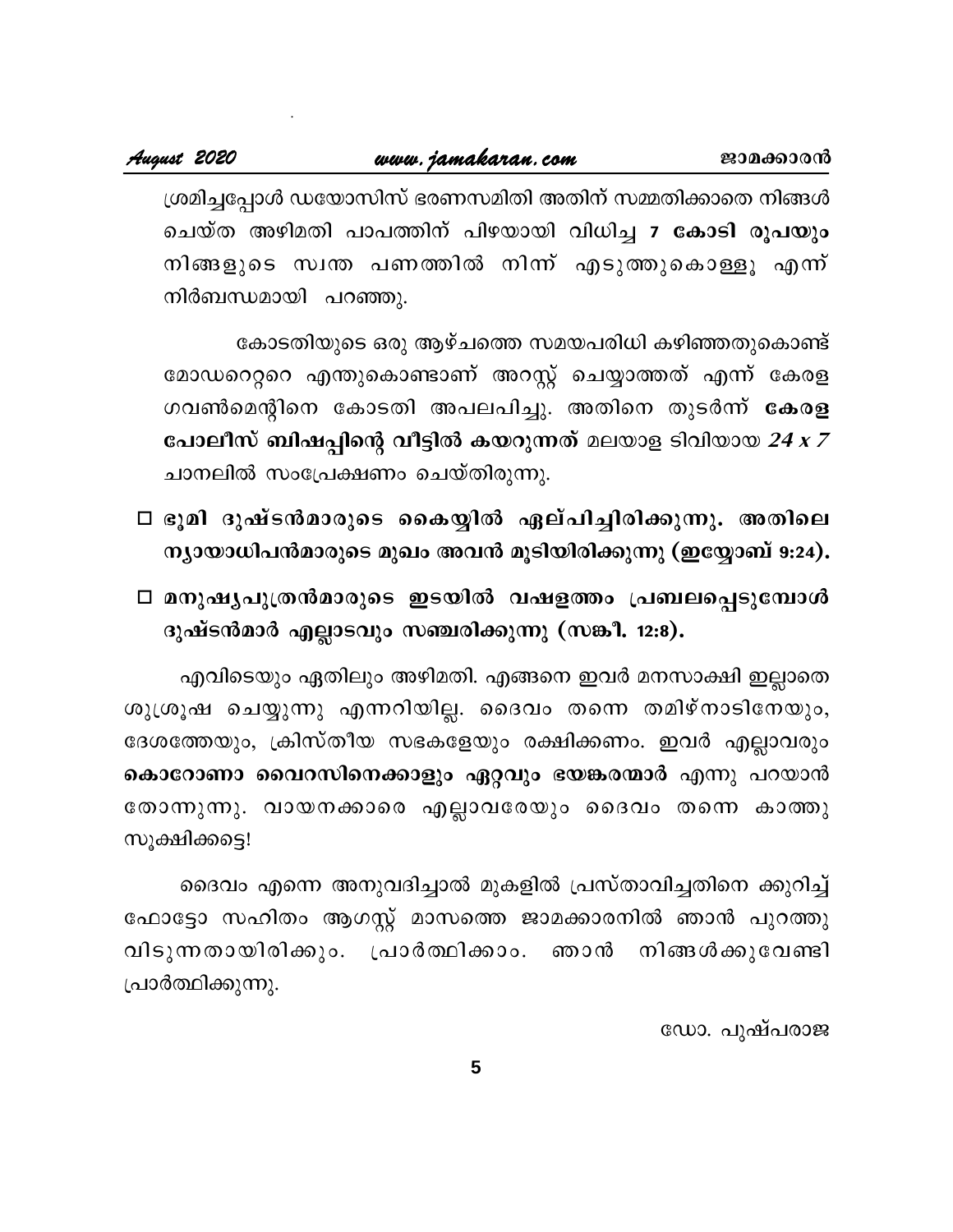

# കുറിപ്പ് :

ഉപവസിക്കുന്നതിനെക്കുറിച്ച് എന്റെ വ്യക്തിപരമായ ജീവിതത്തിൽ 1965–ാം വർഷം മുതൽ ഞാൻ കൈക്കൊണ്ട അനുഭവപൂർവ്വമായ വിഷയങ്ങളേയും അതിന്ശേഷം ഞാൻ ബൈബിൾ തുടർച്ചയായി വീണ്ടും വായിച്ചതുമൂലം ഞാൻ വായിച്ചറിഞ്ഞ വചനത്തിന്റെ അടിസ്ഥാനത്തിലുള്ള അനുഭവങ്ങളേയുമാണ് എന്റെ വായനക്കാർക്കുവേണ്ടി ഞാൻ ഇവിടെ എഴുതിയിട്ടുള്ളത്.

വേദപുസ്തകമല്ലാതെ വേറെ ഏതെങ്കിലും പുസ്തകങ്ങൾ വായിച്ചിട്ടോ അല്ലെങ്കിൽ മറ്റുള്ളവരിൽ നിന്ന് ഉപവാസത്തെ കുറിച്ചുള്ള അഭിപ്രായത്തെ ചോദിച്ചോ ഞാൻ ഇത് എഴുതിയതല്ല. ഞാൻ എഴുതിയ വിവരങ്ങൾ വചന അടിസ്ഥാനത്തിലാണെന്ന് നിങ്ങൾ അറിഞ്ഞാൽ മാത്രം ഈ ആലോചനയെ സ്വീകരിച്ചാൽ മതി.

മറ്റുള്ള ദൈവദാസൻമാരും തങ്ങളുടെ അനുഭവത്തെയാണ് മറ്റുള്ളവരോട് പറയുന്നത്. എന്നാൽ അവരുടെ അനുഭവങ്ങൾ പുതിയ നിയമത്തിന്റെ അടിസ്ഥാനത്തിലല്ല അതുകൊണ്ടാണ് ഉപവസിക്കുന്ന കാരൃത്തിൽ വായനക്കാരായ നിങ്ങളെ മാത്രം പ്രബോധിപ്പിക്കുന്നത്. പ്രത്യേകിച്ച് നിങ്ങൾ എന്റെ ജാമക്കാരൻ വായനക്കാരായിരുന്നാലും നിങ്ങൾ മാനസാന്തരപ്പെട്ട് രക്ഷയുടെ അനുഭവം പ്രാപിച്ചാൽ മാത്രമേ എന്റെ അഭിപ്രായത്തെ വചനത്തോട് ഒത്തുനോക്കി സ്വീകരിക്കുവാൻ കഴിയുകയുള്ളു.

# ഉപവസിച്ച് പ്രാർത്ഥിക്കുന്നത് എങ്ങനെ?

- $\square$  പ്രാർത്ഥന രണ്ടുവിധമുണ്ട്
	- 1. സാധാരണയായുള്ള പ്രാർത്ഥന
	- 2. ഉപവസിച്ചു പ്രാർത്ഥിക്കുന്ന പ്രാർത്ഥന

രണ്ടുപ്രാർത്ഥനയും ഒരു ദൈവം തന്നെയാണ് കേൾക്കുന്നത്. കർത്താവായ യേശുക്രിസ്തു ഇങ്ങനെയുള്ള പിശാചുക്കൾ (പ്രശ്നങ്ങൾ)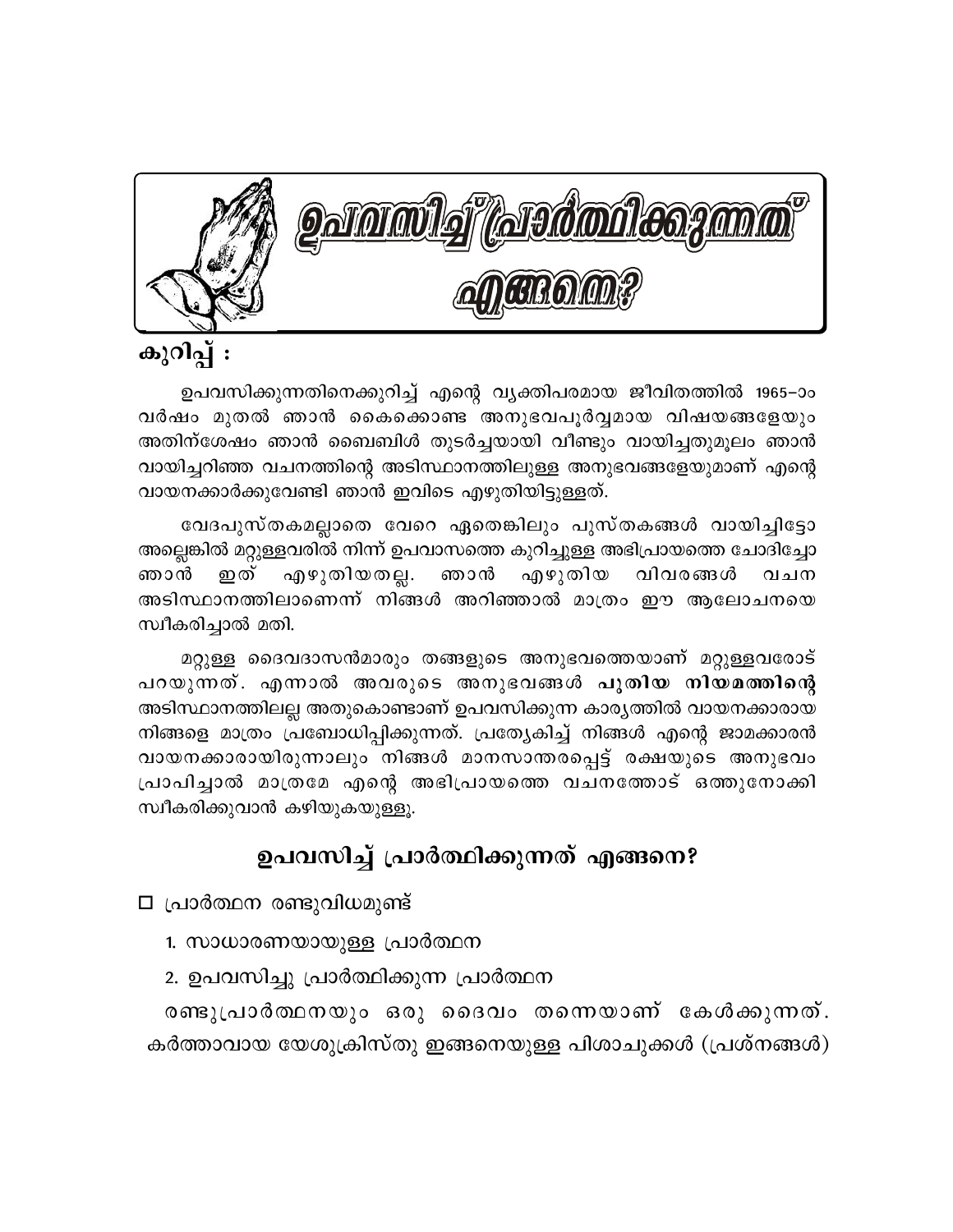ഉപവാസത്താലും പ്രാർത്ഥനയാലും അല്ലാതെ ഒഴിഞ്ഞു പോകയില്ല എന്നു പറഞ്ഞു. നമ്മുടെ ജീവിതത്തിൽ പ്രാർത്ഥിച്ചിട്ടും ഉത്തരം ലഭിക്കാത്ത അല്ലെങ്കിൽ പ്രാർത്ഥിച്ചിട്ടും <mark>നീങ്ങിപ്പോകാത്ത പ്രശ്നങ്ങൾ അഥവാ</mark> തടസ്സങ്ങൾ, ഉണ്ടായിരുന്നാൽ ഇവയ്ക്ക് ഉപവസിച്ച് പ്രാർത്ഥിക്കുമ്പോൾ നിങ്ങൾ ചോദിച്ചത് <mark>ദൈവഹിതമെങ്കിൽ</mark> തീർച്ചയായും അത് മാറിപ്പോകും. അഥവാ നിങ്ങൾക്ക് കിട്ടും.

 $\Box$  എന്നാൽ ഉപവാസ പ്രാർത്ഥന ചെയ്യുന്നതിന് ചില നിയമങ്ങൾ ഉണ്ട്. ജോലി ചെയ്തുകൊണ്ട് ഉപവസിക്കാൻ പാടില്ല. ഓഫീസിൽ ജോലി ചെയ്യുന്നവർ, സ്കൂളിൽ, കോളേജിൽ അദ്ധ്യാപകരായി ജോലി ചെയ്യുന്നവർ പലരും ഉപവസിച്ചുകൊണ്ടേ ജോലി ചെയ്യാറുണ്ട്. ചിലർ ആചാരമായി വെള്ളിയാഴ്ചതോറും ഉപവസിക്കുന്നത് ഞങ്ങളുടെ കുടുംബത്തിന്റെ ശീലമാണ് എന്നു പറയാറുണ്ട്. അങ്ങനെ ചെയ്യുന്നതിന് പേർ <mark>ഉപവാസം</mark> (Fasting) എന്നല്ല. അതിന് <mark>പട്ടിണി</mark> (*Starving*) എന്നാണ് അർത്ഥം. മറ്റു മതക്കാർ ശിവരാത്രിക്ക് പട്ടിണി കിടക്കുന്നതുപോലെയാണ് യെശയ്യാ. 58:3 −ൽ ഇതാ നിങ്ങൾ നോമ്പു നോല്ക്കുന്ന ദിവസങ്ങളിൽ തന്നെ നിങ്ങളുടെ കാര്യാദികളേയും നോക്കുന്നുവല്ലോ! എന്ന് കർത്താവ് പറയുന്നു. അതിന്റെ അർത്ഥം അങ്ങനെയുള്ള പ്രാർത്ഥനയെ ദൈവം അംഗീകരിക്കുന്നില്ല എന്നത്രേ. മത്താ. 6–ാം അദ്ധ്യായത്തിൽ നിങ്ങൾ ഉപവസിക്കുമ്പോൾ അറയിൽ കടന്ന് വാതിൽ അടച്ച് പ്രാർത്ഥിക്കാനായി യേശുക്രിസ്തു ഉപദേശിക്കുന്നു. അതിന്റെ അർത്ഥം പുറത്തെവിടെയും പോകാൻ പാടില്ല എന്നാണ്.

ഞാൻ ഉപവാസത്തോടെ പ്രസംഗിച്ചപ്പോൾ ദൈവം ശക്തമായി പ്രവർത്തിച്ചു എന്ന് ചില ദൈവദാസന്മാർ അഹംഭാവത്തോടെ പറയുന്നത് ഞാൻ കേട്ടിട്ടുണ്ട്. അത് തെറ്റായ ഉപവാസമാണ്.

ലോകത്തിലുള്ളവർ പലരും ഓഫീസ്, കോളേജ്, സ്കൂൾ പോലുള്ള സ്ഥലങ്ങളിൽ ജോലി ചെയ്യുന്നു. അതുപോലെ തന്നെയാണ് ദൈവദാസൻമാർ ചെയ്യുന്ന ശുശ്രൂഷയും അത് ദൈവത്തിന് വേണ്ടി ചെയ്യുന്ന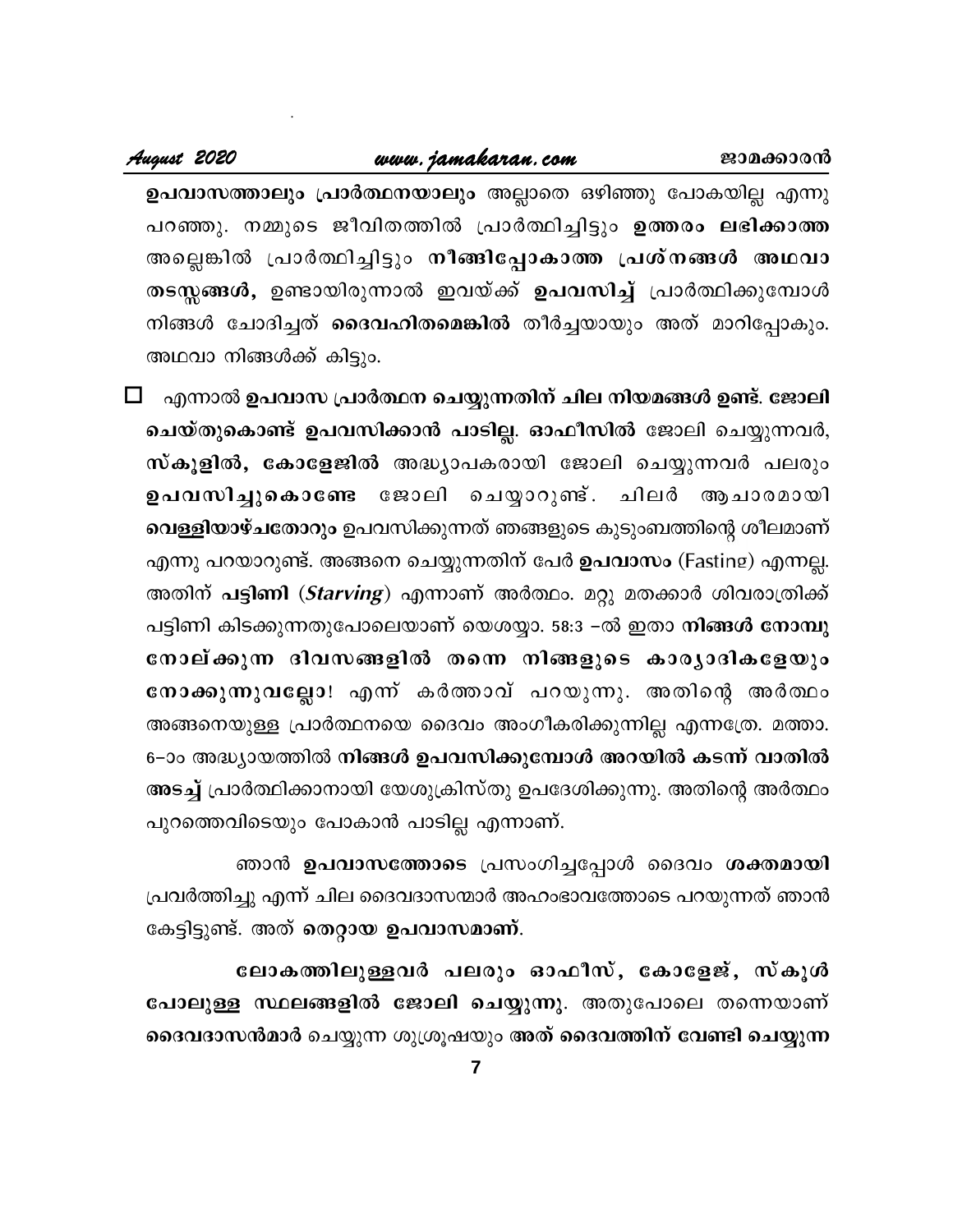മുഖ്യമായ **വേലയാണ്**. അതുകൊണ്ട് ആ ശുശ്രൂഷയെ പട്ടിണികിടന്ന് ചെയ്യാൻ പാടില്ല.

ദൈവവേലയ്ക്ക് ഉപവാസ പ്രാർത്ഥന വളരെ അത്യാവശ്യമാണ്. എന്നാൽ ശുശ്രൂഷക്ക് പോകുന്ന തലേദിവസം അല്ലെങ്കിൽ വേറൊരു ദിവസം പുറത്തെവിടെയും പോകാതെ മുറിക്കകത്ത് ഇരുന്ന് ഭക്ഷണം കഴിക്കാതെ ദൈവത്തോട് പ്രാർത്ഥിക്കണം.

# രാവിലെ ഉപവസിക്കാൻ പാടില്ല

അനേക ക്രിസ്ത്യാനികൾ പ്രത്യേകിച്ച് സ്ത്രീകൾ രാവിലെയുള്ള ഭക്ഷണം കഴിക്കാതെ ഉപവാസമാണെന്ന് പറയാറുണ്ട്. ഞാൻ ദിവസവും രാവിലെ ഭക്ഷണം കഴിക്കാതെ മനസ്സിൽ പ്രാർത്ഥിച്ചുകൊണ്ട് ഉപവസിച്ചു വരുന്നു എന്നു പറയാറുണ്ട്. അങ്ങനെ ചെയ്യുന്നത് വയറിന് കേടാണ്. സായിപ്പുമാർ രാവിലത്തെ ഭക്ഷണത്തെ (നാഷ്ത്ത) Break Fast എന്നു പറയും. അതായത് Fasting –നെ Break ചെയ്യുന്നത് അല്ലെങ്കിൽ തകർക്കുന്നത് എന്നാണതിനർത്ഥം. തലേദിവസം രാത്രി 8 മണിക്ക് ഭക്ഷണം കഴിച്ചാൽ അടുത്ത ദിവസം രാവിലെ 8 മണിവരെ <mark>12 മണിക്കൂ</mark>ർ നേരം വയറ് കാലിയായിരിക്കും. രാവിലത്തെ ഭക്ഷണം കഴിച്ചില്ലെങ്കിൽ വയറ്റിൽ ആസിഡ് (അമ്ലം) പുറപ്പെടുവിക്കാൻ തുടങ്ങും വെറും വയറ്റിൽ അമ്ലം പുറപ്പെടുവിച്ചാൽ വയറിന് എരിച്ചൽ, നെഞ്ചെരിച്ചൽ തുടങ്ങിയ പ്രശ്നങ്ങൾ ഉണ്ടാകും. ഇത് തുടർന്നാൽ ദിവസങ്ങൾ കഴിയുമ്പോൾ അത് <mark>അൾസർ</mark> ആയി മാറാൻ കാരണമാകും. അതുകൊണ്ട് ഉപവാസപ്രാർത്ഥന ദിവസങ്ങളിൽ രാവിലെ കഞ്ഞി, കഴിച്ച് ഇഡ് ഢലി, ബൺ. റൊട്ടി പോലുള്ള ലഘുഭക്ഷണം പ്രാർത്ഥിക്കാവുന്നതാണ്. <mark>ഉച്ചക്ക് ഭക്ഷണം കഴിക്കാതെ</mark> പകൽ മുഴുവനും പ്രാർത്ഥിച്ച് **വൈകുന്നേരം അല്ലെങ്കിൽ രാത്രി** ലഘു ഭക്ഷണം കഴിച്ചതിന് ശേഷം ഉറങ്ങാൻ പോകാവുന്നതാണ്. വെറും വയറോടെ കിടക്കാൻ പോകരുത്. രാത്രി ഉപവസിക്കാനും പാടില്ല. ഇതിനെയാണ് ഒരു പകൽ ഉപവാസ പ്രാർത്ഥന എന്നു പറയുന്നത്.

8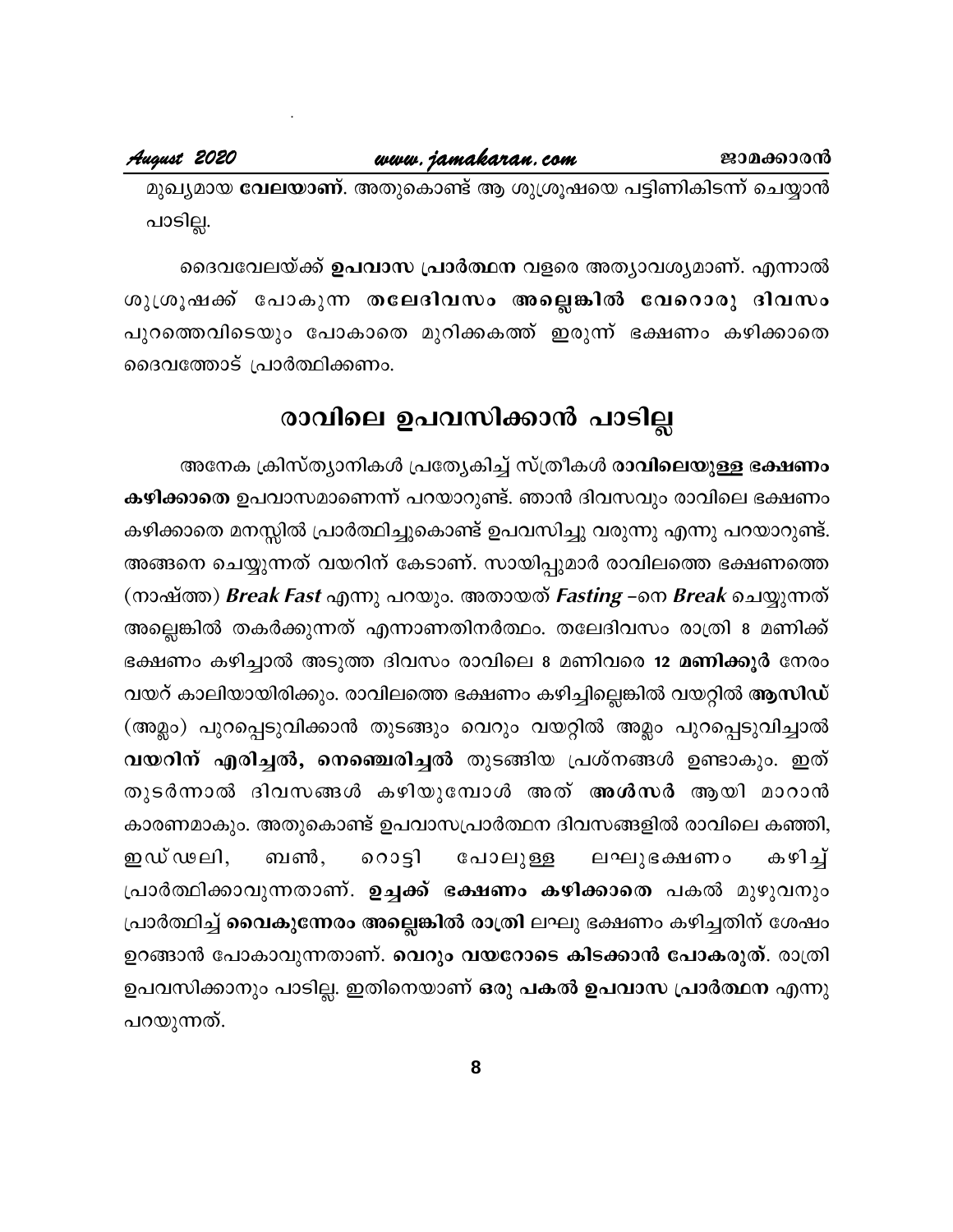### August 2020 www.jamakaran.com ജാമക്കാരൻ എങ്ങനെയുള്ള ഉപവാസ പ്രാർത്ഥന ചെയ്യരുത്

40 ദിവസം, 30 ദിവസം, 15 ദിവസം, 7 ദിവസം ഇങ്ങനെയുള്ള ഉപവാസം <mark>പുതിയനിയമ സഭക്ക്</mark> ദൈവം നല്കിയിട്ടില്ല. ഇവയെല്ലാം പഴയനിയമകാലത്തുള്ള ആചാരങ്ങളാണ്. ലൂക്കോ. 18:10 −ൽ രണ്ടുപേർ പ്രാർത്ഥിക്കാൻ ആലയത്തിലേക്ക് പോയി. ഒരുവൻ പരീശൻ, മറ്റവൻ ചുങ്കക്കാരൻ. പരീശൻ പറഞ്ഞത് ദൈവമേ പിടിച്ചു പറിക്കാർ, നീതികെട്ടവർ, വൃഭിചാരികൾ മുതലായ ശേഷം മനുഷ്യരെപ്പോലെയോ ഈ ചുങ്കക്കാരനെ പോലെയോ ഞാൻ അല്ലായ്കയാൽ വാഴ് ത്തുന്നു. ആഴ്ചയിൽ നിനെ രണ്ടുവട്ടം ഉപവസിക്കുന്നു. നേടുന്നതിലൊക്കെയും പതാരം ഞാൻ കൊടുത്തുവരുന്നു എന്നിങ്ങനെ ന്യായപ്രമാണകാലത്തിൽ പറയപ്പെട്ടിട്ടുള്ള ആചാരങ്ങളെ എല്ലാം ഞാൻ ചെയ്യുന്നു അതുകൊണ്ട് ചുങ്കക്കാരനെ അല്ല എന്നെയാണ് അനുഗ്രഹിക്കേണ്ടതെന്ന് രഹസ്യമായി പ്രാർത്ഥിക്കുന്നു. എന്നാൽ ഈ ആചാരങ്ങളെ **പിൻപറ്റിയവനെ അല്ല** ചുങ്കക്കാരനെയാണ് ദൈവം അനുഗ്രഹിച്ചത്.

ആഴ്ചയിൽ രണ്ടുദിവസത്തെ ഉപവാസം എന്ന ആചാരം ആ കാലത്ത് ഉണ്ടായിരുന്നു. അത് ഞാൻ ശരിയായി ചെയ്യുന്നു എന്നു പറഞ്ഞാണ് അവൻ പ്രാർത്ഥിച്ചത്.

അതുകൊണ്ട് ആചാരമായ ഇങ്ങനെയുള്ള ഉപവാസങ്ങളെ യേശുവിന്റെ രക്തത്താൽ കഴുകപ്പെട്ട വിശ്വാസികളായ നാം പിൻപറ്റാൻ പാടില്ല. അതേസമയം യേശുക്രിസ്തു 40 ദിവസം മരുഭൂമിയിൽ ഉപവസിച്ചു എന്ന് പുതിയ നിയമത്തിൽ എഴുതിയിട്ടുണ്ടല്ലോ എന്ന് ചിലർ ചൂണ്ടിക്കാണിക്കും. അത് യേശുക്രിസ്തു മരിക്കുന്നതിന് മുമ്പുള്ള നൃായപ്രമാണകാലമാണ്. അതും യേശുവായിട്ട് ഉപവസിക്കാൻ പോയതല്ല. പിശാചിനെ തോല്പിക്കാനായും, ആ കാലഘട്ടത്തിൽ യേശു മനുഷ്യനായി ജീവിച്ചിരുന്നതുകൊണ്ട് ന്യായപ്രമാണ ആചാരങ്ങൾക്ക് യേശുക്രിസ്തു എതിരല്ല എന്ന് കാണിക്കാൻ വേണ്ടിയും പരിശുദ്ധാത്മാവ് യേശുവിനെ മരുഭൂമിയിലേക്ക് വിളിച്ചു കൊണ്ടുപോയതായി നാം വായിക്കുന്നു. അതുകൊണ്ട് ആരും 40 ദിവസം ഉപവസിക്കരുത്.

9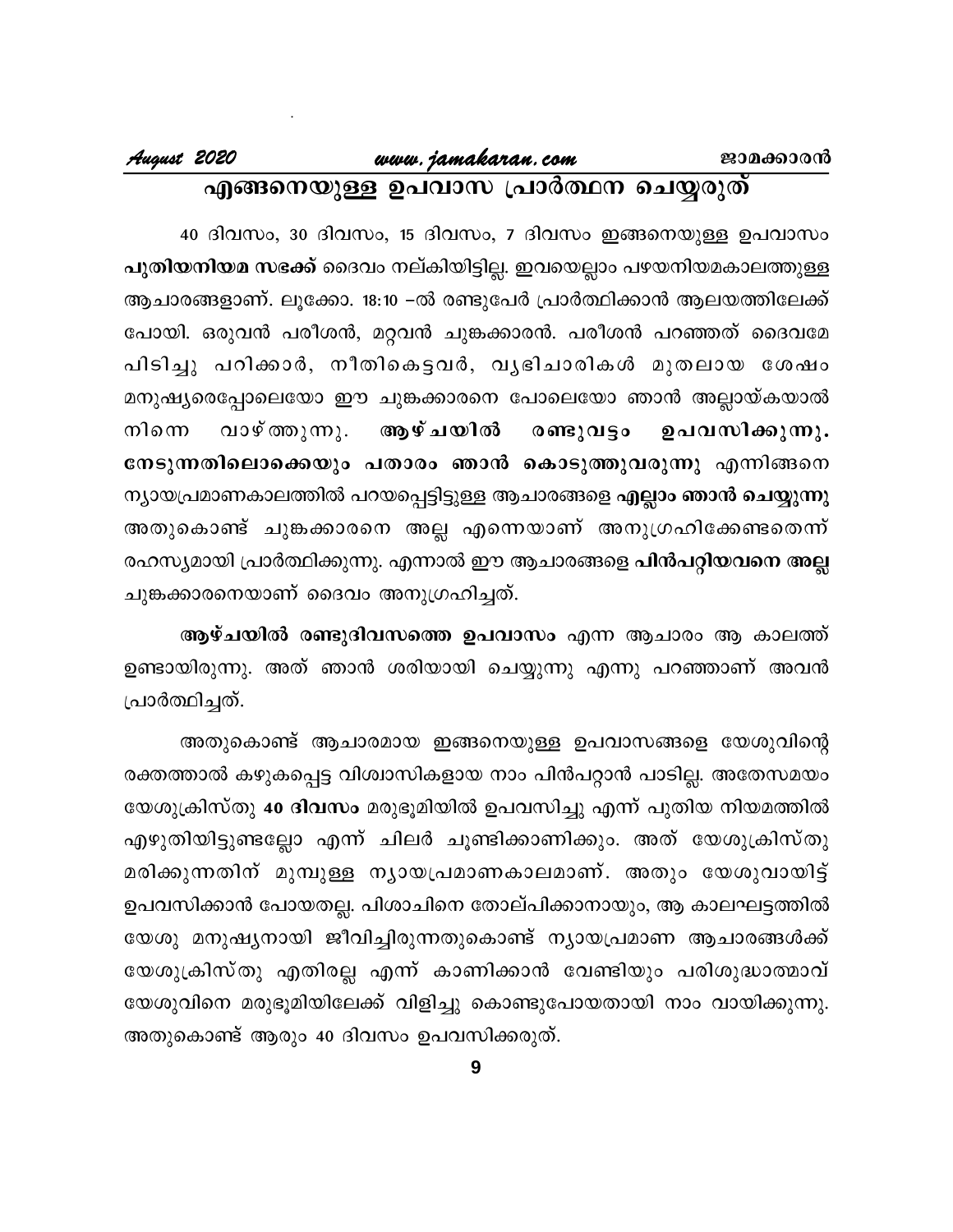### August 2020

www.jamakaran.com

യേശു മരിച്ച് ഉയർത്തെഴുന്നേറ്റ് സ്വർഗ്ഗാരോഹണം ചെയ്ത ശേഷമാണ് പുതിയനിയമസഭ തുടങ്ങിയത്.

പുതിയനിയമസഭയിൽ ഏതെങ്കിലും ഒരു ശിഷ്യനോ, അല്ലെങ്കിൽ ഒരു സഭയും 40 ദിവസം, 30 ദിവസം ഉപവസിച്ചു പ്രാർത്ഥിച്ചതായി വചനത്തിൽ എവിടെയും നമുക്ക് വായിക്കാൻ കഴിയില്ല.

ഇന്നത്തെ ക്രിസ്ത്യാനികൾ, മാർട്ടിൻ ലൂഥറിന്റെ കാലത്തിന് ശേഷവും പ്രൊട്ടസ്റ്റന്റ് സഭ ആരാധിക്കാൻ തുടങ്ങിയശേഷവും കത്തോലിക്കാ സഭയുടെ പാരമ്പര്യ <mark>ആചാരങ്ങളെ</mark> ഇന്നുവരെ തുടർന്ന് അനുഷ്ഠിച്ചു വരുന്നു. പ്രത്യേകിച്ച് സി.എസ്.ഐ., ലൂഥറൻ, മാർത്തോമ പോലുള്ള മെയിൻ ലൈൻ സഭകൾ യേശുക്രിസ്തു കുരിശിൽ തറയ്ക്കപ്പെട്ട വലിയവെള്ളി (*Good Friday*) ആഴ്ചക്ക് മുമ്പ് 40 ദിവസം ലന്ത് ദിവസം അല്ലെങ്കിൽ ഒടുക്കനാൾ എന്നുപറഞ്ഞ് (ചാമ്പൽ ബുധൻ തൊട്ട് ദുഃഖവെള്ളി വരെ 40 ദിവസം) നോമ്പ് അനുഷ്ഠിച്ചു വരുന്നു.

ആ (ലെന്ത്കാലം) 40 ദിവസങ്ങളിൽ ⊟ പ്രത്യേകിച് ഭൂരിപക്ഷ ക്രിസ്ത്യാനികളുടെ വീട്ടിൽ **ഇറച്ചി, മീൻ പോലുള്ള നോൺ വെജ്** ആഹാരങ്ങൾ കഴിക്കാറില്ല.

# മോശ ചെയ്ത 40 ദിവസത്തെ ഉപവാസ പ്രാർത്ഥന

പഴയനിയമത്തിൽ ദൈവദാസൻമാർ പലരും 40 ദിവസം ഉപവാസപ്രാർത്ഥന ചെയ്തിരുന്നു. മോശ സീനായ് മലയിൽ 40 ദിവസം ഉപവാസ പ്രാർത്ഥന ചെയ്തു. ഭക്ഷണവും വെള്ളവും ഇല്ലാതെ ദൈവത്തോട് സംസാരിച്ചു കൊണ്ടിരുന്നു. അത് ദൈവം നല്കിയ വിശേഷിച്ച ബലമായതുകൊണ്ട് വെള്ളം പോലും കുടിക്കാതെ 40 ദിവസം ദൈവത്തോട് സംസാരിച്ചുകൊണ്ടിരുന്നു. അങ്ങനെയുള്ള കഠിനമായ ഉപവാസത്തെ ഒരു ശുശ്രൂഷകനും, വിശ്വാസികളും, പിൻഗമിക്കുകയോ അതിനായി ശ്രമിക്കയോ ചെയ്യാൻ പാടില്ല.

അങ്ങനെയുള്ള കഠിനമായ 40 ദിവസത്തെ ഉപവാസം ചെയ്യുന്നതുമൂലം, രോഗസൗഖ്യവരമോ, പ്രവചനവരമോ പ്രത്യേകിച്ച് പരിശുദ്ധാത്മാവിന്റെ നിറവ് ലഭിക്കുമെന്നോ പിശാചിനെ തുരത്താൻ കഴിയുമെന്നും ചിലർ തെറ്റായ രീതിയിൽ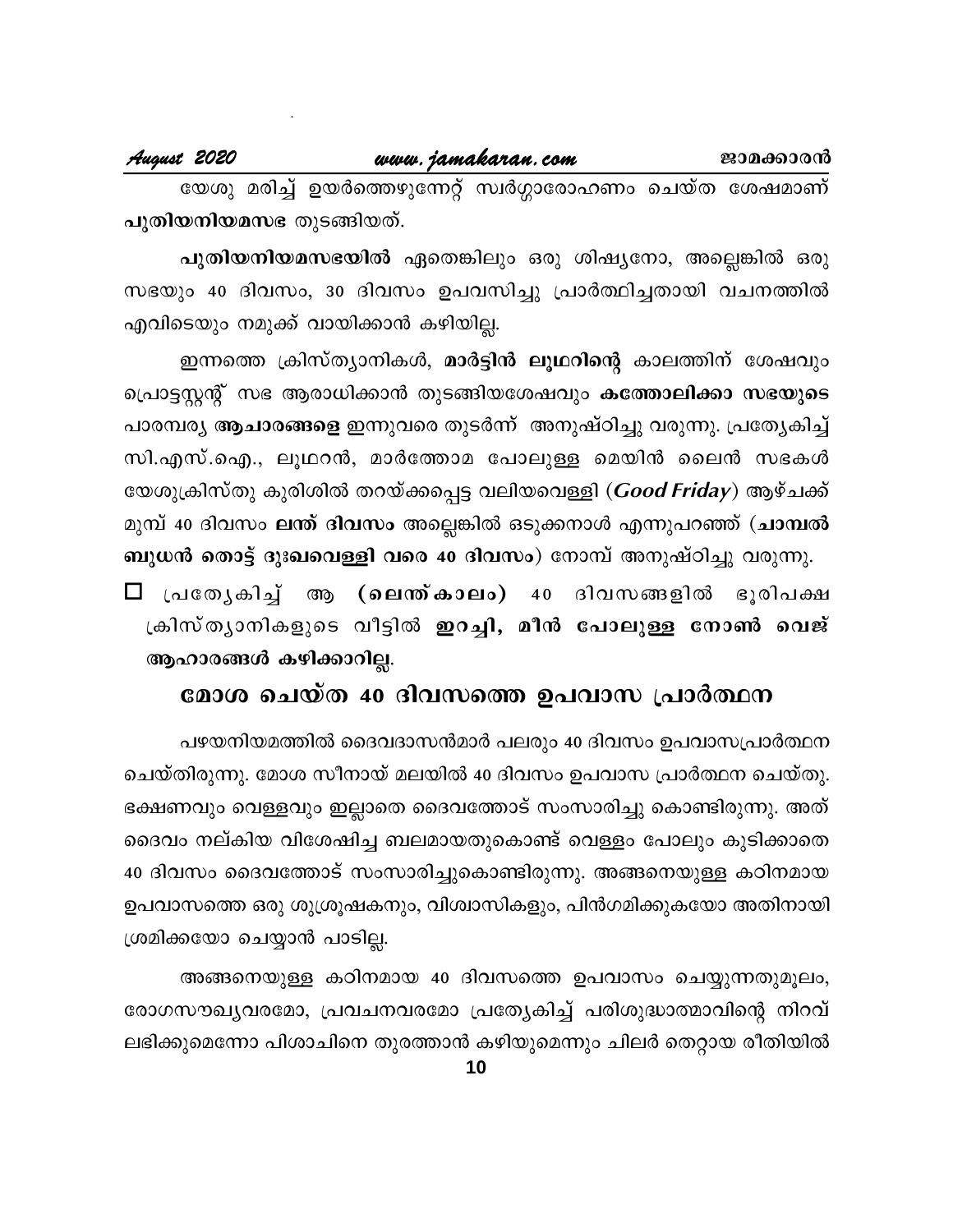### August 2020

# www.jamakaran.com

ഉപദേശിക്കുന്നു. അത് കള്ള ഉപദേശമാണ്. അതോടുകൂടെ അത് ന്യായപ്രമാണ കാലത്തിന്റെ ചടങ്ങുകളാണ്.

ഈ 40 ദിവസങ്ങളിൽ രാവിലത്തെ ഭക്ഷണം കഴിക്കാതെ ഇരുന്ന് അത് ഒരു നേരത്തെ ഒടുക്കം എന്നു പറയുന്നു. ചിലർ തമിഴ്നാട്ടിൽ ഈ ദിവസങ്ങളിൽ തലയിൽ പൂവയ്ക്കാതെ മുഖത്ത് മേക്കപ്പ് ഇടാതെയും ദിവസങ്ങൾ തള്ളി നീക്കുന്നു.

ഇവയെല്ലാം പുറമേയുള്ള തൃജിക്കലാണ്. ദൈവം ഇത് വെറുക്കുന്നു. അതുകൊണ്ടാണ് ദൈവം യോവേൽ പ്രവാചകൻ മുഖാന്തരം പറയുന്നത് നിങ്ങളുടെ വസ്ത്രങ്ങളെയല്ല ഹൃദയങ്ങളെ തന്നെ കീറണമെന്ന്. ശരിയാക്കേണ്ടത് നിങ്ങളുടെ ജീവിതത്തെ യാണെന്ന് ദൈവം പറയുന്നു. നിങ്ങൾ ഇറച്ചി, മീൻ കഴിക്കാതെ, തലയിൽ പൂവയ്ക്കാതെ ഇരുന്നതുകൊണ്ട് ഒരു അനുഗ്രഹവും നിങ്ങൾക്ക് ലഭിക്കാൻ പോകുന്നില്ല. ഇത് പുറമേയുള്ള തൃജിക്കലാണ്. യഥാർത്ഥത്തിൽ ശരിയാക്കേണ്ടത് നിങ്ങളുടെ ഹൃദയത്തെയാണ്.

യേശു മത്താ. 6:17 –ൽ പറയുന്നത് ശ്രദ്ധിക്കൂ നീ <mark>ഉപവസിക്കുമ്പോൾ</mark> തലയിൽ എണ്ണതേച്ച് മുഖം കഴുകുക, അവൻ ഒരുവിധത്തിലുള്ള മേക്കപ്പിനെ പറ്റി എഴുതിയിരിക്കുന്നു. കാരണം ആഹാരം കഴിക്കാതിരുന്നാൽ മറ്റുള്ളവരുടെ കാഴചയിൽ മുഖം വാടിയിരിക്കും. എന്തുകൊണ്ടാണ് മുഖം വാടിയിരിക്കുന്നത്? നിങ്ങൾ ഭക്ഷണം കഴിച്ചില്ലേ? എന്നു മറ്റുള്ളവർ ചോദിച്ചാൽ നീ നുണ പറയേണ്ടതായി വരും. ഒരു പക്ഷെ നീ ഉപവസിക്കുകയാണെന്ന് പറഞ്ഞാൽ അത് നിന്നെത്തന്നെ പുകഴ്ത്തുന്ന അവസ്ഥയിലേക്ക് മാറും നീ വളരെ അധികം ഭക്തിയുള്ളവനെന്ന് നിന്നെത്തന്നെ കാണിക്കേണ്ടി വരും.

- $\Box$  ഒരു പെന്തക്കോസ്തു സഭയിൽ ഞായറാഴ്ച ആരാധനസമയത്ത് നമ്മുടെ പാസ്റ്റ് 30 ദിവസം ഉപവാസം ആണ് അദ്ദേഹത്തെ ആരും ശല്യം ചെയ്യരുത്. അസിസ്റ്റന്റ് പാസ്റ്ററെ കോൺടാക്ട് ചെയ്യുക എന്ന് ഒരു ബോർഡ് എഴുതി വച്ചിരുന്നു. അത് ആ പാസ്റ്ററെ വലിയ ഭക്തൻ എന്ന് പരസ്യപ്പെടുത്തും.
- $\Box$  ഒരു മാസികയിൽ നമ്മുടെ സഹോദരൻ അവർകൾ കൊറോണ ഒഴിഞ്ഞു പോകാൻ വേണ്ടി 40 ദിവസം ഉപവാസം ഇരിക്കുയാണ്. നിങ്ങളുടെ ദശാംശം,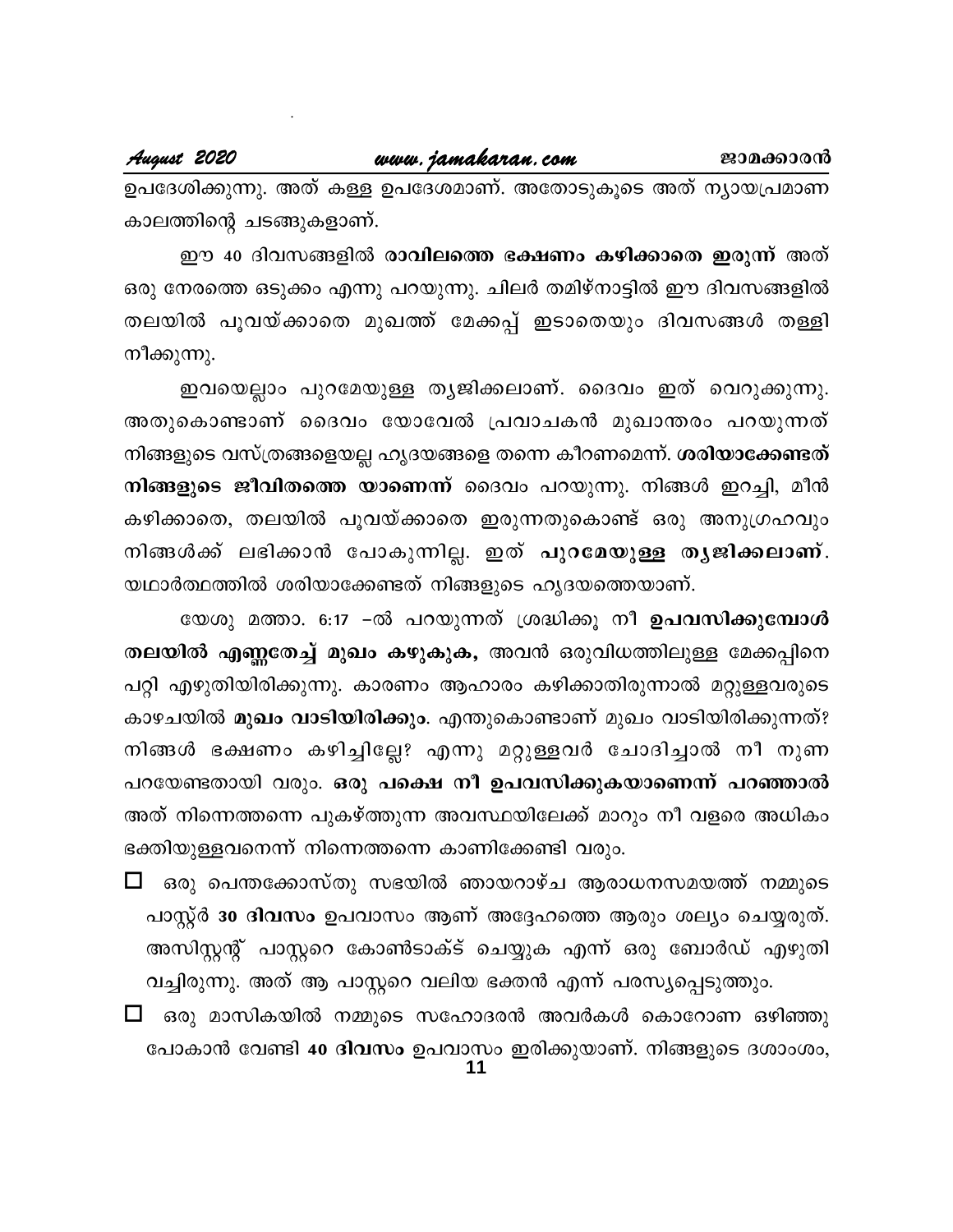### August 2020

സ്തോത്രകാഴ്ച പതിവുപോലെ ഞങ്ങൾക്ക് അയച്ചു തരിക എന്നു പരസ്യം ചെയ്തിരുന്നു. ഇതും അദ്ദേഹത്തെ ഭക്തനെന്നു കാട്ടുന്നു.

മുകളിൽ പറഞ്ഞ ആ സഭയുടെ പാസ്റ്ററും മാസിക എഴുതുന്ന ശുശ്രൂഷകനും വിളംബര പ്രിയരാണ്. ഞങ്ങൾ വലിയ പരിശുദ്ധൻമാരെ പോലെ, 40 ദിവസം ഉപവസിച്ചതുകൊണ്ട് ദൈവത്തോട് കൂടുതലായി അടുത്തിരിക്കുന്നവരായും തങ്ങളെ തന്നെ കാണിക്കാൻ ശ്രമിക്കുന്നു. ഉപവാസം കഴിഞ്ഞതിന് ശേഷം **വലിയ** ശക്തി പ്രാപിക്കും എന്ന് വിഡ്ഢി ജനങ്ങളെ വിശ്വസിപ്പിക്കാൻ ഇങ്ങനെയുള്ള വേഷം ധരിക്കുന്നു. യേശു ഇവരെ (മത്തായി 6:16) **കപടഭക്തിക്കാ**ർ (*Hypo*crites) എന്നു വിളിക്കുന്നു. സത്യം ടിവിയിൽ മോഹൻ സി. ലാസറസും സ്റ്റേജിലുണ്ടായിരുന്ന വലിയ വലിയ ദൈവദാസൻമാരും <mark>കൊറോണ വൈറസ്</mark> നശിച്ചു പോകാൻ വേണ്ടി 40 ദിവസം ഉപവാസ പ്രാർത്ഥന ചെയ്തിരുന്നു. അതുപോലെ മോഹൻ സി. ലാസറസ് അവർകൾ തിരുനെൽവേലിയിൽ <mark>തേരിക്കാട്</mark> എന്നു പറയപ്പെടുന്ന കരുവേലകമരം നിറഞ്ഞ മുൾകാട്ടിൽ വച്ച് മൂന്നു മണിക്കൂർ തുടർച്ചയായി അന്യഭാഷയിൽ സംസാരിച്ച് പ്രാർത്ഥിച്ചതിന് ശേഷം എന്റെ മനസ്സിന്റെ ഭാരമെല്ലാം നീങ്ങിപ്പോയി എന്നു പറയുന്നു.

മാതൃഭാഷയിൽ ദൈവത്തോട് രണ്ട് നിമിഷം സംസാരിച്ച് ലഭിക്കേണ്ട സന്തോഷത്തെയും ആശ്വാസത്തെയും തേരിക്കാട്ടിൽ വച്ച് ദ മണിക്കൂർ അദ്ദേഹത്തിന് മനസ്സിലാക്കാൻ കഴിയാത്ത ഭാഷയിൽ സംസാരിച്ച് തന്നെത്താൻ തൃപ്തിപ്പെടുത്തി വഞ്ചിക്കപ്പെടുന്നു. ഇതിൽ ആപത്ത് എന്തെന്നാൽ ഇദ്ദേഹം 3 മണി നേരം പ്രാർത്ഥിച്ച് വഞ്ചിക്കപ്പെട്ടോട്ടെ എന്നാൽ മാസികമൂലമായും, ടിവിയിൽ കൂടെയും 3 മണിക്കൂർ നേരം പ്രാർത്ഥിക്കുക, 40 ദിവസം പ്രാർത്ഥിക്കുക എന്ന് എന്തുകൊണ്ട് പൊതുജനത്തെ ഇളക്കി വിടുന്നു? ഇത് പാപം അല്ലെ!

(1 പത്രോ. 5:7 –ൽ) <mark>അവൻ നിങ്ങൾക്കായി കരുതുന്നുവൻ ആകയാൽ</mark> സകല ചിന്താകുലവും അവന്റെ മേൽ ഇട്ടു കൊൾവിൻ എന്നാണല്ലോ വേദപുസ്തകം നമ്മെ പഠിപ്പിക്കുന്നത്. മൂന്നു മണിക്കൂർ അന്യഭാഷയിൽ സംസാരിച്ചിട്ടാണോ തന്റെ മനോഭാരത്തെ ഇറക്കേണ്ടത്? ഈ ഉപദേശം എത്രപേരെ കുഴപ്പത്തിലാക്കും? ഇദ്ദേഹത്തിന്റെ ആലോചന കേട്ട് പാവപ്പെട്ട ജനങ്ങൾ നമ്മൾ നമ്മുടെ വീട്ടിലുള്ള പ്രശ്നങ്ങൾ മാറാൻ, കൂടോത്രങ്ങൾ നീങ്ങാൻ,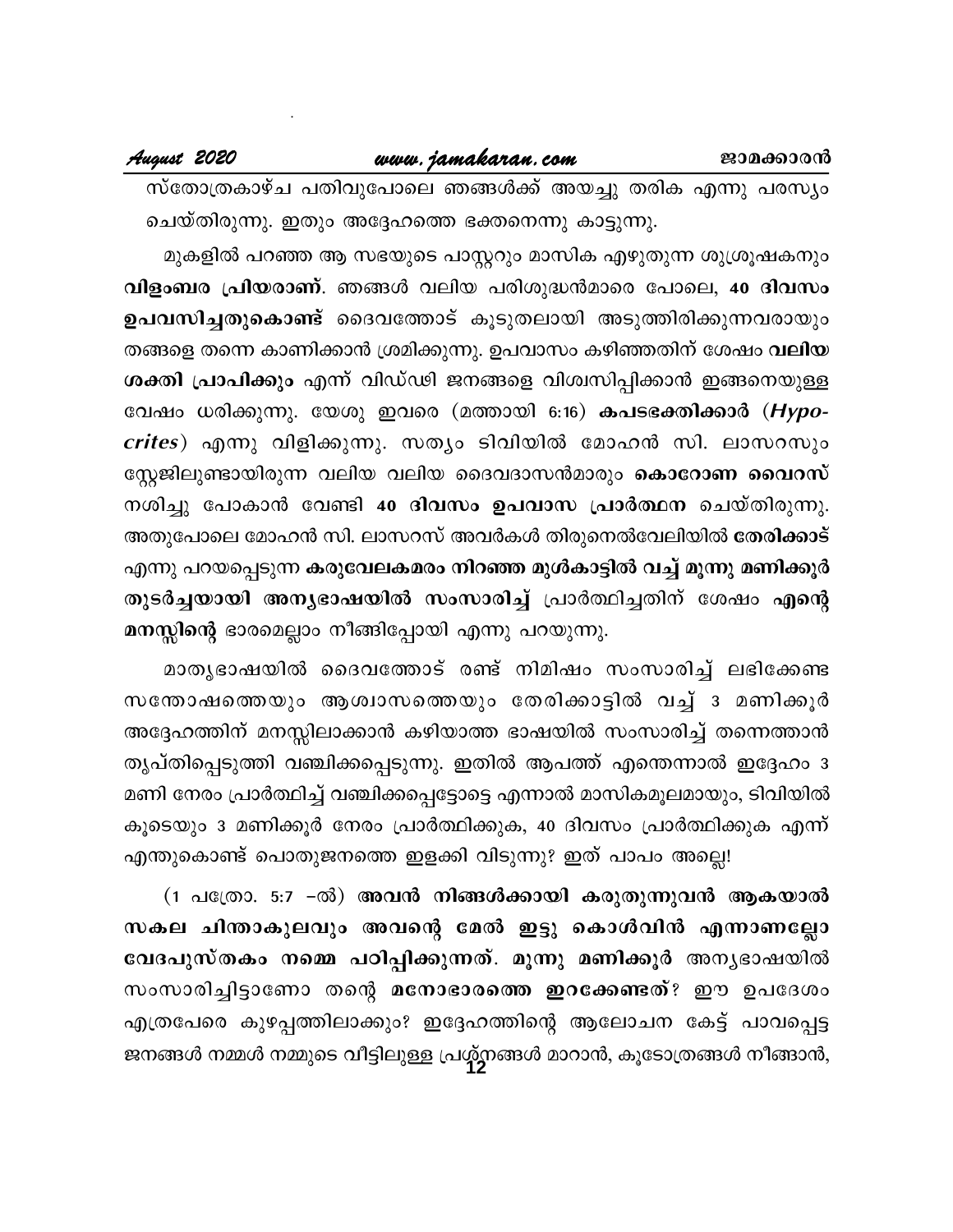40 ദിവസം ഉപവസിക്കാം എന്നു തീരുമാനിച്ചാൽ എത്ര പേരുടെ ശരീരത്തിന്റെ ആരോഗ്യം നഷ്ടപ്പെട്ട്, ശരീരത്തിലുള്ള വെള്ളം വറ്റി ശരീരം മുഴുവനും ബലമില്ലാതെ പോകുമല്ലോ...

ചുവർ ഉണ്ടെങ്കിലല്ലെ ചിത്രം വരയ്ക്കാൻ കഴിയൂ. നമ്മുടെ ശരീരം ആരോഗ്യമായിരുന്നാൽ മാത്രമേ നമ്മുടെ കുടുംബത്തെ നന്നായി നടത്താൻ കഴിയൂ; ശുശ്രൂഷയെ തുടർന്ന് നടത്താൻ കഴിയൂ.

40 ദിവസം ഉപവാസത്തിലായിരുന്ന ഒരു പാസ്റ്ററെ സന്ദർശിക്കാൻ ഞാൻ  $\Box$ നേരിൽ ചെന്നു. ഇന്ന് അപ്പക്ക് 5–ാമത്തെ ദിവസമാണെന്ന് അദ്ദേഹത്തിന്റെ മക്കൾ എന്നോട് പറഞ്ഞു. റൂമിനുള്ളിൽ ചെന്ന് കിടക്കയിൽ കിടക്കുന്ന അദ്ദേഹത്തെ ഞാൻ കണ്ടപ്പോൾ കുട്ടികൾ അപ്പാ ഡോക്ടർ വന്നിട്ടുണ്ട് എന്ന് വിളിച്ചു പറഞ്ഞു. അദ്ദേഹം മെല്ലെ കണ്ണു തുറന്നു നോക്കി. എനിക്കായി ഒന്നു ചെറുതായി ചിരിച്ചുകൊണ്ട് കൈക്കൂപ്പി എന്നാൽ പ്രൈസ് ദ ലോഡ് ഡോക്ടർ എന്നു പറയാൻ പോലും അദ്ദേഹത്തിന് ശബ്ദമില്ലായിരുന്നു. എന്തൊരു പരിതാപകരം! ഇത് രാഷ്ട്രീയക്കാർ മരിക്കുവോളം ഭക്ഷണം കഴിക്കാതെ സമരം ചെയ്യുന്നതിന് സമമാണ്. അദ്ദേഹത്തിന്റെ മക്കൾ എന്നോട് പറഞ്ഞത് അപ്പ അഞ്ച് വർഷത്തിൽ ഒരു പ്രാവശ്യം 40 ദിവസം ഉപവാസം എടുക്കും. എന്നാൽ ഈ പ്രാവശ്യമാണ് 5–ാം ദിവസത്തിൽ തന്നെ സംസാരിക്കാൻ കഴിയാതവണ്ണം ബലഹീനമായി തീർന്നത്. ഉപവാസം എടുക്കുന്നതു തന്നെ പ്രാർത്ഥിക്കാനാണ്. 5–ാം ദിവസം തന്നെ പ്രാർത്ഥിക്കാൻ കഴിയാതെ കണ്ണടച്ച് കിടക്കയിൽ കിടക്കുന്നതാണോ 40 ദിവസത്തെ ഉപവാസം. ഇത് എത്ര വലിയ വിഡ്ഢിത്തം! ഒരുകാര്യം നിറവേറാനായി രാജ്യത്തിന് നന്മയുണ്ടാകാൻ വേണ്ടി തന്നെ താൻ താഴ്ത്തി പൂർണ്ണമനസ്സോടെ ഏകദേശം അരമണിക്കൂർ പ്രാർത്ഥിച്ചാൽ തന്നെ മതി!

യോഹ. 15:7 യേശു ഇപ്രകാരം പറയുന്നു. നിങ്ങൾ എന്നിലും എന്റെ വചനം നിങ്ങളിലും വസിച്ചാൽ നിങ്ങൾ ഇച്ഛിക്കുന്നത് എന്തെങ്കിലും അപേക്ഷിപ്പിൻ അത് നിങ്ങൾക്ക് കിട്ടും. ലഘുവായ വഴിയിൽ പ്രാർത്ഥനക്ക്

13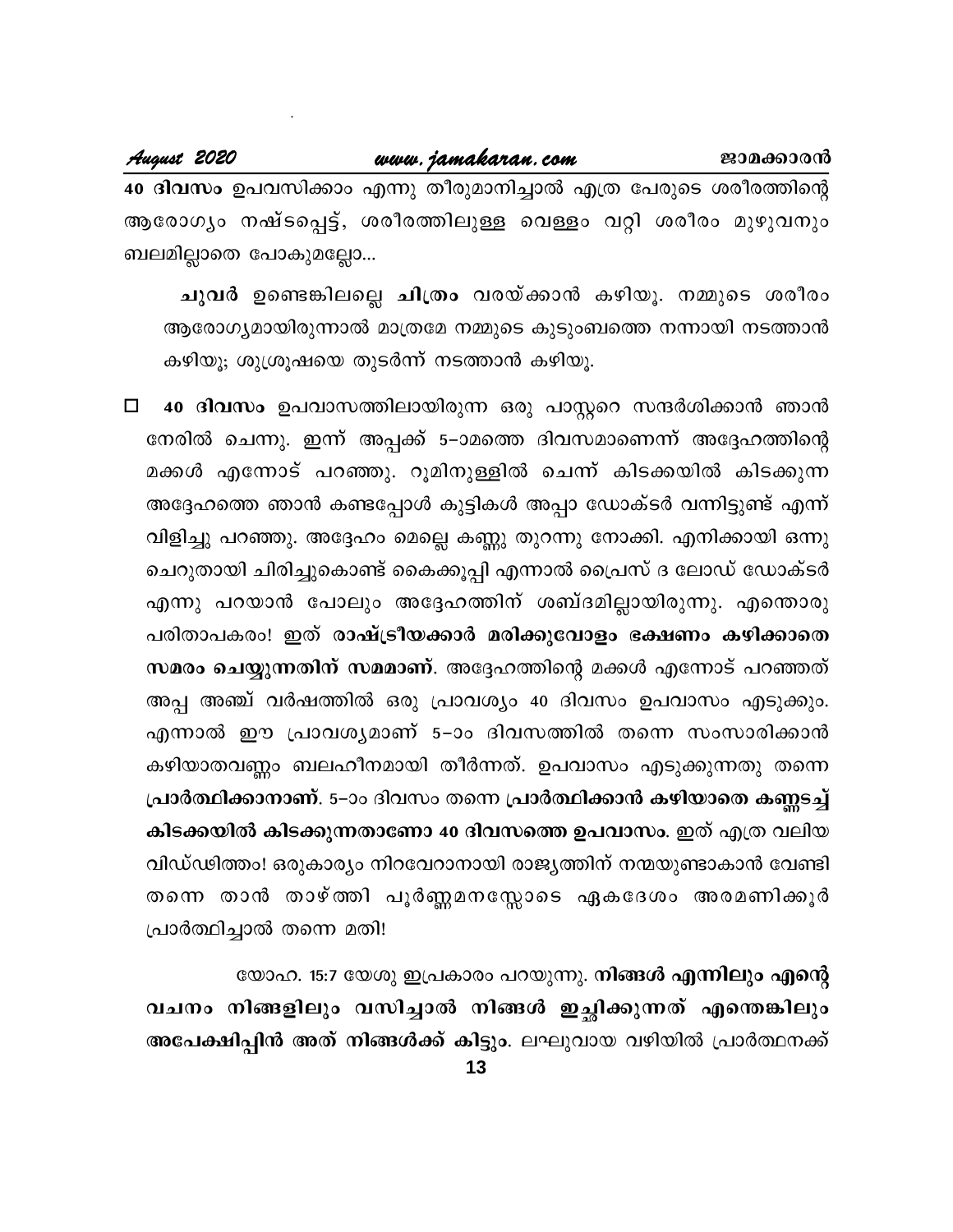| August 2020 |                                                          | www.jamakaran.com |  |  | ജാമക്കാരൻ |  |  |
|-------------|----------------------------------------------------------|-------------------|--|--|-----------|--|--|
|             | ഉത്തരം ലഭിക്കാനുള്ള ആലോചന യേശു പറയുന്നു. ഇങ്ങനെ 40 ദിവസം |                   |  |  |           |  |  |

പട്ടിണി കിടക്കാൻ യേശു ഒരു സ്ഥലത്തും പറഞ്ഞിട്ടില്ല.

ദയവുചെയ്ത് സ് നേഹമുള്ള വായനക്കാരെ! ഇങ്ങനെയുള്ള ശുശ്രൂഷകൻമാരെയും, അവരുടെ ഉപദേശങ്ങളെയും അനുഗമിക്കാതിരിക്കുക അല്ലെങ്കിൽ സ്വീകരിക്കാതിരിക്കുക. നിങ്ങൾ അവരുടെ തെറ്റായ ഉപദേശത്താൽ നിങ്ങളെ തന്നെ വഞ്ചിക്കരുത്.

അതുകൊണ്ട് ശുശ്രൂഷകൻ ആയാലും, വിശ്വാസിയായാലും 40, 30, 15, 7 ദിവസങ്ങൾ എന്നിങ്ങനെ ഉപവാസം എടുക്കരുത്. ശരീരത്തെ വെറുതെ വേദനിപ്പിക്കരുത്. നിങ്ങളുടെ ശരീരം ദൈവത്തിന് ആവശൃമുണ്ട്. ആരോഗൃത്തോടെ ശരീരത്തെ പരിപാലിച്ച് കാത്തു സൂക്ഷിക്കുവിൻ.

# ഉപവാസത്തിന്റെ പ്രധാന ഉദ്ദേശം

ചിലർ യെശയ്യാ 58:4 –ാം വാകൃത്തെ എടുത്ത് കാണിച്ച് ദൈവം ഉപവസിക്കുന്നതിനെ വെറുക്കുന്നു എന്നു പറഞ്ഞ് ഉപവസിക്കാതെ തങ്ങളെ തന്നെ തൃപ്തിപ്പെടുത്തുന്നു. ഇവർ അർത്ഥം മനസ്സിലാക്കാതെ വചനത്തെ വായിച്ച് തങ്ങൾക്ക് അനുകൂലമായ വചനത്തെ കാണിച്ച് ഉപവാസം വേണ്ട എന്നു പറയും. ഇങ്ങനെയുള്ളവർ ഭോജനപ്രിയരാണ്. ഇവർ ചൂണ്ടിക്കാണിക്കുന്ന വചനം എന്തു പറയുന്നു എന്നു ശ്രദ്ധിക്കൂ. നിങ്ങൾ വിവാദത്തിനും കലഹത്തിനും ക്രൂരമുഷ്ടികൊണ്ടിടിക്കേണ്ട തിനും നോമ്പു നോല്ക്കുന്നു. നിങ്ങളുടെ പ്രാർത്ഥന വളരെ ശബ്ദത്തോടെ ഉയരത്തിൽ കേൾപ്പാൻ തക്കവണ്ണമല്ല ഇന്നു നിങ്ങൾ നോമ്പു നോല്ക്കുന്നത് മനുഷ്യൻ ........................ തലയെ വേഴത്തെ പോലെ കുനിക്കുക രട്ടും വെണ്ണീരും വിരിച്ച് കിടക്കുക ഇതാണോ (40 ദിവസം) നീ നോമ്പെന്നും യഹോവയ്ക്ക് പ്രസാദമുള്ള ദിവസമെന്നും പേർ പറയുന്നത്?  $($ യെശയ്യാ 58:4,5 $)$ 

മുകളിൽ കാണിച്ചിട്ടുള്ള പ്രകാരം ആണല്ലോ ഇന്ന് ടിവിയിൽ കൊറോണ ഇല്ലാതാക്കാൻ 40 ദിവസം ഉപവാസം എന്നു പറഞ്ഞ് വലിയ ശബ്ദത്തോടെ മുട്ടിൽ നിന്നുകൊണ്ടും ചിലർ സാഷ്ടാംഗം വീണും കരഞ്ഞു നിലവിളിക്കുന്നത്.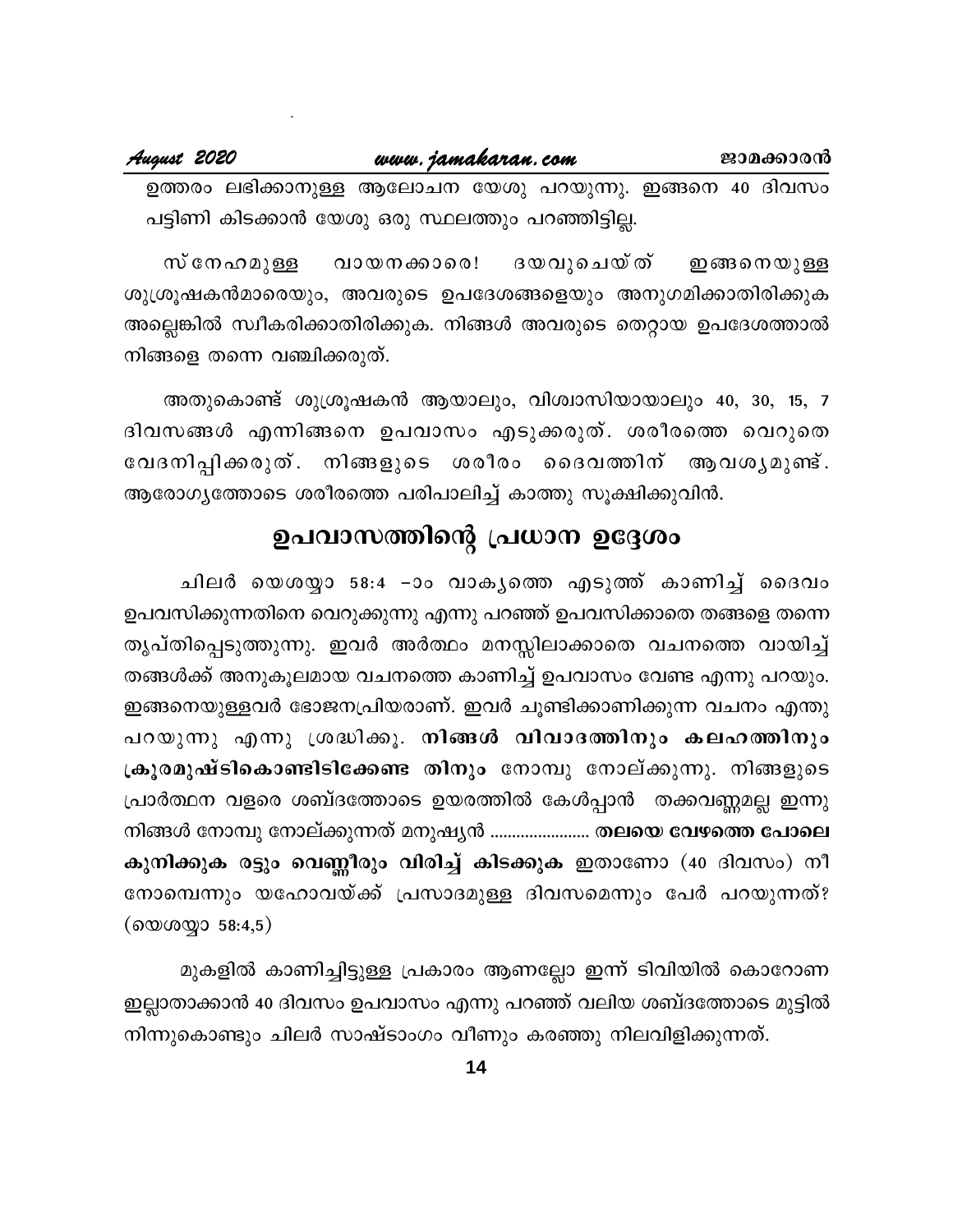### ജാമക്കാരൻ

### www.jamakaran.com

### August 2020

ഇതിൽ ശ്രദ്ധിക്കേണ്ട വിഷയം എന്തെന്നാൽ ഭാര്യയെ ഓടിച്ചു വിട്ടവർ, പണത്തെ കൊള്ളയടിച്ചവർ പലരോടും പകയും വൈരാഗൃവും വച്ച് പുലർത്തുന്നവർ, മൂന്നു ഭർത്താക്കൻമാരെ കല്യാണം കഴിച്ച് ഡിവോഴ്സ് ചെയ്തവർ പള്ളി പണിയാൻ വേണ്ടി പലരിൽ നിന്നും പണം വാങ്ങി പല വർഷങ്ങളായി തിരിച്ചു കൊടുക്കാതെ വഞ്ചിച്ചു കൊണ്ടിരിക്കുന്നവർ ഇങ്ങനെ ഉള്ളവരിൽ നിന്നും ടിവി പ്രോഗ്രാമിന്റെ ചിലവിന് വേണ്ടി വലിയ തുക വാങ്ങിച്ചതുകൊണ്ട് ഇവരെ കൃാമറയുടെ മുമ്പിൽ നിർത്തി പ്രാർത്ഥിക്കാൻ ക്ഷണിക്കുകയും അവർ വന്ന് ക്യാമറയുടെ മുമ്പിൽ കരഞ്ഞ് നിലവിളിച്ചു പ്രാർത്ഥിച്ചു മടങ്ങി പോകുകയും ചെയ്യുന്നു. ടിവിയിൽ നടന്ന ആ 40 ദിവസത്തെ ഉപവാസ പ്രാർത്ഥനയിൽ ഇങ്ങനെയുള്ള ആളുകളെ വിളിച്ച് സ്റ്റേജിൽ കയറ്റിയിരുത്തി പ്രാർത്ഥിക്കാൻ അവസരം നല്കി ബഹുമാനിച്ചു. ഇങ്ങനെ ബഹുമാനിക്കപ്പെട്ടവരുടെ രൂപത്തെ മാത്രമേ ടിവിയിൽ പ്രേക്ഷകർ കണ്ടുള്ളൂ. എന്നാൽ ഞങ്ങളെ പോലുള്ളവർ അവരുടെ വ്യക്തിപരമായ ജീവിതത്തെക്കുറിച്ച് കേൾക്കുകയും കാണുകയും ചെയ്തിട്ടുണ്ട്. ഇങ്ങനെയുള്ളവരുടെ ഉപവാസ പ്രാർത്ഥനയെയാണ് ദൈവം വെറുക്കുന്നതെന്ന് യെശയ്യാ പ്രവാചകൻ മുഖാന്തരം കർത്താവ് പറയുന്നു. ഇതല്ലാതെ ഉപവാസം വേണ്ട എന്നു പറഞ്ഞിട്ടില്ല.

# ഉപവാസ പ്രാർത്ഥനമൂലം നമുക്ക് കിട്ടുന്ന അനുഗ്രഹമെന്ത്? നന്മയെന്ത്?

ഉപവാസ പ്രാർത്ഥനമൂലം നമുക്ക് ഒരുവിധത്തിലും ശക്തിയും, ബലവും ലഭിക്കുന്നില്ല. എന്നാൽ ദൈവത്തിന്റെ കൃപയും കരുണയും മാത്രമേ കിട്ടുകയുള്ളൂ.

നിനവെ പട്ടണക്കാർ പാപം ചെയ്തപ്പോൾ കർത്താവ് അവരെ ഉൻമൂലനാശം ചെയ്യുമെന്ന് പറഞ്ഞു. ഈ വിവരം അറിഞ്ഞ ഉടനെ നിനവേ രാജാവും, ജനങ്ങളും ഉപവസിച്ചു പ്രാർത്ഥിച്ചു. നിനവേ രാജാവ് ദേശത്തെ അറിയിച്ചതെന്തെന്നാൽ നാട്ടിലുള്ള സകലജനങ്ങളും ഉപവസിക്കണം വീട്ടിലുള്ള മൃഗജാതികൾക്ക് ഭക്ഷണവും, വെള്ളവും കൊടുക്കരുത് എന്നു കല്പിച്ചു. അങ്ങനെ രാജാവും,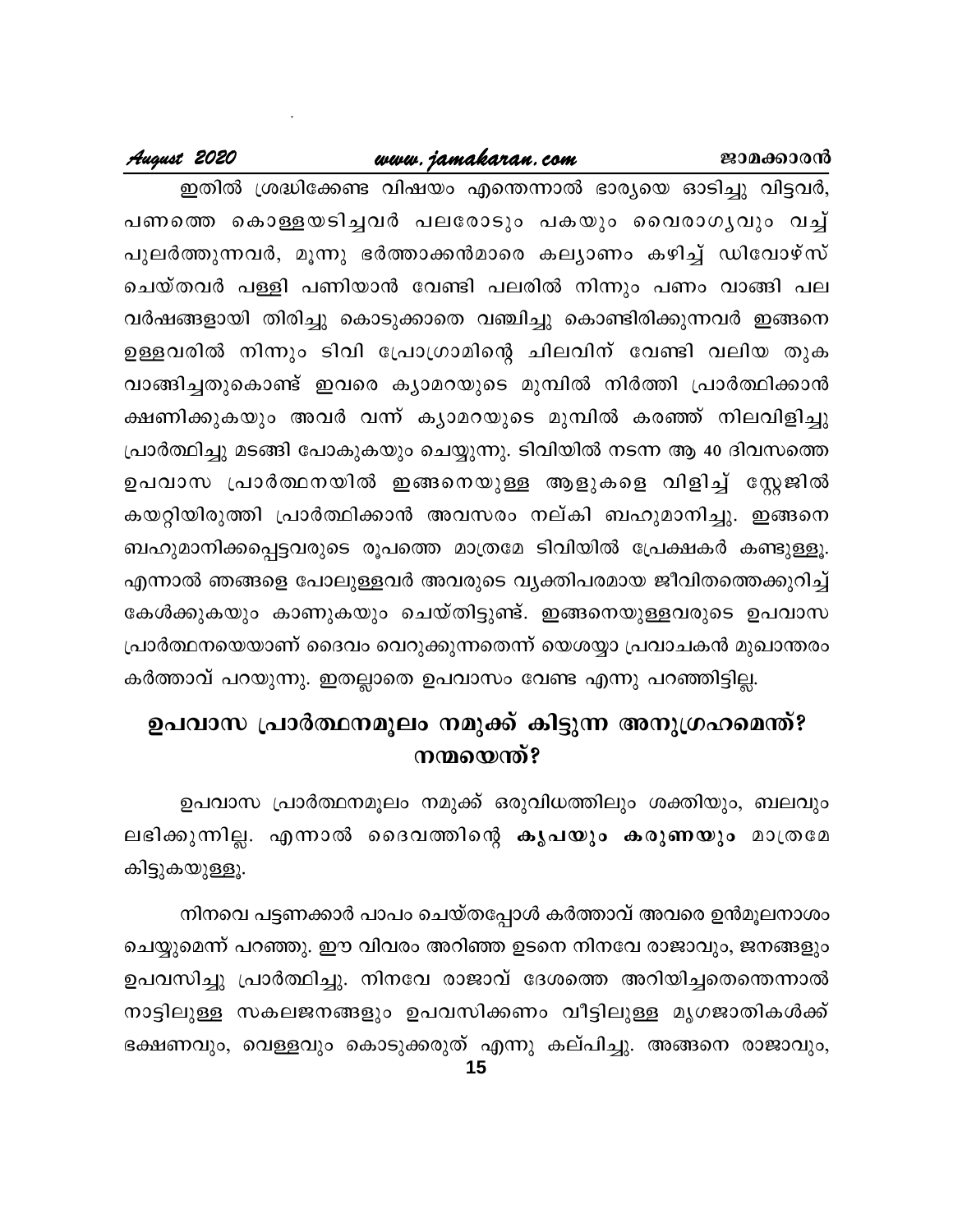നാം ഇങ്ങനെ ഉപവസിക്കുന്നതുമൂലം ദൈവം മനസലിഞ്ഞ് ദേശത്തെ നശിപ്പിക്കാതെ രക്ഷിക്കും എന്നു രാജാവ് വിശ്വസിച്ചു. അവന്റെ പ്രതീക്ഷ വൃഥാവായില്ല. ഇപ്പോൾ ദൈവം പറയുന്നതു ശ്രദ്ധിക്കൂ. ഈ ജനങ്ങൾ തങ്ങളെ താഴ്ത്തി ഉപവസിച്ച് എന്നോട് അപേക്ഷിച്ചതു കൊണ്ട് ഞാൻ അവർക്ക് കരുണകാട്ടാതിരിക്കുമോ?

ഇങ്ങനെ ഉപവാസത്തിൽ നമുക്ക് ശക്തി ലഭിക്കുന്നില്ല മറിച്ച് ദൈവത്തിന്റെ വലിയതായ കൃപയും, കരുണയും ലഭിക്കുന്നു. അവൻ കരുണാസമ്പന്നനായ ദൈവം ആകുന്നു.

യേശുക്രിസ്തു പറയുമ്പോൾ ഇങ്ങനെയുള്ള പ്രശ്നങ്ങൾ, പിശാചുക്കൾ പ്രാർത്ഥനയാലും ഉപവാസത്താലും അല്ലാതെ നീങ്ങിപ്പോകയില്ല. ചില സാധാരണ പ്രശ്നങ്ങൾക്കായി സാധാരണമായി പ്രാർത്ഥിക്കുമ്പോൾ ദൈവം കേട്ട് അതിൽ നിന്നും വിടുതൽ നല്കുന്നു. എന്നാൽ പിശാചിനാൽ കുടുംബത്തിലേർപ്പെട്ട സമാധാനക്കുറവ്, വലിയ കുടുംബ പ്രശ്നങ്ങൾ, സഭയെ തകർക്കുന്ന പ്രശ്നങ്ങൾ, ഏതൊരു ഒത്തു തീർപ്പിനും കീഴ്വഴങ്ങാത്ത ജനങ്ങൾ, മദ്യപാനിയായ ഭർത്താവ്, ആത്മീയ ജീവിതത്തിന് ഒത്തുപോകാത്ത ഭാര്യ അഥവാ ഭർത്താവ്, അമ്മായിയമ്മ, മരുമകൾ, മരുമകൻ, ജോലി ചെയ്യുന്ന സ്ഥലത്ത് നിന്നെ കാരണമില്ലാതെ വേദനിപ്പിക്കുന്ന ഉദ്യോഗസ്ഥൻ, പ്രിൻസിപ്പാൾ ഇങ്ങനെ, മനുഷ്യരെക്കൊണ്ട് മാറ്റാൻ കഴിയാത്ത പ്രശ്നങ്ങൾക്ക് സാധാരണമായുള്ള പ്രാർത്ഥന പോര. ഒരുദിവസം ലീവെടുത്ത് ഉപവസിച്ച് പ്രാർത്ഥിക്കണം. ഒരു ദിവസം മതി.

മകൾ, മകന്റെ വിദ്യാഭ്യാസം, അവരുടെ കല്യാണവിഷയം, ആരേയും അഹങ്കാരികളായവർ അനുസരിക്കാത്ത ഇങ്ങനെയുള്ള വർക്കായുള്ള ഉപവാസപ്രാർത്ഥന ഏറ്റവും പ്രധാനപ്പെട്ടതാണ്. മനുഷ്യനെ മറ്റൊരു മനുഷ്യന് മാറ്റാൻ കഴികയില്ല. ഒരുവന്റെ ജൻമസ്വഭാവത്തെ മറ്റവന് മാറ്റാൻ പറ്റില്ല. എന്നാൽ എങ്ങനെയുള്ളവരേയും ഉപവാസപ്രാർത്ഥനയിലൂടെ നമ്മുടെ യേശുക്രിസ്തുവിന് മാറ്റാൻ കഴിയും.

കുടുംബത്തിൽ മിക്കവാറും സ്ത്രീകളാണ് സാധാരണയായി ആണുങ്ങൾ ഉപവസിക്കുന്നത് ഉപവസിക്കാറുള്ളത്. ചുരുക്കമാണ്.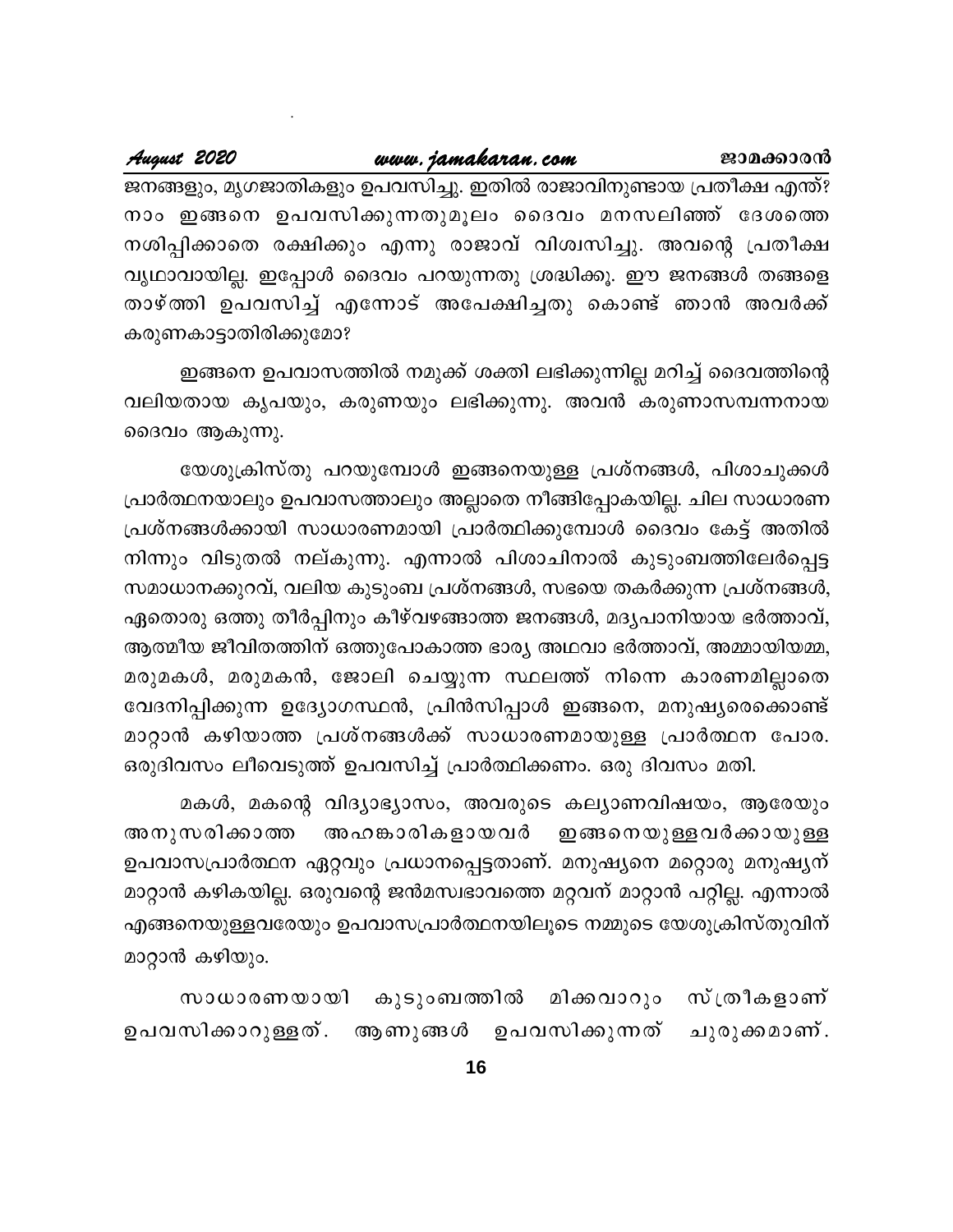ജാമക്കാരൻ കുടുംബപ്രശ്നങ്ങൾ, മക്കളുടെ പ്രശ്നങ്ങൾ ഇവയെല്ലാം ഭാര്യക്കും, ഭർത്താവിനും ഒരുപോലെ ബാധകമാണ്. അതുകൊണ്ട് ഒരു പ്രത്യേക ദിവസത്തെ തിരഞ്ഞെടുത്ത് അത് വെള്ളിയാഴ്ച തന്നെ വേണമെന്നില്ല. കാരണം എല്ലാ ദിവസത്തിനും ഞാൻ

ദൈവമായിരിക്കുന്നു എന്നു ദൈവം പറയുന്നു. അതുകൊണ്ട് ഏതെങ്കിലും ഒരു ദിവസം തിരഞ്ഞെടുത്ത് ഭാര്യയും, ഭർത്താവും ചേർന്ന് രാവിലെ ലഘുവായ ഭക്ഷണം കഴിച്ചതിനുശേഷം വൈകുന്നേരം വരെയോ, രാത്രി വരെയോ ഒന്നും കഴിക്കാതെ മൊബൈൽ ഓഫ് ചെയ്ത് പ്രാർത്ഥിക്കുവിൻ.

യേശു പറഞ്ഞു ഭൂമിയിൽ വച്ച് നിങ്ങളിൽ രണ്ടുപേർ യാചിക്കുന്ന ഏതുകാര്യത്തിലും ഐക്യമത്യപ്പെട്ടാൽ അതു സ്വർഗ്ഗസ്ഥനായ എന്റെ പിതാവിങ്കൽ നിന്ന് അവർക്ക് ലഭിക്കും (മത്താ. 18:19).

ഞങ്ങളുടെ സ്വന്തകുടുംബജീവിതത്തിന്റെ ആരംഭകാലത്ത് ഞാനും, എന്റെ ഭാര്യയും ലീവെടുത്ത് ഉപവസിച്ച് പ്രാർത്ഥിച്ച് ഇങ്ങനെയുള്ള പല പ്രശ്നങ്ങളിൽ നിന്നും വിജയം കൈവരിച്ചിട്ടുണ്ട്.

1964–ാം വർഷം രക്ഷിക്കപ്പെട്ട ഞാൻ 1965 വരെ മാനസാന്തരപ്പെട്ടപ്പോൾ ഏറ്റുപറഞ്ഞ പാപങ്ങളെ വീണ്ടും വീണ്ടും ചെയ്ത് ജയിക്കാൻ കഴിയാതെ തളർന്നുപോയി. 1965–ാം വർഷം ഉപവാസ പ്രാർത്ഥനയെക്കുറിച്ച് അറിഞ്ഞ ഉടനെ തന്നെ ഉപവസിക്കാൻ തുടങ്ങി. ദൈവം എനിക്ക് വലിയ ജയം നല്കി.

ഇപ്പോഴും എന്റെ 80–ാം വയസ്സിലും ഞാൻ ഉപവസിച്ചു പ്രാർത്ഥിക്കുന്നു. എന്നാൽ അത് എന്റെ പാപക്ഷമക്ക് വേണ്ടിയല്ല. എന്റെ ആത്മീയ ജീവിതത്തിൽ, പ്രാർത്ഥനാ ജീവിതത്തിൽ ദിവസം തോറും പ്രാർത്ഥനക്കുള്ള ദാഹം കുറയുമ്പോൾ ഉടനെ താമസിക്കാതെ അടുത്ത ദിവസത്തിലേക്ക് മാറ്റിവയ്ക്കാതെ ഉപവസിച്ച് പ്രാർത്ഥിച്ച് സ്ഥിരമായ ആത്മാവിനെ പ്രാപിക്കുന്നു.

ദാവീദു പറയുമ്പോൾ ഉപവാസം കൊണ്ട് ഞാൻ ആത്മതപനം ചെയ്തു എന്നു പറയുന്നു (സങ്കീ. 35:13). ആ അനുഭവം നമ്മുടെ ശരീരത്തെ മാത്രമല്ല ശരീരത്തിനുള്ളിലുള്ള നമ്മുടെ കണ്ണുകൊണ്ട് കാണാൻ കഴിയാത്ത ആത്മാവിനെ ഒടുക്കി അഥവാ ദണ്ഡിപ്പിച്ച് അടിമയാക്കുന്നു.<br>17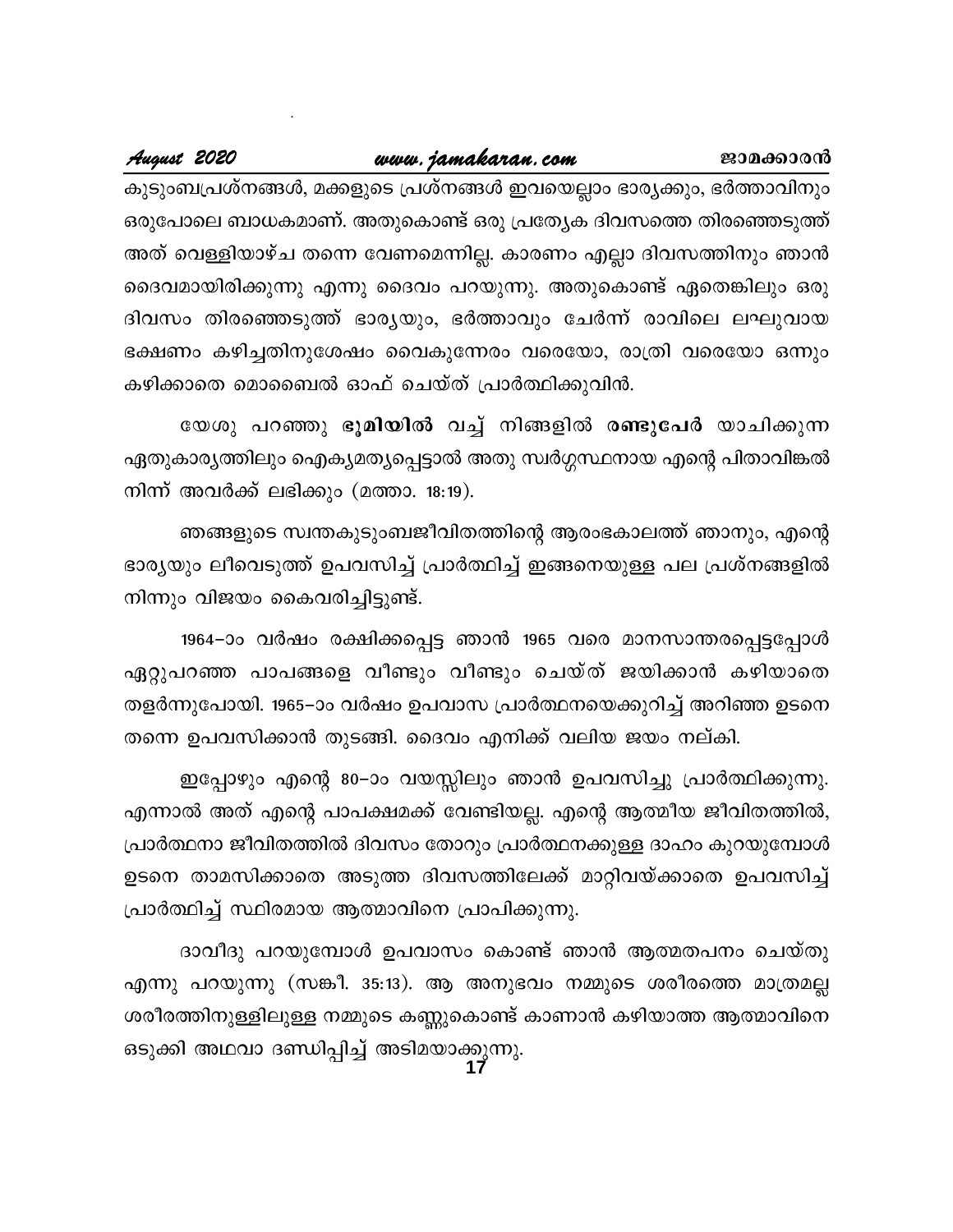# www.jamakaran.com വൃക്തിപരമായ ഉപവാസ പ്രാർത്ഥന

ഓരോ വിശ്വാസിക്കും ശുശ്രൂഷകനും വൃക്തിപരമായ ഉപവാസപ്രാർത്ഥനാ നേരം നിർബന്ധമായും ഉണ്ടായിരിക്കേണം. അത് ഏതു ദിവസമായാലും, ഉപവസിച്ചു പ്രാർത്ഥിക്കാം. വെള്ളിയാഴ്ച തോറും ഉപവസിക്കുന്നവർ ഉണ്ട്. എന്നാൽ കർത്താവ് എല്ലാ ദിവസങ്ങൾക്കും ദൈവമായിരിക്കുന്നു.

ഓരോ ആഴ്ചയിലും ഒരു പ്രത്യേക ദിവസം തിരഞ്ഞെടുത്ത് ഉപവസിക്കുന്നത് നല്ലതാണ്. എന്നാൽ അത് ഒരു ആചാരമായോ, ശീലമായോ മാറരുത്. എന്നെ സംബന്ധിച്ചിടത്തോളം ഞാൻ ഒരു പ്രത്യേകദിവസം എടുത്ത് ഉപവസിച്ചു പ്രാർത്ഥിക്കാറില്ല. എപ്പോഴെല്ലാം എന്റെ വൃക്തിപരമായ പ്രാർത്ഥനാനേരം, ബൈബിൾ വായന എന്നിവയുടെ വാഞ്ചകുറയുമ്പോഴും, ഏകാഗ്രത നഷ്ടപ്പെടുമ്പോഴും മനസ്സിനെ സമനിലയിൽ കൊണ്ടുവരുവാൻ (CONCENTRATION) കഴിയുന്നില്ലയോ അതിനെ മാത്രം ഞാൻ അടയാളമായി വയ്ക്കുന്നു. ഇങ്ങനെയുള്ള രണ്ടുകാര്യങ്ങൾ തുടർന്നു വന്നുകൊണ്ടിരുന്നാൽ താമസിക്കാതെ ഉടൻ തന്നെ ഞാൻ ഉപവാസം എടുത്ത് പ്രാർത്ഥിക്കാൻ ആരംഭിക്കും.

ഞാൻ ഉപവസിക്കുന്നത് ആർക്കും അറിയില്ല. അത് ശുശ്രൂഷയുള്ള ദിവസങ്ങളിലായിരുന്നാൽ ശുശ്രൂഷ തുടങ്ങുന്നതിന്റെ മുമ്പിലുള്ള ദിവസം ശുശ്രൂഷ നടക്കാനിരിക്കുന്ന സ്ഥലത്തിനടുത്ത് ഏകദേശം 40 മൈയിൽ ദൂരത്ത് എവിടെ ലോഡ്ജ് ഉണ്ടോ അവിടെ പോയി താമസിച്ച് പുറത്തെവിടെയും പോകാതെ പ്രാർത്ഥിച്ച് നഷ്ടപ്പെട്ട അല്ലെങ്കിൽ കുറഞ്ഞു പോയ ആത്മീയ ബലം ഉപവാസ പ്രാർത്ഥനയാൽ തിരികെ പ്രാപിക്കുന്നു.

ഈ പ്രത്യേകമായ ആത്മീയ ജീവിതത്തെ 1965–ാം വർഷം മുതൽ ആരംഭിച്ചതാണ്. ഞാൻ മാനസാന്തരപ്പെട്ട് രക്ഷിക്കപ്പെട്ടത് 1964–ാം വർഷമാണ്. രക്ഷിക്കപ്പെട്ട ആദ്യദിവസങ്ങളിൽ ഏത് പാപത്തെ ഏറ്റു പറഞ്ഞ് പ്രാർത്ഥിച്ചോ അതേ പാപത്തിൽ വീണ്ടും വീണ്ടും വീഴുവാൻ ഇടയായി ഒറ്റക്കിരുന്ന് കരഞ്ഞു പ്രാർത്ഥിച്ച് ഉടനെ വിടുതൽ പ്രാപിക്കാറുണ്ട്. എന്നാലും വീണ്ടും അതേ പാപത്തിൽ തന്നെ വീഴും ഇങ്ങനെ എത്ര കാലം വീണ് വീണ് എഴുന്നേൽക്കാൻ കഴിയും?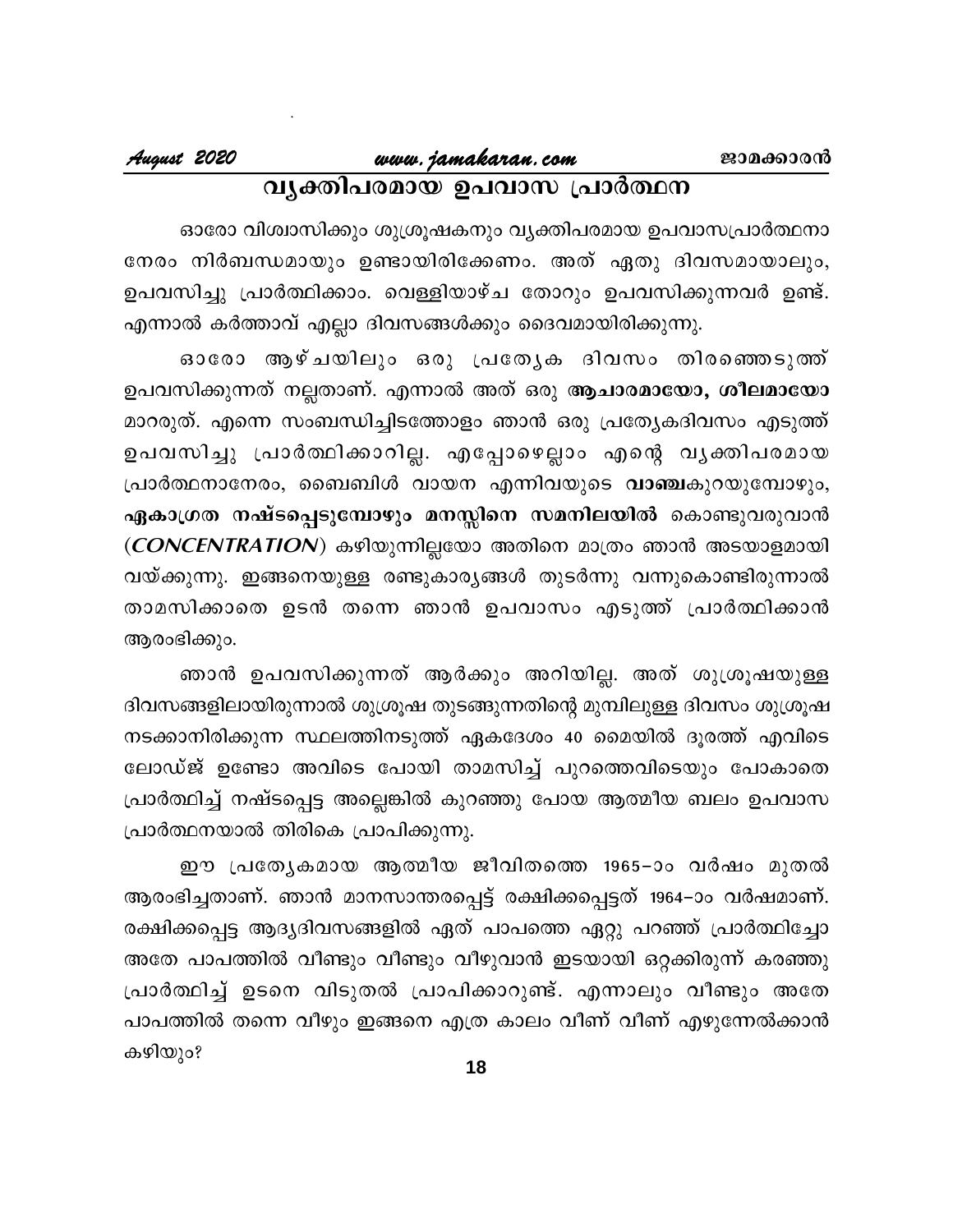### ജാമക്കാരൻ

### www.jamakaran.com

### August 2020

സ്ഥിരമായ ആത്മീയ സന്തോഷം അനുഭവിക്കാൻ കഴിയുന്നില്ലല്ലോ! ഇങ്ങനെയുള്ള സാഹചരൃത്തിൽ പല ഇടങ്ങളിൽ ചെന്ന് എന്റെ സാക്ഷൃം പറയാറുണ്ട് സഹോ. പി. സാമുവൽ അവർകൾ (ബഥേൽ സ്ഥാപകൻ) ഡാനിഷ് പേട്ടൈ അവരുടെ യോഗങ്ങളിൽ എന്നെ എപ്പോഴും ഉപയോഗിക്കാറുണ്ട്. സാക്ഷ്യം പറയാനായി, പല സ്ഥലങ്ങളിൽ, അദ്ദേഹം പ്രസംഗിക്കുന്ന യോഗങ്ങളിൽ, എന്നെ കൂട്ടിക്കൊണ്ടു പോകാറുണ്ട്. ഞാനും സ്റ്റേജിൽ സാക്ഷ്യം പറയും. യോഗത്തിൽ പങ്കെടുത്തവർ എല്ലാവരും ഡോക്ടർ ആയ ഞാൻ സാക്ഷ്യം പറയുന്നത് കേട്ട് സന്തോഷത്തോടെ എന്നെ വളരെയധികം ബഹുമാനിക്കാറുണ്ട്. എന്നാൽ എന്റെ ഉള്ളിൽ കാപട്യം നിറഞ്ഞിരിക്കുന്നല്ലോ! അത് എന്റെ മനസാക്ഷിയെ ആട്ടിപ്പായിച്ചു കൊണ്ടിരുന്നു. സാക്ഷ്യം പറയുന്ന ശുശ്രൂഷ ചെയ്തിരുന്നെങ്കിലും വി.ബി.എസ്. ഡയറക്ടറായി പല സ്ഥലങ്ങളിൽ വിളിച്ചു കൊണ്ടു പോയിരുന്നെങ്കിലും എന്റെ ഉൾമനസാക്ഷിയിൽ കുത്തപ്പെട്ട് സ്വസ്ഥത ഇല്ലാതിരുന്നു.

എല്ലാ ജോലിയെക്കാളും മെഡിക്കൽ ജോലിയിലാണ് മറ്റുള്ള പരീക്ഷണങ്ങൾ അധികം. അതുകൊണ്ട് എന്റെ ജീവിതത്തിൽ വിജയം കൈവരിക്കാൻ കഴിയാതെ വന്നു. ആ സാഹചരൃത്തിലാണ് ഉപവാസ പ്രാർത്ഥനയുടെ പ്രാധാന്യത്തെ എനിക്ക് അറിയാൻ കഴിഞ്ഞത്. പരിശുദ്ധാത്മാവ് തന്നെ ആ ഉപവാസ ആലോചനയെ പകർന്നു തന്നു. 1965–ാം വർഷം ജൂലൈ മാസം മുതൽ ഉപവസിക്കാൻ തുടങ്ങി. ഞാൻ ഇപ്പോൾ എന്റെ 80–ാം വയസ്സിലും ആ ഉപവാസ പ്രാർത്ഥനയെ തുടർന്ന് ചെയ്തു വരുന്നു. അതുകൊണ്ട് എന്റെ ആത്മീയ ജീവിതം തളർന്ന് പോകാതെ ഇരിക്കുവാൻ വേണ്ടി എന്റെ ദൈവത്തോട് പ്രാർത്ഥിക്കു മ്പോഴൊക്കെയും പ്രാർത്ഥനയിൽ കുറ്റമറ്റ മനസാക്ഷിയോടെ ആത്മീയ ജീവിതത്തിലും, ശരീരത്തിലും സന്തോഷമായിരിക്കുന്നു. ദാവീദു പറയുന്നു ഉപവാസത്താൽ ഞാൻ എന്റെ ആത്മാവിനെ ഒടുക്കി ഈ മനുഷ്യശരീരം മോശമായതാണ്. ഈ ജഡശരീരത്തെ വചനത്തിൻ പ്രകാരം ഒടുക്കി നമ്മുടെ നിയന്ത്രണത്തിൽ നാം വിചാരിക്കുന്നതു പോലെ നമ്മുടെ ജഡം കീഴടങ്ങേണ്ടതിനും ഉപവാസ പ്രാർത്ഥന എനിക്ക് വളരെ പ്രയോജനമായിരുന്നു.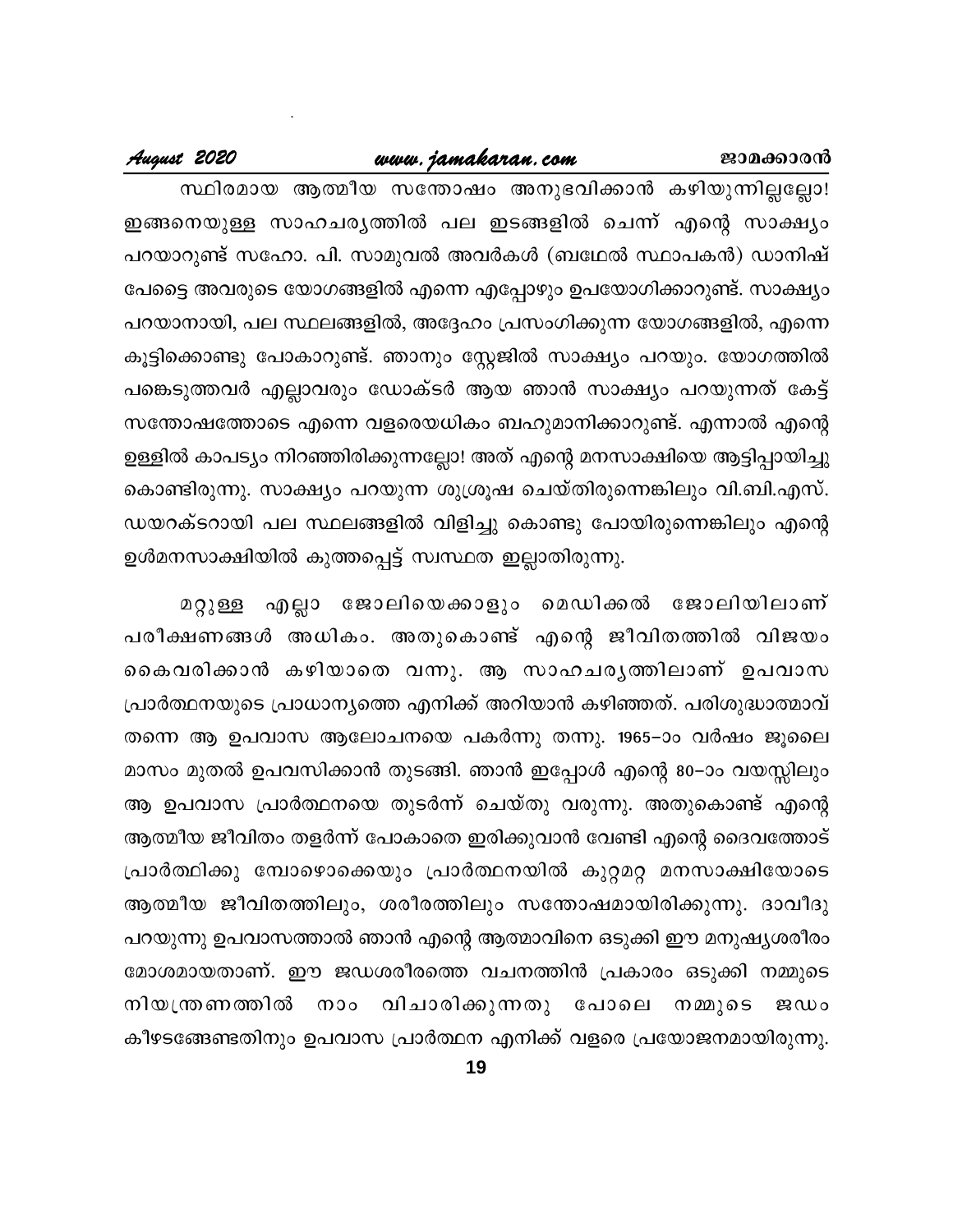# www.jamakaran.com കുടുംബ ഉപവാസ പ്രാർത്ഥന

നമ്മുടെ കുടുംബപ്രശ്നങ്ങൾ ഏതുമായിക്കൊള്ളട്ടെ. നമ്മുടെ മക്കളെക്കുറിച്ചുള്ളതാണെങ്കിലും, അവരുടെ വിവാഹം, വിദ്യാഭ്യാസം പോലുള്ള എല്ലാ കാര്യത്തിനും ഭാര്യയും, ഭർത്താവും ചേർന്ന് ഉപവസിക്കുന്നത് വളരെ ആവശ്യമാണ്. മദൃത്തിനും, പാപത്തിനും അടിമയായ മക്കളെ നിങ്ങളെക്കൊണ്ട് തിരുത്താൻ കഴിയില്ല. എന്നാൽ ദൈവത്താൽ അത് സാധ്യമാണ്. പല കുടുംബങ്ങളിലും ഭാര്യമാത്രം ഉപവസിക്കാറുണ്ട്. ഭർത്താവ് ഭക്ഷണം കഴിക്കാൻ മാത്രം വരും. എന്നാൽ ഉപവാസ പ്രാർത്ഥനയിൽ സഹകരിക്കാറില്ല. ഇത് കുടുംബസമാധാനത്തിന് ആപത്താണ്. പെറ്റമക്കളെക്കുറിച്ച് ഭാരൃക്ക് മാത്രമല്ല ഭർത്താവിനും ഉത്തരവാദിത്വമുണ്ട്. രണ്ട് പേരും ചേർന്ന് തന്നെയാണ് മക്കളെ പെറ്റു വളർത്തിയത്.

യേശു പറഞ്ഞു ഭൂമിയിൽ വച്ച് നിങ്ങളിൽ രണ്ടുപേർ യാചിക്കുന്ന ഏതുകാര്യത്തിലും ഐക്യമത്യപ്പെട്ടാൽ അതു സ്വർഗ്ഗസ്ഥനായ എന്റെ പിതാവിങ്കൽ നിന്ന് അവർക്ക് ലഭിക്കും (മത്താ. 18:19).

ഞങ്ങളുടെ സ്വന്ത ജീവിതത്തിൽ ആരംഭകാലങ്ങളിൽ എന്റെ രണ്ടു മക്കൾക്കായും അവർ കോളേജ് വിദ്യാഭ്യാസത്തിന് പോകുന്നതിന് മുമ്പ് മാനസാന്തര അനുഭവം പ്രാപിക്കാൻ വേണ്ടിയും കോളേജിൽ ചേർന്നതിനുശേഷം അവർ പ്രേമക്കുരുക്കിൽ വീഴാതിരിക്കുന്നതിനും അവിടെ നല്ല ആത്മീയ കൂട്ടുകാരെ ലഭിക്കാൻ വേണ്ടിയും ഉപവസിച്ചു പ്രാർത്ഥിക്കുക എന്നത് ഞങ്ങളുടെ പതിവായിരുന്നു. ആ ദിവസങ്ങളിൽ എന്റെ ഭാര്യ ഗവൺമെന്റ് ഹോസ്പിറ്റലിൽ ജോലി ചെയ്തുകൊണ്ടി രുന്നതിനാൽ ഒരു **പ്രത്യേകദിവസം** തിരഞ്ഞെടുത്ത് ആ ദിവസം ലീവെടുക്കും, അതേ നാളിൽ ഞാനും ഹോസ്പിറ്റലിൽ പോകാതെ സേലത്തിൽ വച്ച് തന്നെ ഒരു ലോഡ്ജിൽ രാവിലെ 6 മണി മുതൽ വൈകുന്നേരം 6 മണി വരെ റൂമിലിരുന്ന് ഉപവസിച്ച് പ്രാർത്ഥിക്കും. വീട്ടിൽ ഇരുന്നാൽ ഫോൺ കോൾ, പ്രാർത്ഥിക്കാൻ വരുന്നവർ ഇങ്ങനെയുള്ള പല തടസ്സങ്ങൾ ഉണ്ടാകും. എന്നതിനാൽ സേലത്തിൽ വീടുണ്ടായിരുന്നിട്ടും ഹോട്ടലിൽ റൂമെടുത്ത്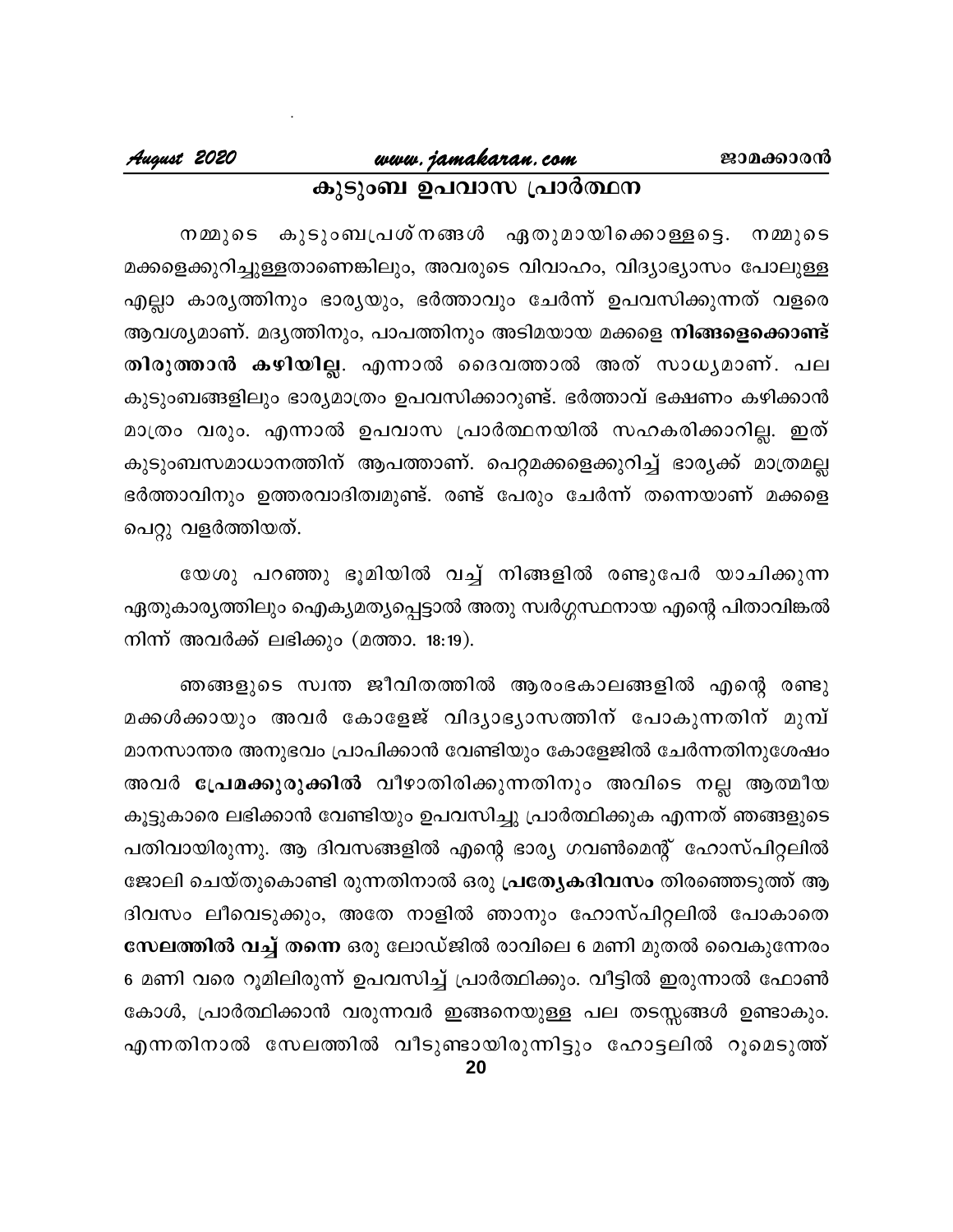മാസത്തിൽ ഒരുപ്രാവശ്യം ഇങ്ങനെ ഞങ്ങൾ രണ്ടുപേരും മാത്രം ഇരുന്നു പ്രാർത്ഥിച്ചിരുന്നു. അതിന്റെ ഫലമായി FMPB മിഷനറി സംഘടന യുവജനങ്ങളായ പെൺകുട്ടികൾക്ക് വേണ്ടി നടത്തിയ യോഗത്തിൽ എന്റെ മകൾ രക്ഷയുടെ അനുഭവത്തെ പ്രാപിച്ചു.

 $\boldsymbol{B}\boldsymbol{Y}\boldsymbol{M}$  സഹോ. ആർ. സ്റ്റാൻലി അവർകൾ തിരുച്ചിയിൽ നടത്തിയ മൂന്നു ദിവസത്തെ യോഗത്തിൽ എന്റെ മകനും രക്ഷിക്കപ്പെട്ടു.

എത്ര സന്തോഷം എത്ര സമാധാനം. ഇത് ഞങ്ങളുടെ സാധാരണ പ്രാർത്ഥനകൊണ്ട് ലഭിച്ച വിജയമല്ല. ഞങ്ങൾ രണ്ടുപേരും ചേർന്ന് പ്രാർത്ഥിച്ചപ്പോൾ കിട്ടിയ അനുഗ്രഹമാണ്.

□ ഇതിൽ പ്രത്യേകിച്ച് ശ്രദ്ധിക്കേണ്ട കാര്യം എന്തെന്നാൽ ഭാര്യയും, ഭർത്താവും രക്ഷിക്കപ്പെട്ടതാണെങ്കിൽ പ്രാർത്ഥനാ സമയത്തിൽ ഒരുമിച്ച് പ്രാർത്ഥിക്കാൻ കഴിയും. രക്ഷിക്കപ്പെടാത്ത ഭാരൃയോ, ഭർത്താവോ ആണെങ്കിൽ ആത്മീയജീവിതത്തിൽ അഭിപ്രായ വൃതൃാസം ഉണ്ടെങ്കിൽ ഒരുമിച്ച് പ്രാർത്ഥിക്കാൻ മനസ്സുണ്ടാവുകയില്ല. ഇവരുടെ രണ്ടുപേരുടെ ഉള്ളിൽ കൈപ്പിന്റെ അനുഭവം ഉണ്ടെങ്കിലും ഏകമനസ്സോടെ പ്രാർത്ഥിക്കാൻ സാധ്യമല്ല. അങ്ങനെയുള്ള കുടുംബത്തിൽ രക്ഷിക്കപ്പെട്ടവർ ആരാണോ അവർ ഒറ്റക്ക് ഇരുന്ന് ഉപവസിച്ച് പ്രാർത്ഥിക്കേണ്ടി വരും. ഭർത്താവിനെയോ, ഭാര്യയെയോ നിർബന്ധിച്ച് പ്രാർത്ഥിക്കാൻ വിളിക്കരുത്. അവരെ ഫ്രീയായി വിടേണം. പ്രാർത്ഥനയുടെ പ്രത്യേകത അവർ മനസ്സിലാക്കി ഒരുമിച്ച് ഉപവസിച്ച് പ്രാർത്ഥിച്ചാൽ ആ പ്രാർത്ഥനക്ക് ഫലമുണ്ടാകും. അവർക്കു രണ്ടു പേർക്കും സമാധാനവും, സന്തോഷവും ഉണ്ടാകും.

### സഭയിൽ നടത്തുന്ന ഉപവാസ പ്രാർത്ഥന

ഓരോ സഭയിലും ആഴ്ചയിൽ ഒരിക്കലെങ്കിലും ഉപവാസ പ്രാർത്ഥന നടത്തണം. അതിലും നാം പങ്കെടുക്കേണ്ടത് അത്യാവശ്യമാണ്. ഞാൻ ഒറ്റയ്ക്ക്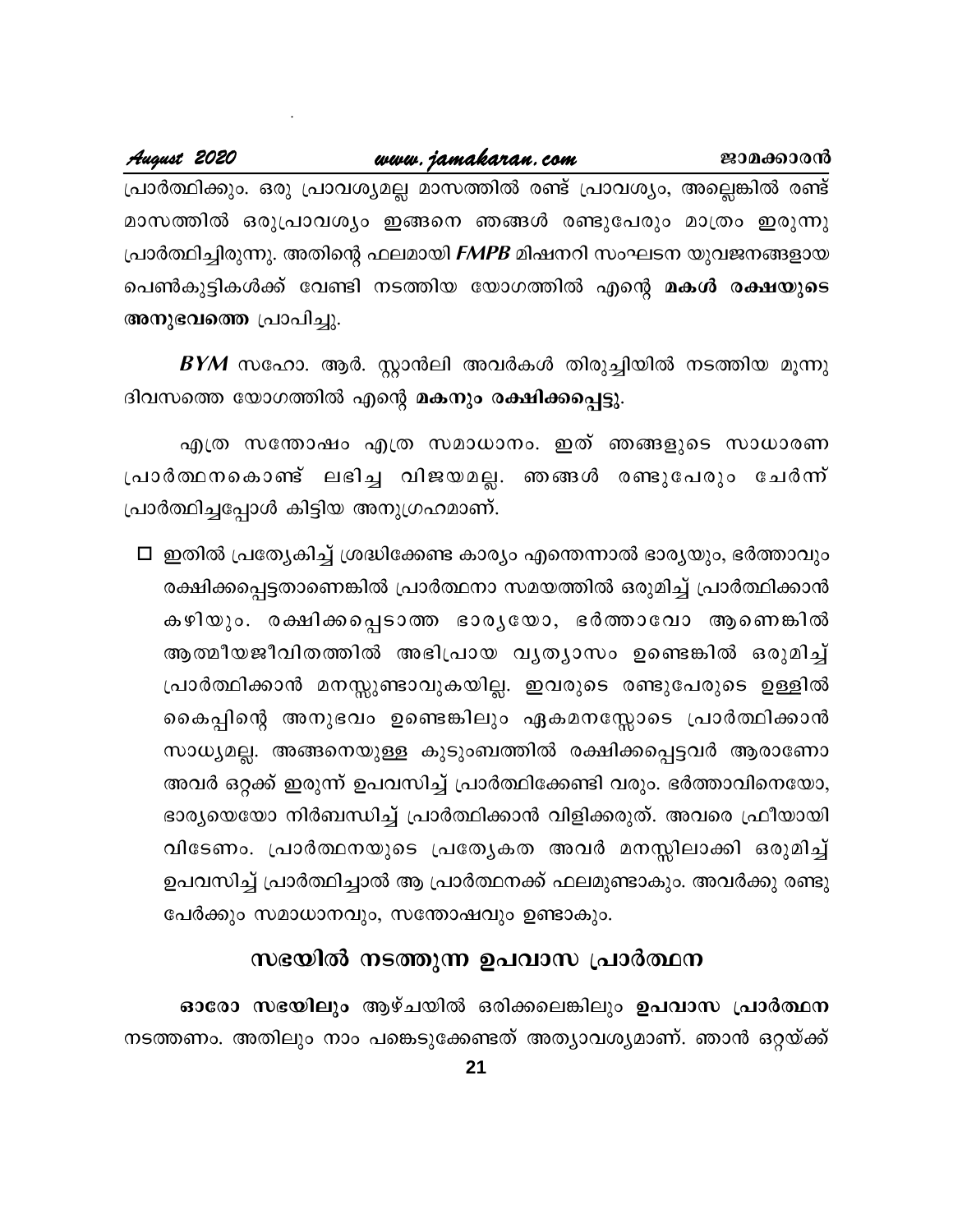പ്രാർത്ഥിച്ചു എന്നോ അല്ലെങ്കിൽ ഞാനും എന്റെ ഭർത്താവും വീട്ടിൽ ഉപവസിച്ചു പ്രാർത്ഥിച്ചു എന്നുപറഞ്ഞ് സഭയിൽ നടക്കുന്ന ഉപവാസ പ്രാർത്ഥനയെ അലക്ഷ്യപ്പെടുത്താൻ പാടില്ല.

സഭാ ഉപവാസം എന്നത് സഭയിലുളള വിശ്വാസികൾക്കുവേണ്ടി സഭയിൽ രക്ഷിക്കപ്പെടാത്തവർക്കു വേണ്ടി, പാസ്റ്റർക്കുവേണ്ടി, അച്ചൻ,ബിഷപ്പ്, മോഡറേറ്റർ പോലുളളവർക്കുവേണ്ടിയും മിഷണറി സംഘടനകൾക്കായി, മിഷനറിമാർക്കായും അവരുടെ കുടുംബങ്ങൾക്കുവേണ്ടിയും, മിഷണറിമാരുടെ മക്കളുടെ വിദ്യാഭ്യാസം, വിവാഹം പോലുളള പല വിഷയങ്ങൾക്കായി ചേർന്ന് പ്രാർത്ഥിക്കുന്നതാണ്.

യോവേൽ 1:14-ൽ ഉപവാസ ദിവസം നിയമിപ്പിൻ.......... മൂപ്പൻമാരേയും (സഭാ ജനങ്ങളെയും) നിങ്ങളുടെ ദൈവമായ യഹോവയുടെ ആലയത്തിൽ കൂട്ടി വരുത്തുവിൻ, യഹോവയോട് നിലവിളിപ്പിൻ യഹോവയുടെ ദിവസം അടുത്തിരിക്കുന്നു. .......... എന്ന് ദൈവം അരുളിചെയ്യുന്നു. അതുകൊണ്ട് ഇങ്ങനെയുളള സഭാ ഉപവാസ പ്രാർത്ഥനയിൽ നമ്മുടെ ദേശത്തിന് വേണ്ടിയും ഭരിക്കുന്ന അധികാരികൾക്കായും, കൊറോണ പോലുളള ബാധകൾക്ക് വേണ്ടിയും നാം പ്രാർത്ഥിക്കണം.

യെഹെസ്കേൽ 22:30–ൽ ഞാൻ ദേശത്തെ നശിപ്പിക്കാത വണ്ണം അതിന് മതിൽ കെട്ടി എന്റെ മുമ്പാകെ ഇടിവിൽ നിൽക്കേണ്ടതിന് ഒരു പുരുഷനെ ഞാൻ അവരുടെ ഇടയിൽ അന്വേഷിച്ചുവെന്ന്, കർത്താവ് പറയുന്നു.

അതുകൊണ്ട് സഭയിൽ ഉപവാസ പ്രാർത്ഥന തീർച്ചയായും നടത്തണം. സഹോ. മോഹൻ സി. ലാസറസ് ടിവിയിൽ നടത്തുന്ന ഉപവാസ പ്രാർത്ഥനകളേയും, നാലുമാവടി തിറപ്പിൻ വാസൽ ഉപവാസ പ്രാർത്ഥനാ കൂട്ടത്തെയും, വിഗ്രഹത്തെ ആരാധിക്കുന്ന ഇതര മതസ്ഥർ കാണാനായി ടിവിയിൽ ഇവർ കരഞ്ഞ് പ്രാർത്ഥിച്ചു ഷോ കാണിക്കുന്നതും അന്യഭാഷയിൽ ലഭിച്ചു എന്നു പറയുന്നതും പരസ്യപ്രാർത്ഥനയേയും ദൈവം ഒരിക്കലും അംഗീകരിക്കില്ല. ജ്ഞാനമില്ലാതെ അന്യഭാഷ എന്ന പേരിൽ മറ്റുളള ലോക ക്രിസ്ത്യാനികളെ ഭ്രാന്തന്മാരെന്ന് പരിഹസിക്കുന്ന തരത്തിലുളള ജനങ്ങൾ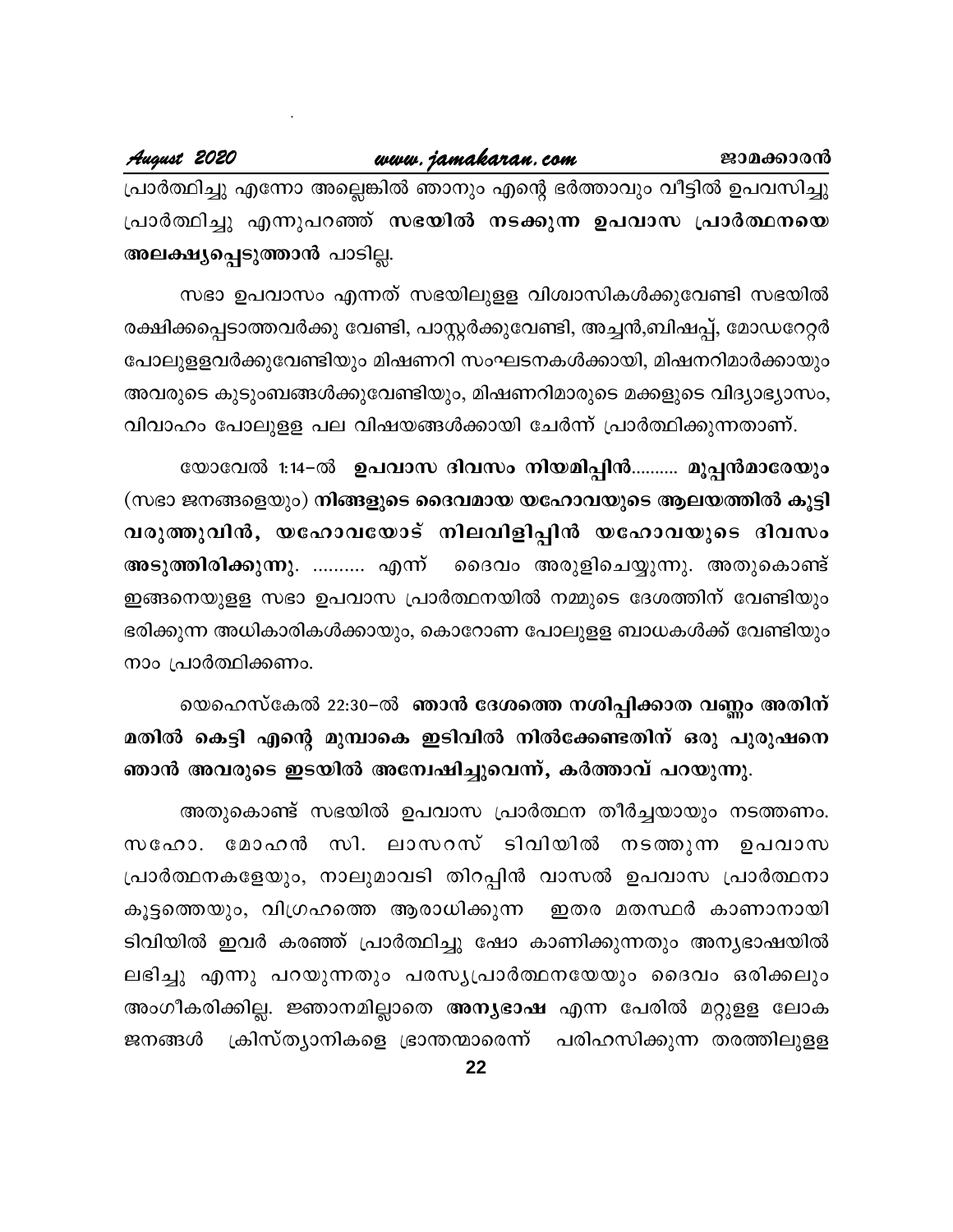ഇങ്ങനെയുളള പരിപാടികളെ ആരും പ്രോത്സാഹിപ്പിക്കരുത്. ഇതുമൂലം കിട്ടുന്ന ആദായവും കാണിക്കയും ധാരാളം. അത്രയും സഹോ: മോഹൻ സി ലാസറസിന് പോയി ചേരുന്ന വലിയ വ്യാപാര തന്ത്രമാണിത്. ഇപ്പോൾ തമിഴ്നാട്ടിൽ എല്ലാ സഭകളിലേയും ഭൂരിഭാഗം ജനങ്ങളും ആകർഷിക്കപ്പെട്ടവരായിത്തീർന്നു.

ഇങ്ങനെയുളള വിവരങ്ങളെ ഈ സമയത്ത് അറിയിക്കേണ്ടത് എന്റെ കടമയാണ്. മോഹൻ സി. ലാസറസിന്റെ വ്യാപാരം കേരള, കർണ്ണാടക, ആന്ധ്രാ പോലുള്ള സംസ്ഥാനങ്ങളിൽ തർജ്ജമ ചെയ്യപ്പെട്ട് കാണിക്ക കൈപ്പറ്റാൻ വേണ്ടി നടത്തി വരുന്നു. ആദ്യം **കേരളത്തിൽ ടിവി ചാനൽ** വഴി കാൽ പതിച്ചിരിക്കുന്നു. ഇത് കേരളത്തിലെ ജനങ്ങൾക്ക് ഒരു ജാഗ്രതാ നിർദ്ദേശമാണ്.

# ഉപവസിച്ചു പ്രാർത്ഥിക്കുമ്പോൾ കൈക്കൊള്ളേണ്ട ചില നിർദ്ദേശങ്ങൾ

വൃക്തിപരമായ ഉപവാസ പ്രാർത്ഥനയോ അല്ലെങ്കിൽ കുടുംബമായി ചെയ്യുന്ന ഉപവാസ പ്രാർത്ഥനയോ ആയാലും ശരി ആദ്യം, മൊബൈൽ ഫോൺ, സിച്ച് ഓഫ് ചെയ്തിരിക്കണം. ഫോൺ എല്ലാം വീട്ടിൽ ிவு പ്രാർത്ഥിക്കുകയാണെങ്കിൽ വീട്ടിലുളള മറ്റുളളവർക്ക് പ്രാർത്ഥിക്കുന്ന വിവരം അറിയിച്ച് പുറത്ത് നിന്ന് ആരെങ്കിലും വന്നാൽ വൈകുന്നേരം 6 മണിക്കു ശേഷമോ അല്ലെങ്കിൽ പിറ്റേ ദിവസമോ വന്ന് കാണുക എന്ന് പറയിപ്പിക്കണം. ഇങ്ങനെ ചെയ്യുമ്പോൾ ഒരു തടസ്സവുമില്ലാതെ ഏകാഗ്രതയോടെ ഉപവസിച്ചു പ്രാർത്ഥിക്കാൻ കഴിയും. ഇങ്ങനെ ചെയ്യേണ്ടത് വളരെ അത്യാവശ്യമാണ്. ഉപവസിച്ച് പ്രാർത്ഥിക്കുന്നതിന് ചില ചിട്ടകളുണ്ട്. ആദ്യം എന്തിനുവേണ്ടി, എങ്ങനെ പ്രാർത്ഥിക്കണമെന്ന് ബൈബിൾ നമ്മെ പഠിപ്പിക്കുന്നു എന്നതിനെക്കുറിച്ച് ചിന്തിക്കാം. എസ്രാ. 8:21 – 44.

- 1. ഞങ്ങൾക്കായും
- 2. ഞങ്ങളെ താഴ്ത്തേണ്ടതിനും
- 3. ഞങ്ങളുടെ കുഞ്ഞുകുട്ടികൾക്കായും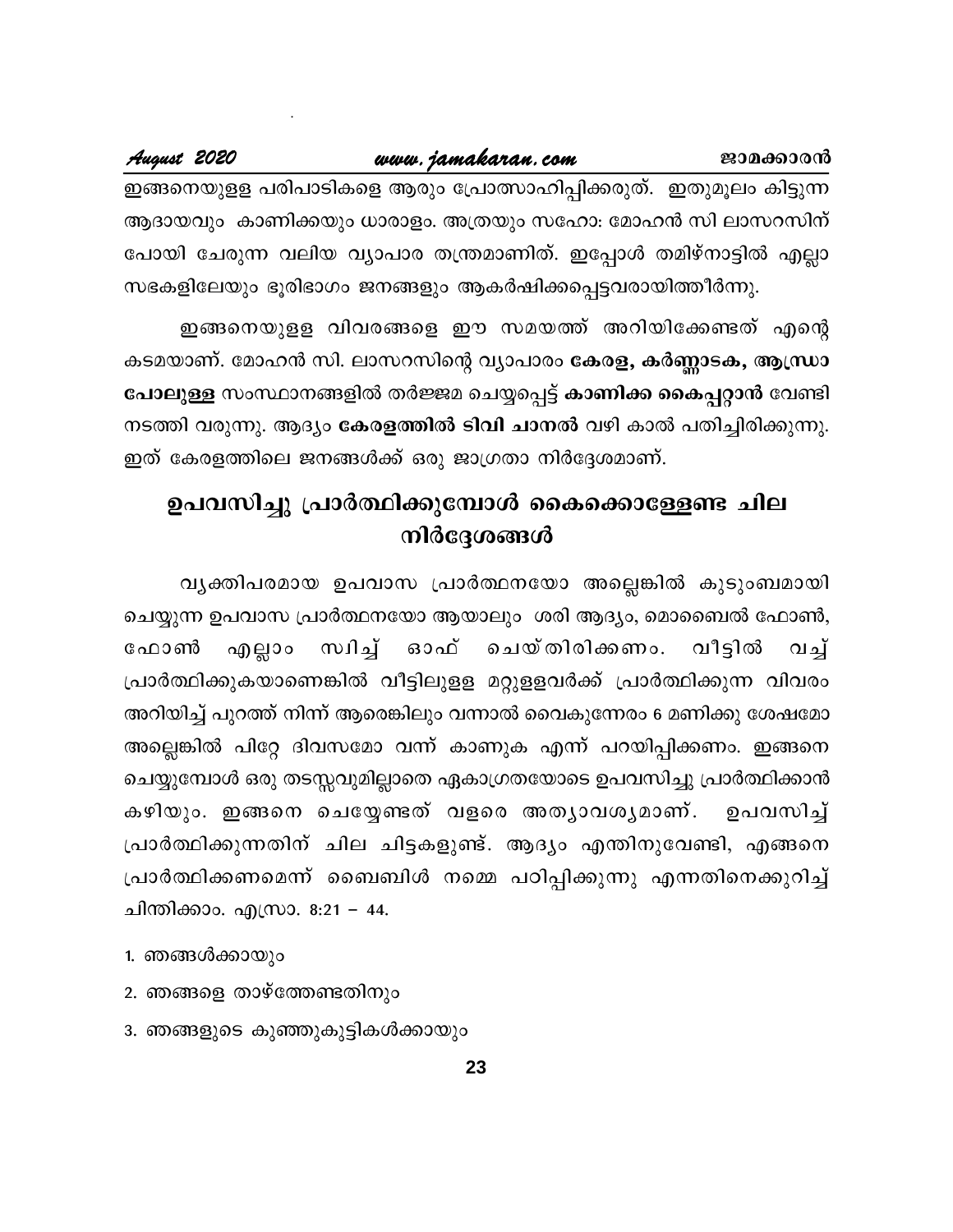### August 2020

- 4. ഞങ്ങളുടെ സകല സമ്പത്തിനും വേണ്ടി
- 5. ശുഭയാത്രയ്ക്കായും.

ഉപവസിച്ചു പ്രാർത്ഥിക്കാൻ ദൈവം പറഞ്ഞു.

# 1. ഞങ്ങൾക്കായും: **-**

ഉപവസിച്ചു പ്രാർത്ഥിക്കുമ്പോൾ ഒറ്റയ്ക്കോ, കുടുംബമായോ, സഭയായോ, ഒരു ടീമായോ പ്രാർത്ഥിക്കാൻ ആരംഭിക്കുന്നതിന് മുൻപ് നിങ്ങളെ തന്നെ സ്വയപരിശോധന ചെയ്യേണം. നിങ്ങളുടെ കുറവുകളെ കണ്ടുപിടിക്കണം. ദൈവത്തിന്റെ ഹൃദയത്തെ ഏതൊക്കെ വിധത്തിൽ വേദനിപ്പിച്ചിട്ടുണ്ടെന്ന് ചിതിച്ചുനോക്കി സ്വയപരിശോധന ചെയ്തു നോക്കണം. നിങ്ങളുടെ വൃക്തിപരമായ ജീവിതത്തിൽ ക്ഷമിക്ക പ്പെടാത്ത പാപങ്ങളോ തെറ്റുകളോ ഉണ്ടെങ്കിൽ അങ്ങനെയുളളവർ മറ്റുളളവരുടെ പാപത്തെ ക്ഷമിക്കണമേ, ലോകത്തിലുളള ജനങ്ങൾ ചെയ്യുന്ന പാപങ്ങൾ ക്ഷമിക്കണമേ എന്ന് പ്രാർത്ഥിക്കുവാൻ നമുക്ക് യോഗൃതയില്ല. അതുകൊണ്ട് ആദ്യം **നിങ്ങൾക്കുവേണ്ടി** പ്രാർത്ഥി ക്കണം. ആ പ്രാർത്ഥനാ സമയത്ത് കർത്താവേ ഞങ്ങളുടെ പാപത്തെ ഞങ്ങൾക്ക് കാണിച്ചു തരണമേ എന്ന് പ്രാർത്ഥിക്കേണ്ട ആവശ്യമില്ല. കാരണം നിങ്ങളുടെ പാപത്തേയും, തെറ്റുകുറ്റങ്ങളെയും നിങ്ങൾക്ക് തന്നെ അറിയാമല്ലോ! അതുകൊണ്ട് നിങ്ങൾ അറിഞ്ഞതും, നിങ്ങളുടെ ഓർമ്മയിൽ വരുന്ന പാപത്തേയും, തെറ്റുകുറ്റങ്ങളേയും ഏറ്റുപറഞ്ഞ് ക്ഷമ ചോദിച്ചാൽ മാത്രം മതി. ഓർമ്മയിൽ വരാത്ത തെറ്റുകുറ്റങ്ങളെ കുറിച്ച് നിങ്ങൾ ചിന്തിക്കേണ്ട.

### 2. ഞങ്ങളെ താഴ്ത്തേണ്ടതിനും:-

താഴ്മയില്ലാതെ ശാഠൃ സ്വഭാവമുളളതുകൊണ്ട് പല കുടുംബങ്ങൾ വിവാഹമോചനം വരെ ചെന്നെത്തിയിട്ടുണ്ട്. അതുപോലെ സഭാ കമ്മിറ്റിയിൽ ആരെങ്കിലും ഒരാൾ താഴ്ന്നു പോയിരുന്നെങ്കിൽ പ്രശ്നങ്ങൾ കോടതിവരെ പോയി ആരാണ് ആദ്യം താഴ്ന്നുപോകേണ്ടത് എന്നതിലാണ് നാറുമായിരുന്നില്ല. മാനസാന്തരപ്പെട്ട് ൈദവത്തെ പ്രസാദിപ്പിക്കാൻ പ്രശ്നം.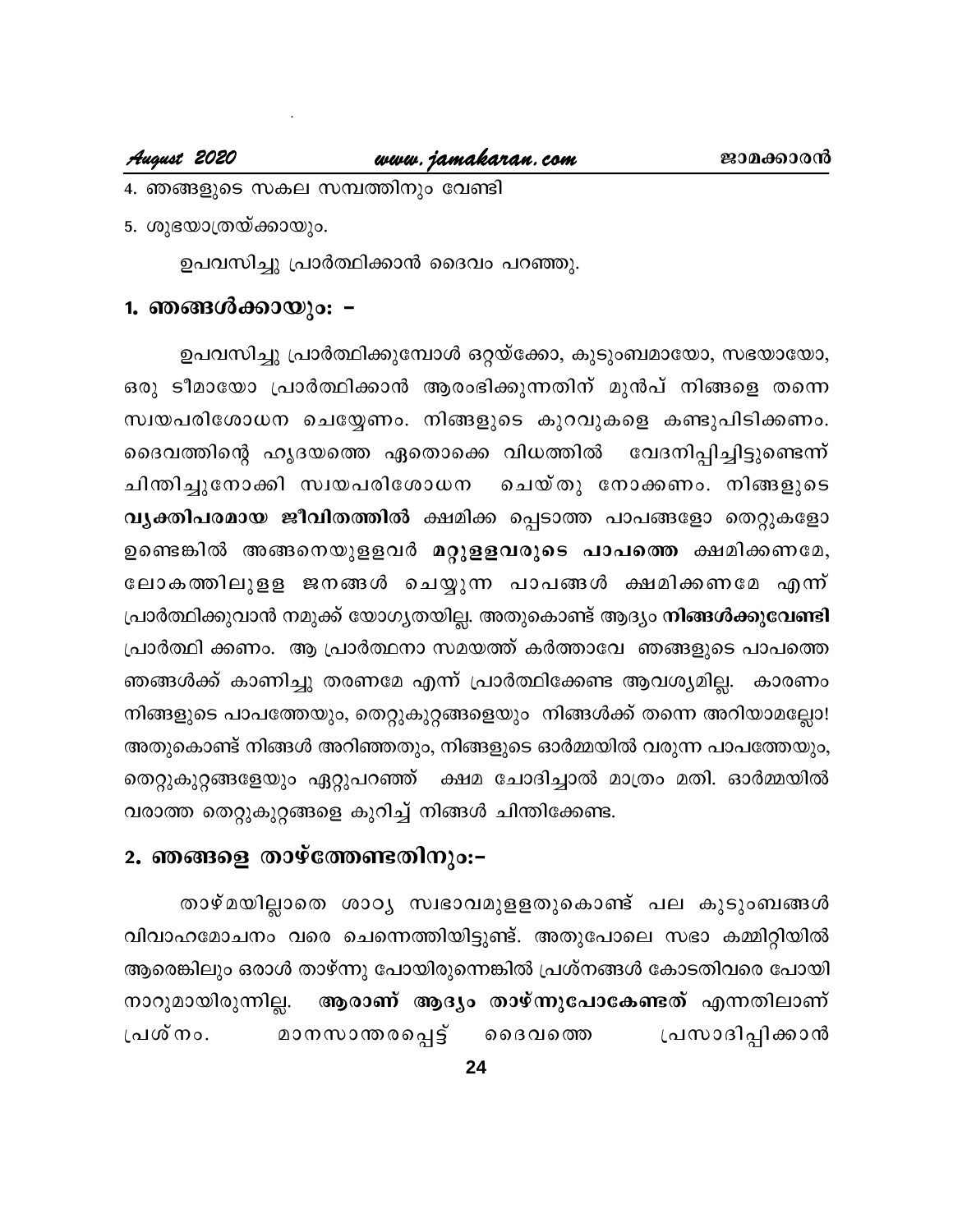www.jamakaran.com August 2020 ജാമക്കാരൻ ആഗ്രഹിക്കുന്നവരായിരുന്നാൽ അവർ ആദ്യം മുൻ മാതൃകയായി താഴ്ന്നു പോകണം. അപ്പോഴാണ് കുടുംബം തകർന്നുപോകാതിരിക്കുന്നത്. സഭയിലും ആ താഴ്മ കാണിക്കുകയാണെങ്കിൽ സഭയും പിളരാതിരിക്കും.

താഴ്മയുളളവർക്കോ (എളിമ) അവൻ കൃപ നൽകുന്നു (സദൃ<sub>: 3:34</sub>). തന്നെത്താൻ താഴ്ത്തുന്നവനെ ദൈവം ഉയർത്തുന്നു.

ക്രിസ്തു നമുക്ക് മുൻ മാതൃകയാകുന്നു. അവൻ കുരിശിൽ മരണപര്യന്തം തന്നെത്താൻ താഴ്ത്തി.

എന്നെക്കൊണ്ട് കോപത്തെ അടക്കാൻ കഴിയില്ല. താഴ്ന്നുപോകാൻ കഴിയില്ല. അതുകൊണ്ട് പ്രാർത്ഥനയിൽ കുറ്റമുളള മനസ്സാക്ഷിയോടെ ശരിയായ രീതിയിൽ പ്രാർത്ഥിക്കാൻ കഴിയാതെ ബൈബിൾ വായിക്കാൻ മനസ്സില്ലാതെ ഇരിക്കുന്നു. ഈ കോപം, താഴ്ന്നുപോകാൻ കഴിയാത്ത സ്വഭാവം, ഇതെല്ലാം എന്റെ കുടുംബപാരമ്പര്യമാണ്. അത് എന്നെവിട്ടു പോകത്തില്ല എന്ന ചിന്ത എന്റെ ഹൃദയത്തിൽ എപ്പോഴും ഉണ്ട് എന്ന് പലരും എന്നോട് പറയാറുണ്ട്. എന്നാൽ വചനപ്രകാരം അത് തെറ്റാണെന്ന് എനിയ്ക്കറിയാം എന്നു പറയുന്നവർ ധാരളമുണ്ട്. അങ്ങനെയുളള ജന്മ സ്വഭാവം ഉളളവർ തീർച്ചയായും ഉപവസിച്ചു പ്രാർത്ഥിച്ചാൽ മാത്രമെ ആ ചിന്തകളെ ഹൃദയത്തിൽ നിന്നും നീക്കാൻ കഴിയൂ. ക്രിസ്തീയ ജീവിതത്തിൽ **യേശുവിനെപ്പോലുളള** താഴ്മ നമുക്ക് വളരെ അധികം ആവശ്യമാണ്.

### കുഞ്ഞുങ്ങൾക്കായി മാതാപിതാക്കൾ ഉപവസിച്ചു 3. പ്രാർത്ഥിക്കണം:-

ഇതിനെക്കുറിച്ച് മുമ്പുളള പേജുകളിൽ ഞാൻ എഴുതിയിട്ടുണ്ട്. യൗവനക്കാരായ മക്കൾ വളരും തോറും അവരുടെ സ്വഭാവം മാറിക്കൊണ്ടിരിക്കും. ഒത്തിരി സ്വാതന്ത്ര്യം ഞങ്ങൾക്ക് വേണമെന്ന് ആഗ്രഹിക്കും. അവരെ നിർബന്ധിച്ചാലോ, അവരോട് ആജ്ഞാപിച്ചാലോ അവർ വളരെ അധികം ശാഠ്യം കാണിക്കും. രാത്രി മുഴുവനും ഫേസ്<mark>ബുക്ക്, വാട്ട്സ്ആപ്, എന്ന് മൊബൈൽ</mark>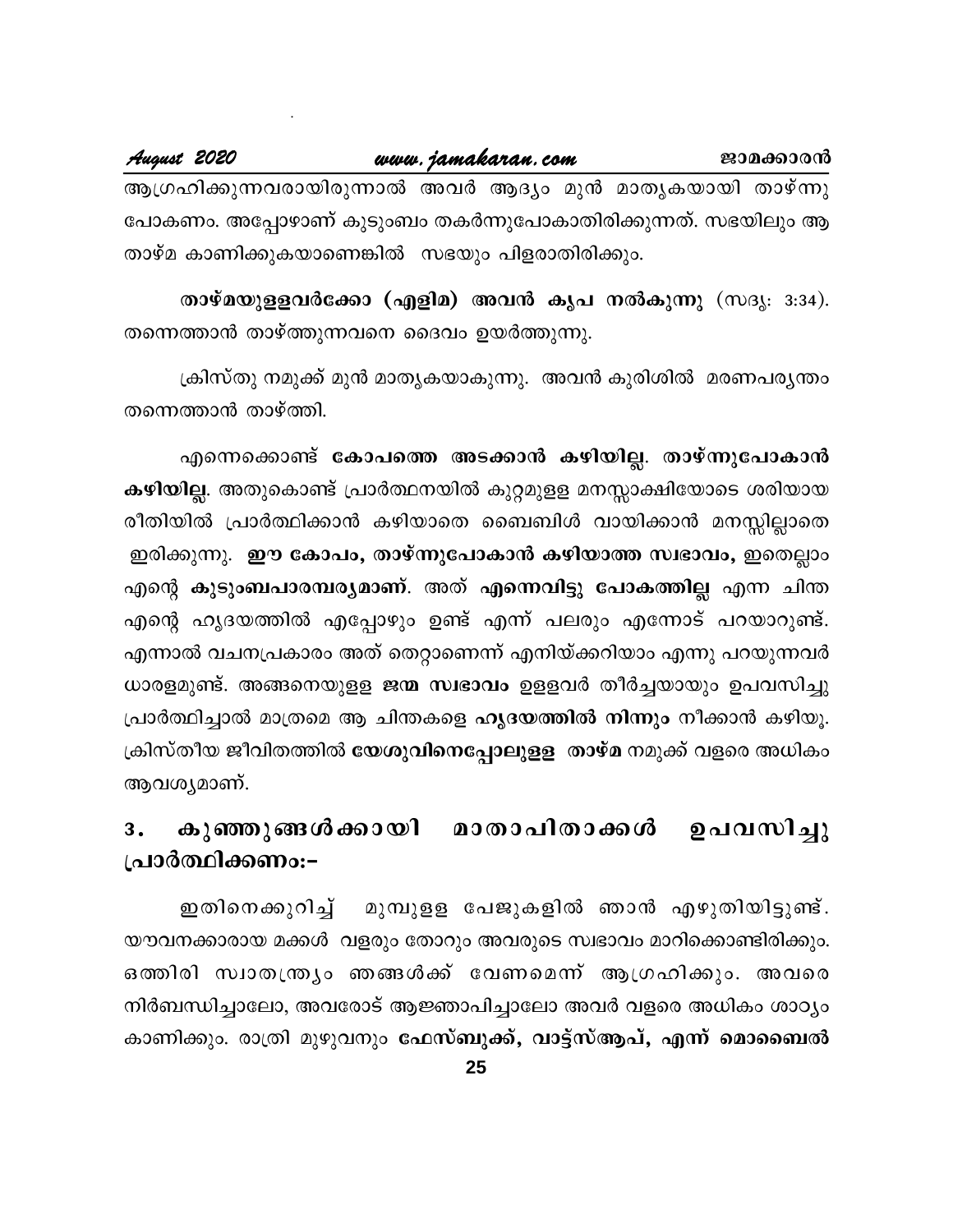August 2020

നോക്കി ക്കൊണ്ടേയിരിക്കും. അതിരാവിലെയാണ് അവർ ഉറങ്ങാൻ തുടങ്ങുക. രാവിലെ എഴുന്നേൽപ്പിച്ചാൽ അവർക്ക് കോപം വരും. മുമ്പ് സ്നേഹത്തോടെ സംസാരിച്ചിരുന്നവർക്ക് ഇപ്പോൾ കോപം അധികമാകും. മാതാപിതാക്കളോടുളള സ്നേഹം ബഹുമാനം എല്ലാം അവരെ വിട്ടുപോകും. നിങ്ങൾ ഉപദേശിക്കാൻ പോയാൽ അവർക്ക് ദേഷ്യം വരും.

www.jamakaran.com

ഇങ്ങനെയുളള സാഹചര്യത്തിൽ ദൈവമേ ഞങ്ങളുടെ മക്കളോട് ഞങ്ങൾ എങ്ങനെ സംസാരിക്കണമെന്നും എങ്ങനെ അവരെ മാറ്റിയെടുക്കണമെന്നും ഞങ്ങൾക്ക് അറിയില്ല. അവരോട് ഞങ്ങൾ എങ്ങനെ സംസാരിക്കണം എന്ന് പറഞ്ഞു തരേണം കർത്താവേ. ഞങ്ങളുടെ കുട്ടികളെ ചീത്ത കൂട്ടുകെട്ടിൽ നിന്നും വിടുവിക്കണമേ. ഇന്ന് ഞങ്ങളുടെ കുഞ്ഞുങ്ങൾക്കായി മാത്രം ഞങ്ങൾ ഉപവസിക്കുന്നുവെന്ന് ഉപവസിച്ചു പ്രാർത്ഥിച്ചാൽ പരിശുദ്ധാത്മാവു മൂലം ദൈവം നമുക്ക് അത് പഠിപ്പിച്ചു തരും. തീർച്ചയായും നിങ്ങളുടെ പ്രാർത്ഥന ദൈവം കേട്ട് നിങ്ങളുടെ കുടുംബത്തിൽ മക്കൾ മൂലമുള സമാധാനവും സന്തോഷവും ഉണ്ടാകും.

# 4. സകല സമ്പത്തിനും വേണ്ടി (ആസ്തി) ഉപവസിച്ചു പ്രാർത്ഥിക്കണം.

ഇത് നമുക്ക് സ്വത്തുക്കൾ അധികം ഉണ്ടാകണം, പണം ഇനിയും അധികം വേണം എന്ന അർത്ഥത്തിലല്ല ദ്രവ്യാഗ്രഹം സകലവിധ ദോഷത്തിനും മൂലകാരണമാകും (*Route*) എന്ന 1 തിമൊ. 6:10 −ൽ പറഞ്ഞിരിക്കുന്നു. അതുകൊണ്ട് നമുക്ക് നമ്മുടെ സാമർത്ഥ്യത്തിനും, വിദ്യാഭ്യാസത്തിനും, നാം ചെയ്യുന്ന ജോലിക്കും തക്കവണ്ണം ദൈവം എത്ര തരുന്നോ ആ അളവിൻ പ്രകാരം നാം തൃപ്തിയുളള വരായിരിക്കണം .

ആദായമാകുന്നു എന്ന് പൗലോസ് പറയുന്നു. നമ്മുടെ അയൽപക്കത്തു ളളവരെക്കുറിച്ചോ, കുടുംബക്കാരെക്കുറിച്ചോ നമുക്കുളളിൽ അസൂയ ഉണ്ടാകാൻ പാടില്ല. അവരുടെ വരുമാനത്തോട് നമ്മുടെ വരുമാനത്തെ ഒത്തുനോക്കുവാൻ പാടില്ല. മറ്റുചിലർ ഞാനുംഅവനും ഒ⁄േര പഠിപ്പാണ് പഠിച്ചിരിക്കുന്നത്. ഒരേ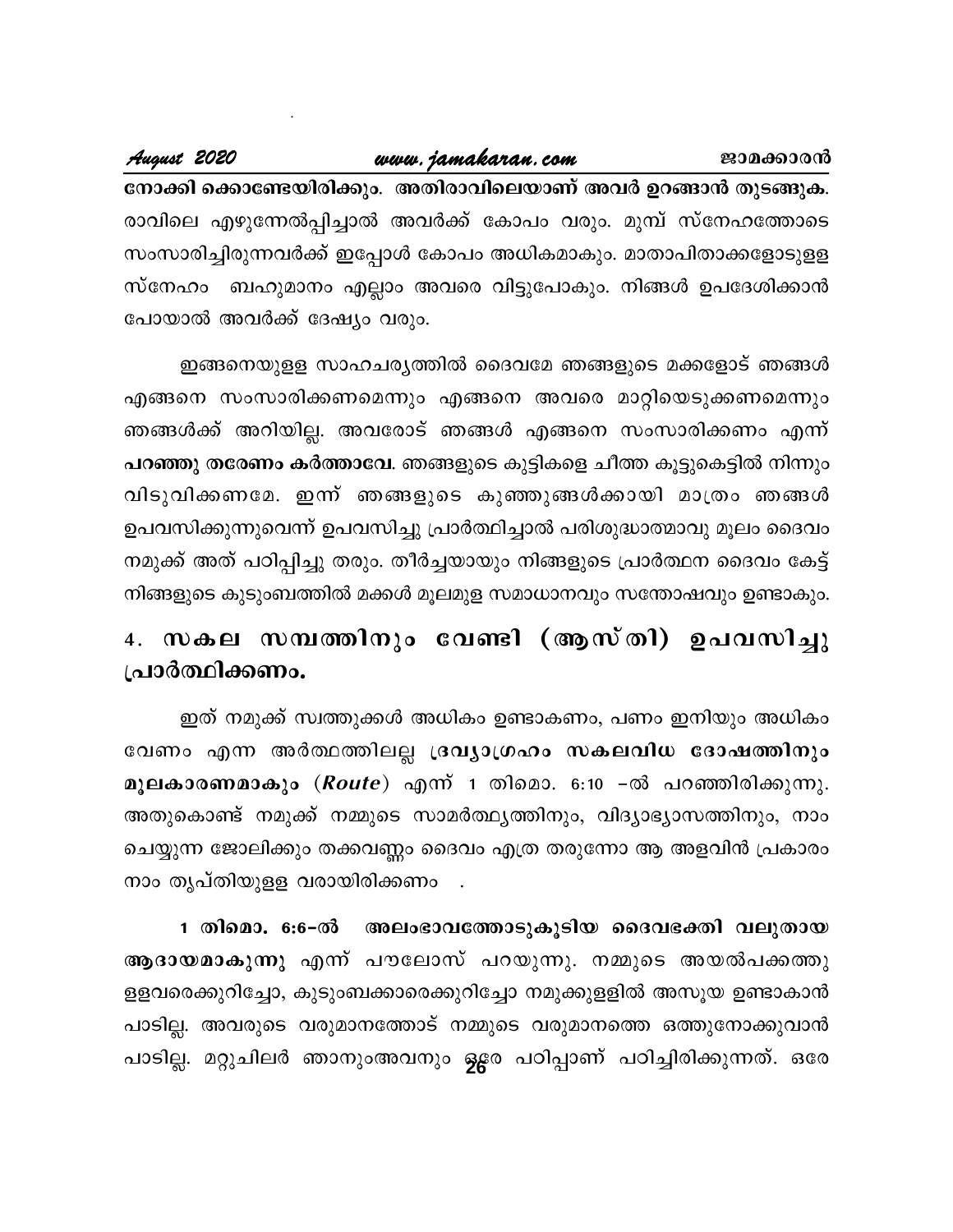എന്നാൽ അവർ സ്വന്തമായി വീടുകെട്ടി, വാഹനവും വാങ്ങി എനിക്ക് മാത്രം എന്തുകൊണ്ട് ഈ ദാരിദ്ര്യം എന്ന് പിറുപിറുക്കാതെ, ദൈവം അവനവന് തന്ന അളവിലാണ് ജീവിക്കേണ്ടത് എന്നാണ് ദൈവം ആഗ്രഹിക്കുന്നത്.

എന്നാൽ ഇവിടെ ചില വൃത്യാസങ്ങളെ നാം ശ്രദ്ധിക്കണം. ദൈവം ദുഷ്ടന്മാരുടെ മേലും, നല്ലവരുടെ മേലും സൂര്യനെ ഉദിപ്പിക്കുകയും, നീതിമാൻമാരുടെ മേലും, നീതികെട്ടവരുടെ മേലും മഴ പെയ്യിക്കുകയും ചെയ്യുന്നുവല്ലോ. (മത്താ. 5:45) ഞാൻ രക്ഷിക്കപ്പെട്ടവൻ, എന്നാൽ അവൻ മദ്യപാനിയും പാപിയുമാണ് ദൈവം എന്തിനാണ് അവന് സൂര്യന്റെ വെളിച്ചം കൊടുക്കുന്നത്? അവന്റെ നിലത്തിന് എന്തിനാണ് മഴയെ വർഷിപ്പിക്കുന്നത്? ഇങ്ങനെ നാം മറ്റുളളവരോട് നമ്മെ താരതമൃപ്പെടുത്തി നിരുത്സാഹികളായി മാറുന്നു.

ഇതിൽ ശ്രദ്ധിക്കേണ്ട വിഷയം എന്തെന്നാൽ മദൃപാനി അല്ലെങ്കിൽ പാപിക്ക് എത്ര പണം ഉണ്ടെങ്കിലും അവന് യാതൊരു സ്വസ്ഥതയും ഉണ്ടാകയില്ല, മഴയും,സൂര്യനും എല്ലാവർക്കും ഒരുപോലെയാണ് ദൈവം നൽകുന്നത്. എന്നാൽ കൊയ്ത്തുകാലം വരുമ്പോൾ പാപം ചെയ്യുന്നവരുടെ നിലം എത്ര അധികം ഉണ്ടെങ്കിലും വളരെ കുറച്ചു മാത്രം ഫലം ലഭിക്കും. എന്നാൽ രക്ഷിക്കപ്പെട്ടവന്റെ നിലം കുറച്ചാണെങ്കിലും അവൻ അധികമായി കൊയ്തെടുക്കും. ഇതിനെയാണ് ചിലർക്ക് കൃപയുണ്ട് എന്നാൽ അനുഗ്രഹം ഇല്ല എന്നു പറയുന്നത്. ഇവിടെ അധികമായുളള നിലം, വളരെ അധികമുളള സമ്പത്ത്, വരുമാനം എന്ന് പറയുന്നത് കൃപയാണ്. എന്നാൽഅത് അനുഭവിക്കാൻ കഴിയാതെ സന്തോഷമില്ലാതെ സമാധാനം ഇല്ലാതെ ഭക്ഷിക്കാൻ വിവിധമായ ഭക്ഷണമുണ്ടെങ്കിലും ഒന്നും കഴിക്കാൻ കഴിയാതെ ചിലർ ജീവിക്കുന്നുണ്ട്. അതിനെയാണ് <mark>അനുഗ്രഹം</mark> നഷ്ടപ്പെട്ടതെന്ന് പറയുന്നത്. പലർക്കും കൃപയുണ്ട് അതായത് സമ്പാദ്യം ഉണ്ട് എന്നാൽ അത് അനുഭവിക്കാൻ കഴിയാതെ അനുഗ്രഹങ്ങളെല്ലാം നഷ്ടപ്പെട്ടു പോകുന്നു.

27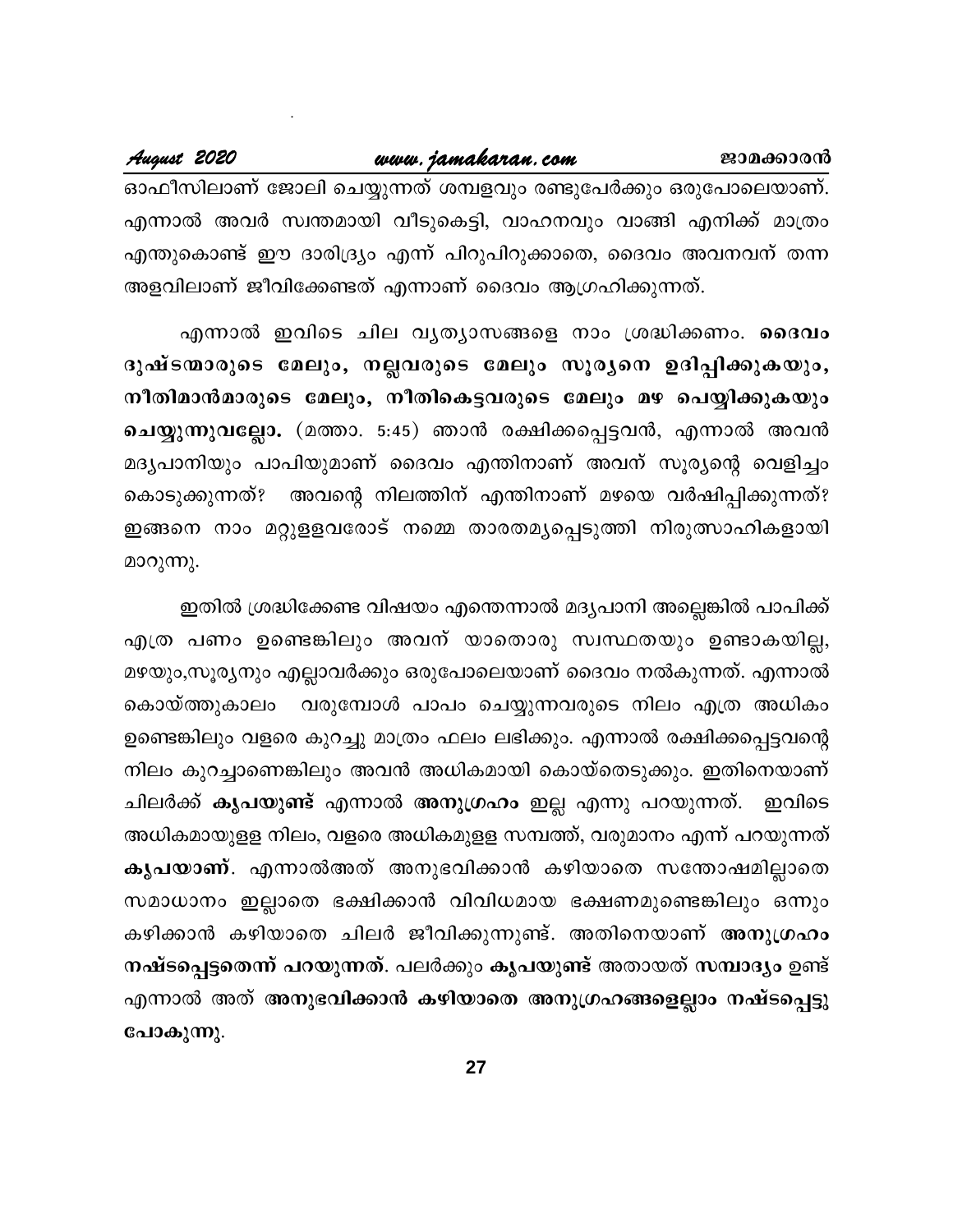### ജാമക്കാരൻ

### www.jamakaran.com

# August 2020

(ഹാഗായി 1:6) **കൂലിക്കാരൻ ഓട്ടസഞ്ചിയിൽ** ഇടുവാൻ കൂലി വാങ്ങുന്നു. ഈ വചനത്തെ ശ്രദ്ധിച്ചോ? ഞങ്ങളുടെ കുടുംബത്തിൽ എത്ര സമ്പാദിച്ചാലും ദാരിദ്ര്യം മാറുന്നില്ല. ഒരു കടം വീട്ടിയാൽ മറ്റൊരു കടം കുടുംബത്തിന് മുന്നേറാൻ കഴിയുന്നില്ല. ഇത് എപ്പോൾ മാറും എന്ന് പലരും ചോദിക്കുന്നു. നിങ്ങൾക്ക് ഏതോ ഒരു വഴിയിൽ <mark>വരുമാനം ലഭിക്കുന്നുണ്ട്</mark>. എന്നാൽ അത് ചേർത്ത് വയ്ക്കാൻ കഴിയുന്നില്ല. പ്രവാചകൻ പറയുന്നതുപോലെ കഷ്ടപ്പെട്ട് അദ്ധ്വാനിക്കുന്നു. കൂലിയും കൈനിറയെ കിട്ടുന്നു അത് സഞ്ചിയിൽ ഇട്ടതുമാത്രം അറിയാം. എന്നാൽ വീട്ടിൽ വന്ന് സഞ്ചിയിൽ കൈയ്യിട്ടപ്പോൾ പണം അതിലില്ല. എവിടെപോയി, മന്ത്രമോ, മായയോ അല്ല സഞ്ചിയിലുളള ഓട്ട നിങ്ങൾ ശ്രദ്ധിച്ചില്ല അതിന്റെ അർത്ഥം അനുഗ്രഹങ്ങൾ എങ്ങനെയൊക്കെയോ നഷ്ടപ്പെട്ട് പോകുന്നു. ആദ്യം ഓട്ട എവിടെയാണെന്ന് കണ്ടുപിടിക്കണം. വീട്ടിലെ അനുഗ്രഹം ആരാൽ അല്ലെങ്കിൽ എന്തുകൊണ്ട് നഷ്ടപ്പെടുന്നു എന്ന് അവരവർ സ്വയ പരിശോധന ചെയ്ത് ഉപവസിച്ച് പ്രാർത്ഥിക്കുവിൻ. വാഹനം ഇടയ്ക്കിടക്ക് റിപ്പയർ ആകുന്നു കിട്ടുന്ന വരുമാനത്തിൽ അധികപങ്കും അതിനുതന്നെ ചെലവാകുന്നു. എന്തുകൊണ്ട്? അങ്ങനെ അനുഗ്രഹം നഷ്ടപ്പെടുന്ന ഓട്ടയെ കണ്ടുപിടിക്കുന്നതിനുവേണ്ടി നമ്മുടെ സകല സമ്പത്തിനും വേണ്ടി ഉപവസിച്ചു പ്രാർത്ഥിക്കണമെന്ന് പ്രവാചകൻ പറയുന്നു.

കന്നുകാലികൾ മൂലമായി വരുന്ന വരുമാനം ലഭിക്കാൻ വേണ്ടിയും, അവയ്ക്ക് രോഗം ഒന്നും വരാതിരിക്കാൻ വേണ്ടിയും പ്രാർത്ഥിക്കണം. ഞങ്ങൾ ജോലിചെയ്യുന്ന കമ്പനിയിൽ ഉളള മിഷ്യൻ ഒന്നും കേടാകരുത് എന്നും സകലവിധ ഉപകരണങ്ങൾക്കായും ഉപവസിക്കണം.

കൃപ ഉണ്ടായിട്ടും അനുഗ്രഹമില്ലൊതെ പോയാൽ ആ കുടുംബത്തിൽ സമാധാനമുണ്ടാവുകയില്ല. ചേർത്തു വച്ചിരിക്കുന്ന പണമെല്ലാം ചികിത്സയ്ക്കു ചെലവഴിക്കേണ്ടതായി വരും. ഇത് മാറാനായി ഉപവസിച്ച് പ്രാർത്ഥിക്കണം. വീട്ടിലുളള ഉപകരണങ്ങൾക്കു വേണ്ടിയും ഉപവസിച്ചു പ്രാർത്ഥിക്കണമോ എന്നുചോദിക്കുന്നവർക്ക് ഈ ലേഖനം മൂലം ഉത്തരം ലഭിച്ചിരിക്കുമല്ലോ. ശുഭയാത്രക്കു വേണ്ടിയും ഉപവസിച്ചു പ്രാർത്ഥിക്കണം. ശുഭയാത്രക്കായുളള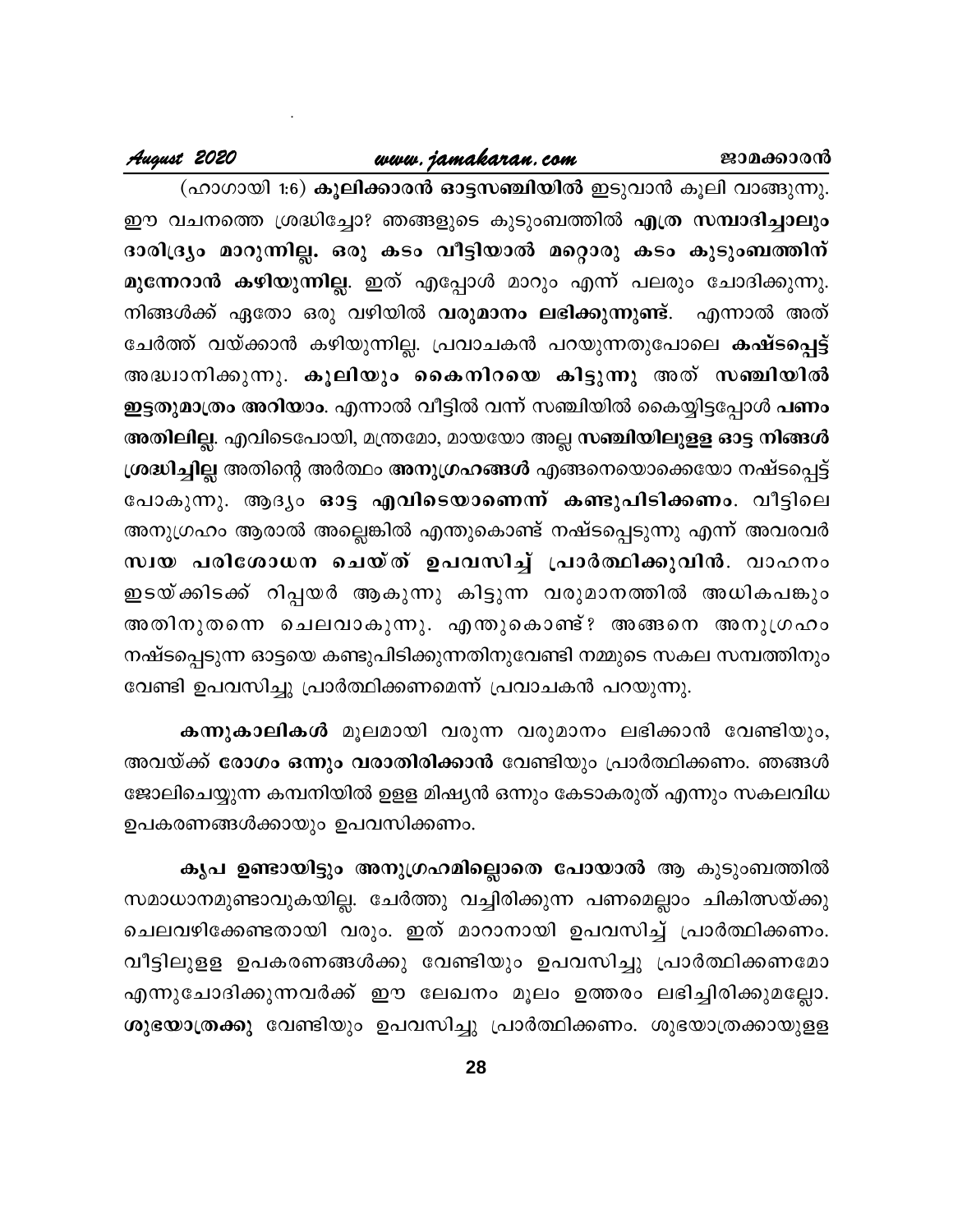August 2020 www.jamakaran.com ജാമക്കാരൻ ഉപവാസം (We fast and prayed that He would give us a good journey *and protect us*) എന്ന് നമ്മുടെ ആത്മീയ യാത്രയെക്കുറിച്ച് പറയുന്നു. ഇതിന്റെ അടിസ്ഥാനത്തിലാണ് പത്രോസ് തന്റെലേഖനത്തിൽ സഭാവിശ്വാസികളെപ്പറ്റി പറയുമ്പോൾ **പരദേശികൾക്ക്** എഴുതുന്നത് എന്നു പറയുന്നു.

വിശ്വാസികൾ എന്നുപറയുന്നവരെല്ലാവരും **പരദേശികളാണ്**. (എല്ലാം നാംഎല്ലാവരും തൃജിച്ചവർ) എന്നാണർത്ഥം. ചെയ്തു  $\omega$ ා (ග കൊണ്ടിരിക്കുന്നവരാണ്. നമുക്ക് ഈ ഭൂമി സ്വന്തമല്ല. നിലനില്ക്കുന്ന നഗരമായ സ്വർഗ്ഗത്തെ നോക്കി യാത്ര ചെയ്തുകൊണ്ടിരിക്കുന്നു.

പരദേശി മോക്ഷയാത്ര എന്ന പുസ്തകം എഴുതിയ ജോൺ ബനിയൻ സ്വർഗ്ഗയാത്രയെക്കുറിച്ച് വളരെ വിശദമായി എഴുതിയിരിക്കുന്നു. ക്രിസ്തീയ വിശ്വാസികൾ എല്ലാവരും ആ പുസ്തകം തീർച്ചയായും വായിച്ചിരിക്കണം. നമ്മുടെ ബൈബിളിനു ശേഷം അധികമായി വിൽക്കപ്പെട്ട പുസ്തകം പരദേശീ മോക്ഷയാത്ര ആണ്. നമ്മുടെ ആത്മീയ ജീവിതത്തിൽ കുണ്ടും, കുഴിയും, പ്രശ്നങ്ങൾ, തടസ്സങ്ങൾ, രോഗങ്ങൾ, ശോധനകൾ തുടങ്ങിയുളള പ്രശ്നങ്ങളെ നേരിടാതിരിക്കാൻ നമുക്ക് കഴികയില്ല. നാം അതിനെ നേരിടേണ്ട സാഹചര്യങ്ങൾ വരുമ്പോൾ വചനത്തിൽ വിശ്വസിച്ച് ക്രിസ്തുവിനെ നമുക്ക് മുൻപാകെ നിർത്തി നാം ഇടയ്ക്കിടെ ഉപവസിച്ച് പ്രാർത്ഥിച്ച് പരിശുദ്ധാത്മാവിന്റെ ബലത്തോടെ നമുക്ക് മുമ്പിലുളള ലാക്കുനോക്കി നമ്മുടെ മോക്ഷയാത്ര തുടരേണം. വേദപുസ്തകമാണ് നമ്മുടെ തെറ്റുകുറ്റങ്ങളെ ചൂണ്ടിക്കാണിക്കുന്ന മുഖം നോക്കുന്ന കണ്ണാടി. വേദപുസ്തകം നമ്മുടെ ജീവിതത്തിന്റെ വഴികാട്ടിയാണ്. സഭയുടെ ഉപദേശങ്ങളല്ല വേദവചനം മാത്രമാണ് വഴികാട്ടി അതുകൊണ്ട് ഓരോരുത്തരുടേയു<u>ം</u> ജീവിതത്തിൽ നമ്മുടെ ഉപവാസപ്രാർത്ഥന അതൃന്താപേക്ഷിതമാണ്. എസ്രാ പ്രവചാകൻ അവസാനമായി പറയുന്നത് ശ്രദ്ധിക്കൂ (എസ്രാ. 8:23). അങ്ങനെ ഞങ്ങൾ ഉപവസിച്ചു പ്രാർത്ഥിച്ചു; അവൻ ഞങ്ങളുടെ പ്രാർത്ഥന കേട്ടു. എത്ര മംഗളകരമായ അന്ത്യം എന്നു മനസ്സിലാക്കുവിൻ.

29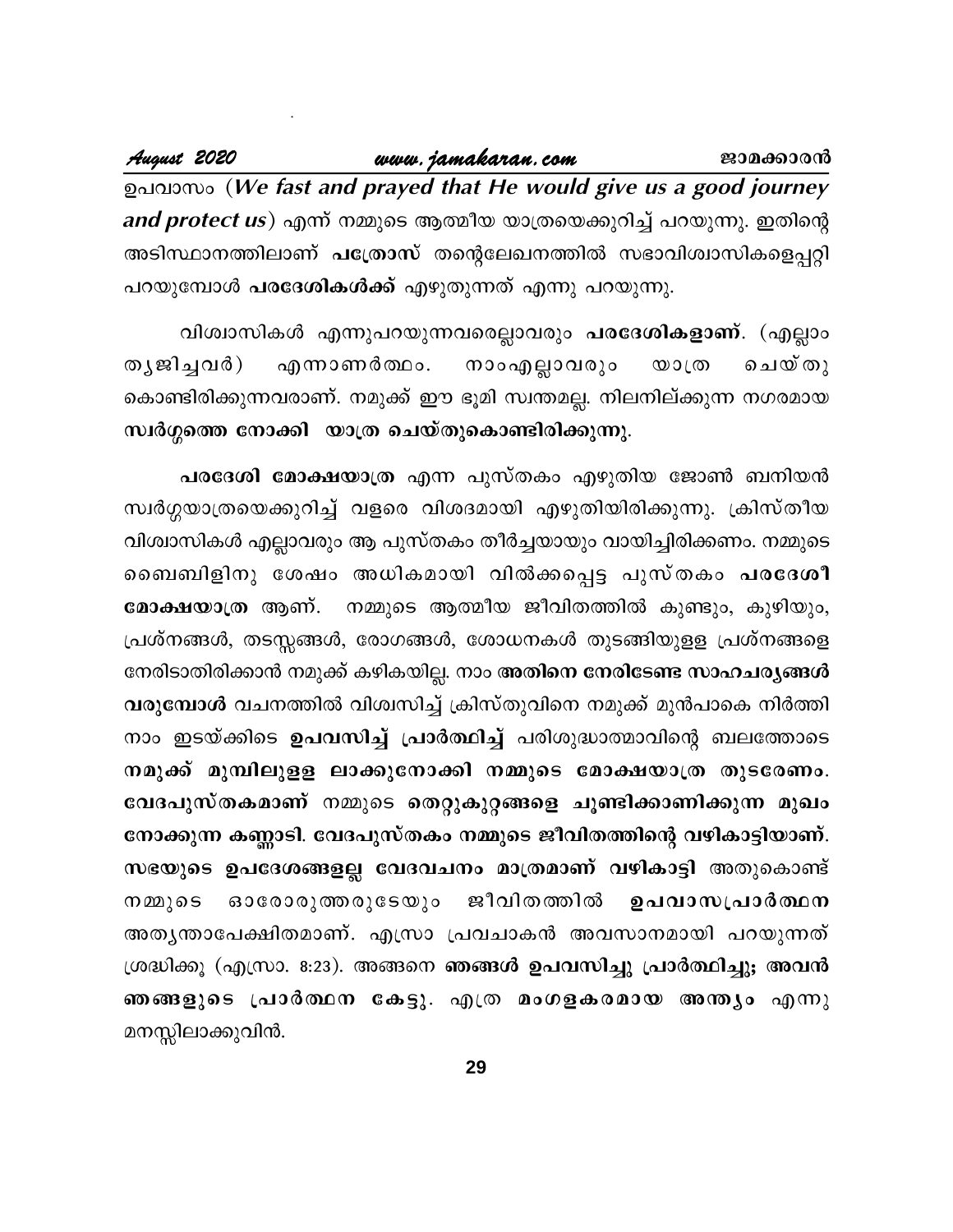### www.jamakaran.com August 2020 ജാമക്കാരൻ  $\Box$  അവസാനമായി ഞാൻ പറയാൻ ആഗ്രഹിക്കുന്നത് ഉപവാസ പ്രാർത്ഥന ഇഷ്ടാപോലെ പ്രാർത്ഥിക്കുന്നത് എന്നത് നമ്മുടെ അല്ല. വേദപുസ്തകത്തിൽ പല ചിട്ടകളും നിയമങ്ങളും ഉണ്ട്. അത് ശ്രദ്ധിച്ച് ഉപവസിച്ച് പ്രാർത്ഥിച്ചാൽ ജയം നിശ്ചയം.

- $\Box$  അതോടുകൂടെ നാം ശ്രദ്ധിക്കേണ്ട പ്രത്യേകവിഷയം എന്തെന്നാൽ പിശാച് വലിയ സാധാരണ പ്രാർത്ഥനക്ക് തടസമൊന്നും ഉണ്ടാക്കുകയില്ല. എന്നാൽ നിങ്ങൾ ഉപവസിച്ച് പ്രാർത്ഥിക്കാൻ പോകുന്നു എന്നറിഞ്ഞാൽ അവന് ഭയവും, കോപവും അധികമാകും. സ്ഥതവീട്ടിൽ തന്നെ ഭർത്താവ്, ഭാര്യ, മക്കൾ മൂലമായി തടസ്സങ്ങൾ ഉണ്ടാക്കും. പെട്ടെന്ന് നിങ്ങളുടെ വീട്ടിലേക്ക് <mark>വിരുന്നുകാർ വരും</mark> ഇങ്ങനെ പലവിധ തടസങ്ങളെ ഉണ്ടാക്കും.
- $\square$  ചിലർ പറയുന്നത് ഞാൻ കേട്ടിട്ടുണ്ട്. ഉപവസിക്കുമ്പോൾ എനിക്ക് തലവേദന വരുന്നു. ഞാൻ ഡോക്ടർ ആയതുകൊണ്ട് പറയുന്നു ഈ തലവേദന എല്ലാവർക്കും ഉണ്ടാകും, ഭക്ഷണം കഴിക്കാതിരുന്നാൽ ചിലർക്ക് ചെറുതായി തലവേദന വരാറുണ്ട്. കുറച്ചുനേരം കഴിഞ്ഞാൽ താനേ ശരിയായിക്കൊള്ളും എന്നും പറയാറുണ്ട്. അതുകൊണ്ട് ഇതെല്ലാം ഉപവസിച്ചു പ്രാർത്ഥിക്കാതിരിക്കാനുള്ള വെറും കാരണങ്ങൾ മാത്രമാണ്.

# ആരാണ് ഉപവസിക്കാൻ പാടില്ലാത്തവർ

- 1. പ്രമേഹരോഗമുള്ളവർ നേരാനേരം ഭക്ഷണം കഴിക്കാതിരുന്നാൽ കൈകാലുകൾ വിറക്കും. ചിലർ മയങ്ങി വീഴും അതുകൊണ്ട് പ്രമേഹരോഗികൾ ഉപവസിക്കാതിരിക്കുന്നതാണ് നല്ലത്.
- 2. വയറിൽ അമ്ലം (ആസിഡ്) അധികം പുറപ്പെടുവിക്കുന്നതു കൊണ്ട് വയർ എരിച്ചിലുള്ളവർ വയറ്റിൽ പുണ്ണുള്ളവർ (അൾസൾ) ഭക്ഷണം കഴിക്കാതിരുന്നാൽ വയറിൽ അൾസർ അധികമാകും. ഈ രണ്ടു പ്രശ്നങ്ങൾ ഉള്ളവർ ഉപവസിക്കാതിരി ക്കുന്നതാണ് നല്ലത്.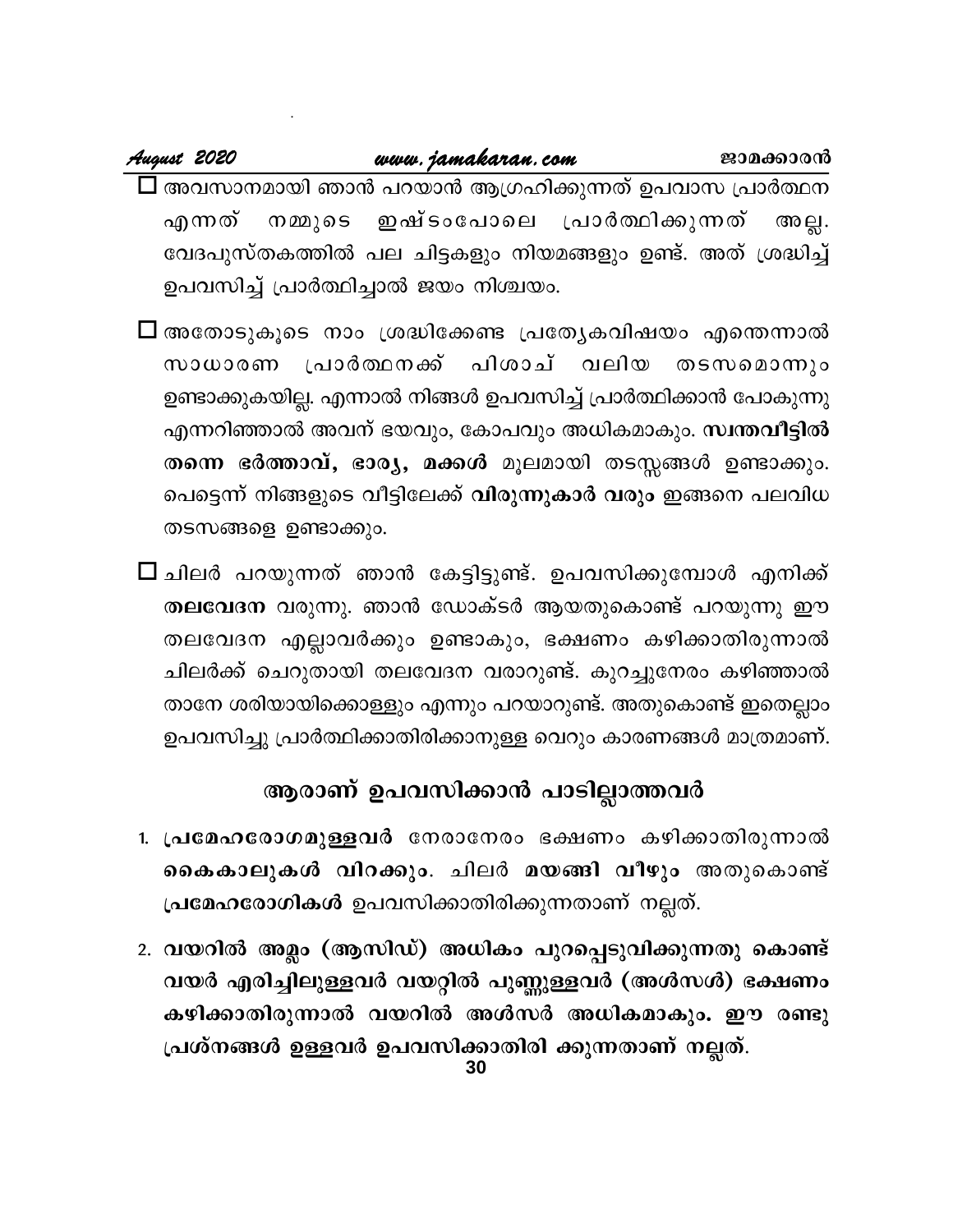എന്നാലും മനസുണ്ടെങ്കിൽ മാർഗ്ഗവുമുണ്ട്. എത്രയോ പ്രാവശ്യം വീട്ടിലുണ്ടായ പ്രശ്നങ്ങൾ കൊണ്ട് കോപിച്ച് ഭക്ഷണം കഴിക്കാതെ ശാഠ്യം പിടിച്ചവർ പലരുണ്ട്. എന്നാൽ ഉപവാസം, പ്രാർത്ഥന എന്നു പറഞ്ഞാൽ ഒരു കാരണം കണ്ടെത്തി

ഉപവാസത്തെ ഉപേക്ഷിക്കാറുണ്ട്. അനുഗ്രഹം വെറുതെ കിട്ടില്ല!

അവസാന ആലോചനയായി പറയുന്നതെന്തെന്നാൽ നാളെ ഉപവസിച്ചു പ്രാർത്ഥിക്കാൻ പോകുന്നു എന്നാൽ തലേദിവസം കാത്തിരുന്നു പ്രാർത്ഥിക്കുന്നത് ഏറ്റവും ആവശ്യമാണ്. ദൈവമേ നാളെ ഞാൻ ഉപവസിച്ച് അങ്ങയോട് നിറയെ കാരൃങ്ങൾ പറയാനുണ്ട്. എനിക്ക് തടസ്കങ്ങൾ, ശരീര ബലഹീനതകൾ ഒന്നും വരാതിരിക്കാൻ സഹായിക്കണമേ എന്നു കാത്തിരുന്നു പ്രാർത്ഥിച്ചതിനു ശേഷം അടുത്ത ദിവസം ഉപവസിച്ചു നോക്കുവിൻ. കർത്താവ് നിങ്ങളെ ബലപ്പെടുത്തും. ഉപവാസപ്രാർത്ഥന മൂലം നിങ്ങൾക്ക് പൂർണ്ണമായ ഉത്തരം ലഭിക്കും. ദൈവകൃപ നിങ്ങളോടുകൂടെ ഇരിക്കുമാറാകട്ടെ.

# **ONLINE BANKING (NEFT)**

Dr M G E PUSHPARAJ, SALEM - 636 005. INDIA

**STATE BANK OF INDIA (SALEM-1970)** 

IFSC CODE - IFSC SBIN0001970 -10764116842 A/C No: 10764116842 SWIFT CODE - SBININBB637-10764116842

**CANARA BANK - SALEM** (SURAMANGALAM BRANCH)

A/C No: 1219101013622. IFSC CODE - IFSC CNRB0001219-1219101013622.

SWIFT CODE - CNRBINBBSLM -1219101013622.